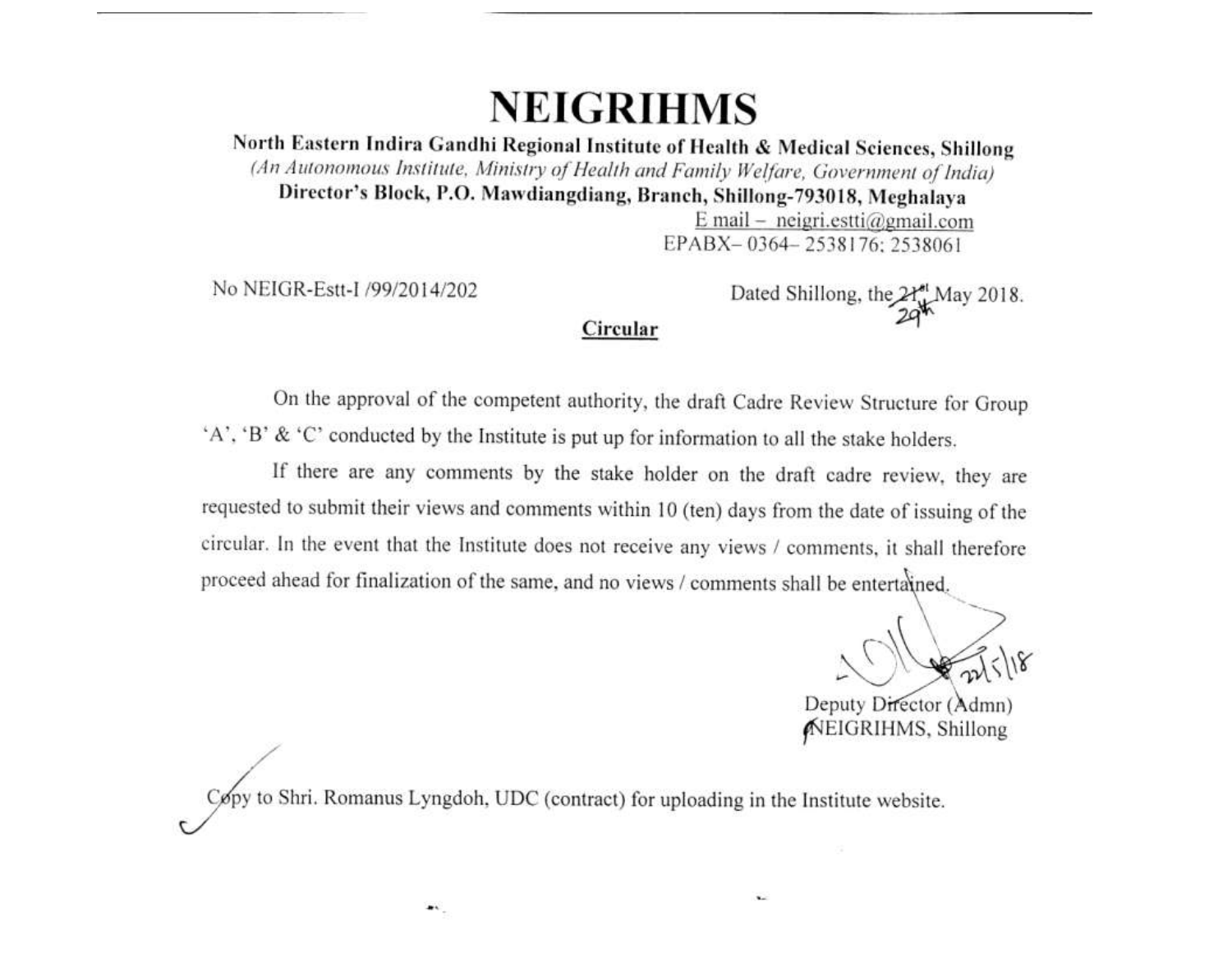## **INDEX**

| Sl. No | Department/Service/Cadre                                                                                    | Page No        | Sl. No | Department/Service/Cadre                 | Page No |
|--------|-------------------------------------------------------------------------------------------------------------|----------------|--------|------------------------------------------|---------|
| 1.     | Dietary Unit                                                                                                | 1              | 24.    | Warden / House keeping                   | 24      |
| 2.     | Technicians (ENT)                                                                                           | $\overline{2}$ | 25.    | Driver                                   | 25      |
| 3.     | Laboratory Services (Biochemistry,<br>Pathology, Histopathology, Blood Bank,<br>Microbiology, Academic etc) | 3              | 26.    | Hindi Department                         | 26      |
| 4.     | <b>Medical Record Cadre</b>                                                                                 | $\overline{4}$ | 27.    | Personnel / Administration /<br>Academic | 27      |
| 5.     | <b>Medical Social Worker Cadre</b>                                                                          | 5              | 28.    | <b>Secretarial Staff</b>                 | 28      |
| 6.     | OT/ICU Cadres (Ortho, CTVS,<br>Neurosurgery, General Surgery, OBG,<br>Anaesthesiology)                      | 6              | 29.    | <b>Technicians</b> (Radiology)           | 29      |
| 7.     | Technicians (Ophthalmic)                                                                                    | $\tau$         | 30.    | <b>Public Health</b>                     | 30      |
| 8.     | Pharmacy Unit                                                                                               | 8              | 31.    | Carpentry                                | 31      |
| 9.     | Physiotherapist                                                                                             | 9              | 32.    | Computer Unit                            | 32      |
| 10.    | <b>Occupational Therapist</b>                                                                               | 10             | 33.    | <b>Laundry Cadre</b>                     | 33      |
| 11.    | Prosthetic & Orthotic Technician                                                                            | 11             | 34.    | <b>Cadres in Animal House</b>            | 34      |
| 12.    | <b>Statistical Assistant</b>                                                                                | 12             | 35.    | <b>Transport Section</b>                 | 35      |
| 13.    | <b>CSSD</b>                                                                                                 | 13             | 36.    | Technicians (Cardiology)                 | 36      |
| 14.    | Finance & Accounts Wing                                                                                     | 14             | 37.    | <b>Plaster Cutting Technician</b>        | 37      |
| 15.    | Central Library                                                                                             | 15             | 38.    | Fire Service                             | 38      |
| 16     | <b>Security Guard</b>                                                                                       | 16             | 39.    | <b>Hoover Operator</b>                   | 39      |
| 17.    | <b>Stores Section</b>                                                                                       | 17             | 40.    | Gas Keeping                              | 40      |
| 18.    | <b>Sanitation Department</b>                                                                                | 18             | 41.    | Pump Mechanic                            | 41      |
| 19.    | Engineering (Electrical)                                                                                    | 19             | 42.    | <b>Generator Mechanic</b>                | 42      |
| 20.    | Perfusionist                                                                                                | 20             | 43.    | Engineering (Civil)                      | 43      |
| 21.    | Dental Hygienist                                                                                            | 21             | 44.    | <b>Nursing Department</b>                | 44      |
| 22.    | <b>Medical Physicist</b>                                                                                    | 22             | 45.    | Legal Cell                               | 45      |
| 23     | <b>Public Relation</b>                                                                                      | 23             |        |                                          |         |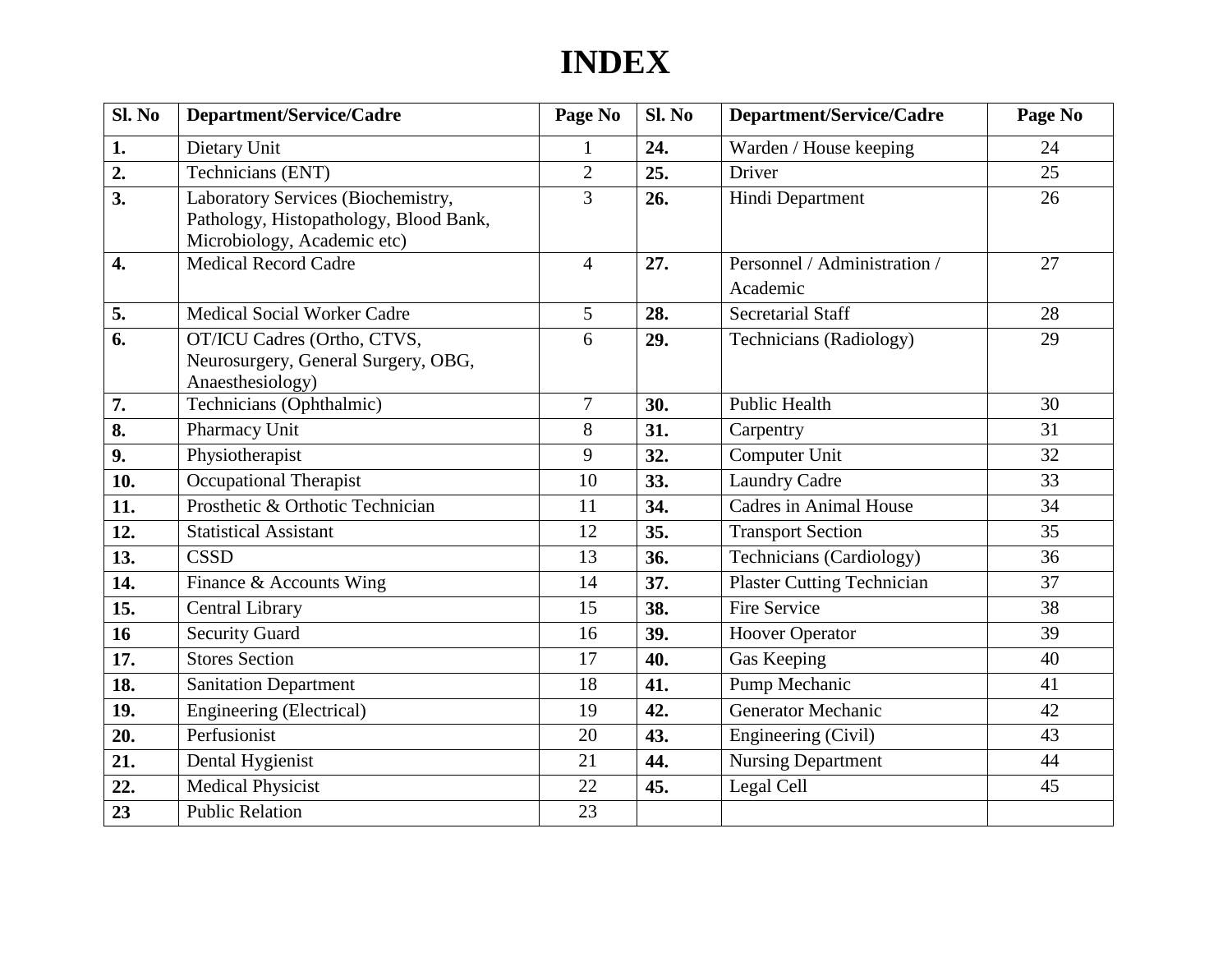| SI. No | <b>Existing</b>                                                                                            |                    |                                                   |                                                                                    |          | Recommended                                 |  | <b>Remarks</b> |  |  |
|--------|------------------------------------------------------------------------------------------------------------|--------------------|---------------------------------------------------|------------------------------------------------------------------------------------|----------|---------------------------------------------|--|----------------|--|--|
|        | <b>Designation (Pay Scale)</b>                                                                             | Strength           | No. of<br>persons who<br>got / due<br><b>MACP</b> | <b>Designation (Pay Scale)</b>                                                     | Strength |                                             |  |                |  |  |
|        | <b>CADRES IN DIETARY UNIT</b>                                                                              |                    |                                                   |                                                                                    |          |                                             |  |                |  |  |
| 1.     | Cook / Bearer<br>PB-1 (Rs. 5200-20200)<br>GP Rs. 1800                                                      | 5                  | 5                                                 | Cook Gr-I/ Bearer Gr-I<br>PB-1 (Rs. 5200-20200)<br>GP Rs. 2000/-                   |          | • Re-designate and<br>upgrade the post      |  |                |  |  |
| 2.     |                                                                                                            |                    |                                                   | Steward<br>PB-1 (Rs. 5200-20200)<br>GP Rs. 2400/-                                  |          | • By promotion from Asst.<br>Steward        |  |                |  |  |
| 3.     | Asstt. Dietician<br>PB-2 (Rs. 9300-34800)<br>GP Rs. 4200/-                                                 | $\overline{2}$     |                                                   | Sr. Steward / Asstt.<br><b>Dietician</b><br>PB-2 (Rs. 9300-34800)<br>GP Rs. 4200/- |          |                                             |  |                |  |  |
| 4.     | Dietician<br>PB-2 (Rs. 9300-34800)<br>GP Rs. 4600/-                                                        | $\mathbf{1}$       |                                                   | Dietician<br>PB-2 (Rs. 9300-34800)<br>GP Rs. 4600/-                                |          | • Promotional grade from<br>Asst. Dietician |  |                |  |  |
| 5.     | Dy. Chief Dietician<br>PB-3 (Rs. 15600-39100)<br>GP Rs. 5400                                               | $\mathbf{1}$       |                                                   | Dy. Chief Dietician<br>PB-3 (Rs. 15600-39100)<br>GP Rs. 5400                       |          |                                             |  |                |  |  |
| 6.     | <b>Chief Dietician &amp; Nutrition</b><br>Officer<br>PB-3 (Rs. 15600-39100)<br>GP Rs. 6600<br><b>Total</b> | $\mathbf{1}$<br>10 |                                                   | Chief Dietician & Nutrition<br>Officer<br>PB-3 (Rs. 15600-39100)<br>GP Rs. 6600    |          |                                             |  |                |  |  |
|        |                                                                                                            |                    |                                                   |                                                                                    |          |                                             |  |                |  |  |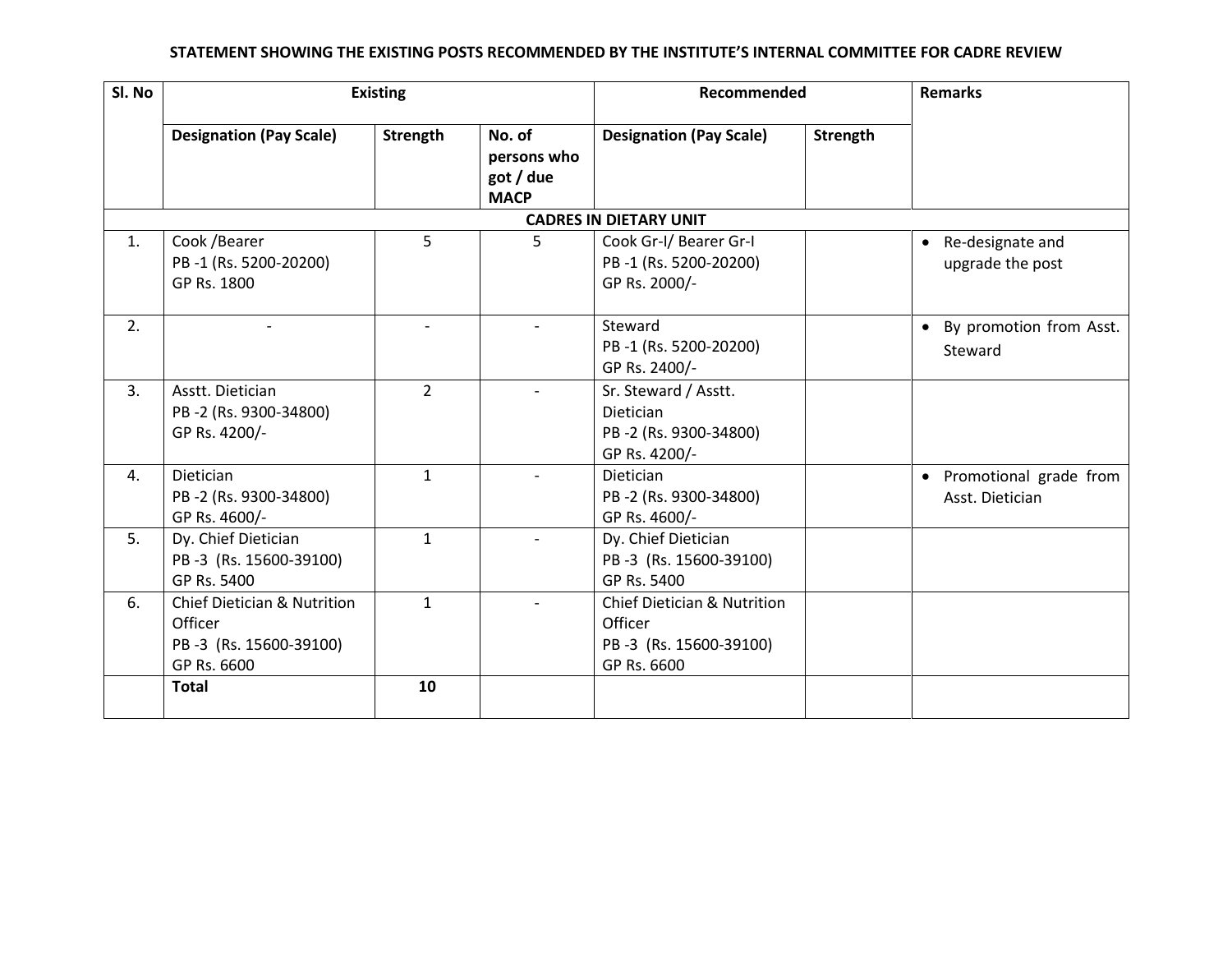| Sl. No |                                                                  | <b>Existing</b> |                                                   | Recommended                                                                        |          | <b>Remarks</b>                                                                                                                                                  |  |  |  |
|--------|------------------------------------------------------------------|-----------------|---------------------------------------------------|------------------------------------------------------------------------------------|----------|-----------------------------------------------------------------------------------------------------------------------------------------------------------------|--|--|--|
|        | <b>Designation (Pay Scale)</b>                                   | Strength        | No. of<br>persons who<br>got / due<br><b>MACP</b> | <b>Designation (Pay Scale)</b>                                                     | Strength |                                                                                                                                                                 |  |  |  |
|        | <b>CADRES of Technicians in ENT Department</b>                   |                 |                                                   |                                                                                    |          |                                                                                                                                                                 |  |  |  |
| 1.     | Audiometric Technician<br>PB-1 (Rs. 5200-20200)<br>GP Rs. 2800/- | 3               | Nil                                               | Junior Audiologist &<br>Speech Therapist<br>PB-2 (Rs. 9300-34800)<br>GP Rs. 4200/- |          | • To re-designate the<br>posts of Audiometric<br><b>Technician and Speech</b><br>Therapist<br>Pay scale to upgrade due<br>to equivalent EQ with<br>AIIMS/PGIMER |  |  |  |
| 2.     | Speech Therapist<br>PB-1 (Rs. 5200-20200)<br>GP Rs. 2800/-       | 1               | Nil                                               | Audiologist & Speech<br>Therapist<br>PB-2 (Rs. 9300-34800)<br>GP Rs. 4600/-        |          | Promotional grade from<br>$\bullet$<br>Junior Audiologist &<br>Speech Therapist                                                                                 |  |  |  |
| 3.     |                                                                  |                 |                                                   | Sr. Audiologist & Speech<br>Therapist<br>PB-2 (Rs. 9300-34800)<br>GP Rs. 5400/-    |          | Promotional grade from<br>$\bullet$<br>Audiologist & Speech<br>Therapist                                                                                        |  |  |  |
|        | <b>Total</b>                                                     | 4               |                                                   |                                                                                    |          |                                                                                                                                                                 |  |  |  |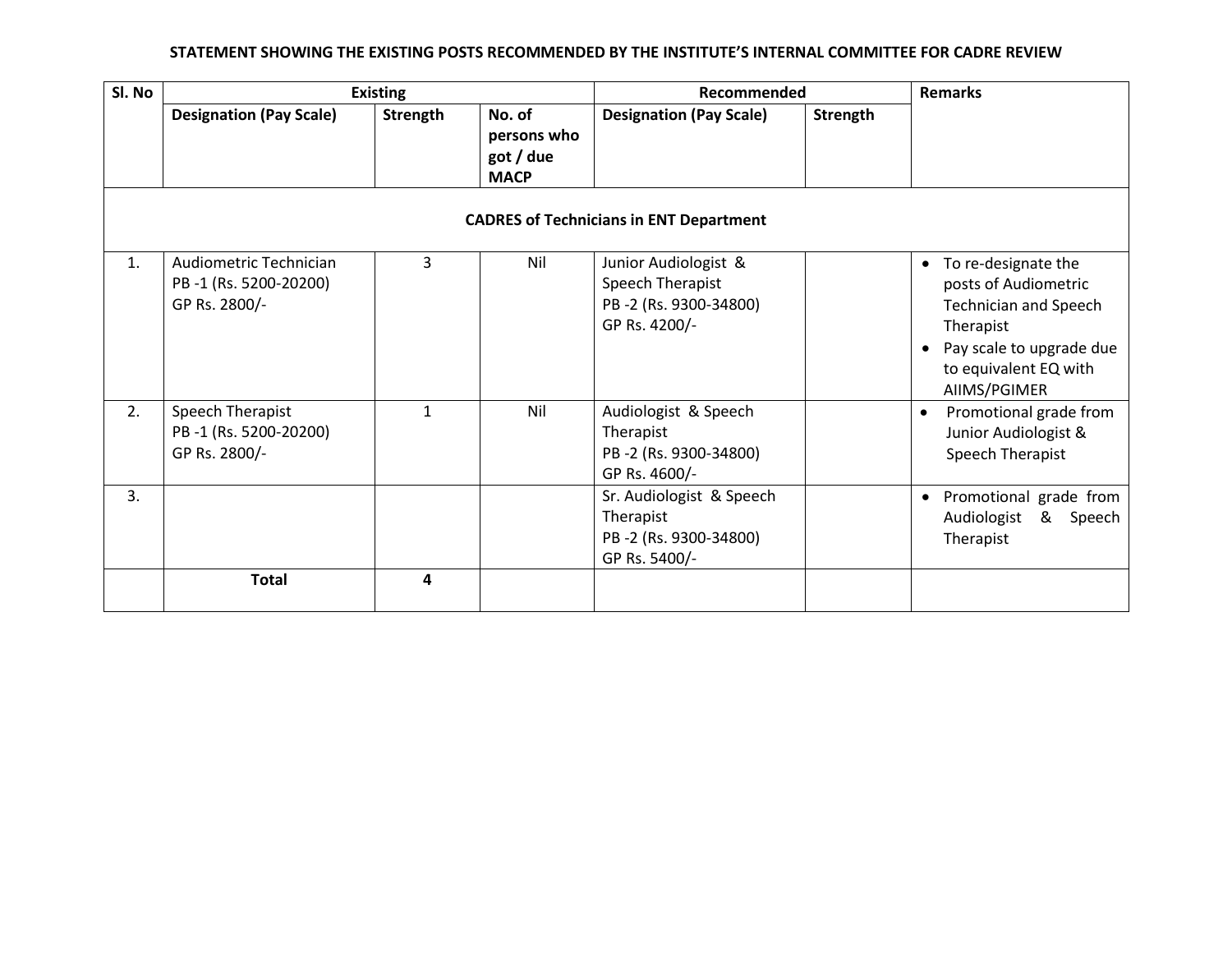|            | <b>Existing</b>                                                                                |                 |                                                 | <b>Recommended</b>                                                             |                 |                                                                                                                                                                                                                                                                                                                                                                                                                                                         |
|------------|------------------------------------------------------------------------------------------------|-----------------|-------------------------------------------------|--------------------------------------------------------------------------------|-----------------|---------------------------------------------------------------------------------------------------------------------------------------------------------------------------------------------------------------------------------------------------------------------------------------------------------------------------------------------------------------------------------------------------------------------------------------------------------|
| SI.<br>No. | <b>Designation</b><br>(Pay Scale)                                                              | <b>Strength</b> | No. of<br>persons<br>who got/due<br><b>MACP</b> | <b>Designation</b><br>(Pay Scale)                                              | <b>Strength</b> | <b>Remarks</b>                                                                                                                                                                                                                                                                                                                                                                                                                                          |
|            |                                                                                                |                 |                                                 | <b>CADRES IN LABORATORY SERVICES</b>                                           |                 |                                                                                                                                                                                                                                                                                                                                                                                                                                                         |
|            |                                                                                                |                 |                                                 |                                                                                |                 | (Departments: Biochemistry, Pathology, Histopathology, Blood Bank, Microbiology, Academic etc)                                                                                                                                                                                                                                                                                                                                                          |
| 1.<br>2.   | BCG Technician (6 posts)<br>PB-1 (Rs 5200-20200)<br><b>GP 2400</b><br>Jr. Lab. Technician - 30 | 42              | Nil<br>17                                       | Technician (Lab)<br>PB-2 (Rs 9300-34800)<br>GP 4200/-                          |                 | Pay to be revised as per $5th$ CPC recommendations from Rs.<br>$\bullet$<br>4500-7000/- to Rs. 5000-8000/- (pre-revised) corresponding to<br>PB-2, GP 4200/- (6 <sup>th</sup> CPC) for the Jr. Lab. Technicians having<br>EQ as Degree in Science including BCG Technicians and                                                                                                                                                                         |
|            | posts/Technical Assistant-<br>6 posts - PB-1 (Rs 5200-<br>20200) GP 2800                       |                 |                                                 |                                                                                |                 | <b>Technical Assistant.</b><br>Non-degree holder Technical Assistants will continue to draw<br>the present lower scale till they acquire the qualification.<br>(refer Note below)                                                                                                                                                                                                                                                                       |
| 4.         | Sr. Lab. Technician<br>PB-2 (Rs 9300-34800)<br>GP 4200                                         | 11              | $\mathbf{1}$                                    | Sr. Technician (Lab)<br>PB-2 (Rs 9300-34800)<br>GP 4600/-                      |                 | Pay Scale to upgrade<br>$\bullet$<br>Promotional grade for Technician (Lab) as per existing RR<br>who are Degree holder.<br>Holders of BCG Technicians and Technical Assistants will<br>rank junior to Jr. Lab. Technicians (on basis being of earlier<br>selection).                                                                                                                                                                                   |
| 5.         | <b>Technical Supervisor</b><br>(Laboratory)<br>PB-2 (Rs 9300-34800)<br>GP 4600                 |                 | Nil                                             | Technical Officer (Lab)<br>PB-2 (Rs 9300-34800)<br>GP 5400/-                   |                 | Post to be re-designated from Technical Supervisor & pay<br>scale to upgrade<br>On functional considerations, four additional posts are<br>$\bullet$<br>considered necessary to have one officer at supervisory<br>authority to look after the other 4 departments. Currently, the<br>single incumbent Technical Supervisor is looking after 5<br>departments. These posts will be adjusted against the overall<br>strength of the Laboratory Services. |
| 6.         |                                                                                                |                 | $\sim$                                          | <b>Chief Technical</b><br>Officer (Lab)<br>PB-3 (Rs 15600-<br>39100) GP 6600/- |                 | Incharge of Laboratory services (STOs for 6 departments to be<br>divided into two wings/units for the interest of work)<br>Promotional grade for Technical Officer (Lab)                                                                                                                                                                                                                                                                                |
|            | <b>TOTAL</b>                                                                                   | 54              |                                                 |                                                                                |                 |                                                                                                                                                                                                                                                                                                                                                                                                                                                         |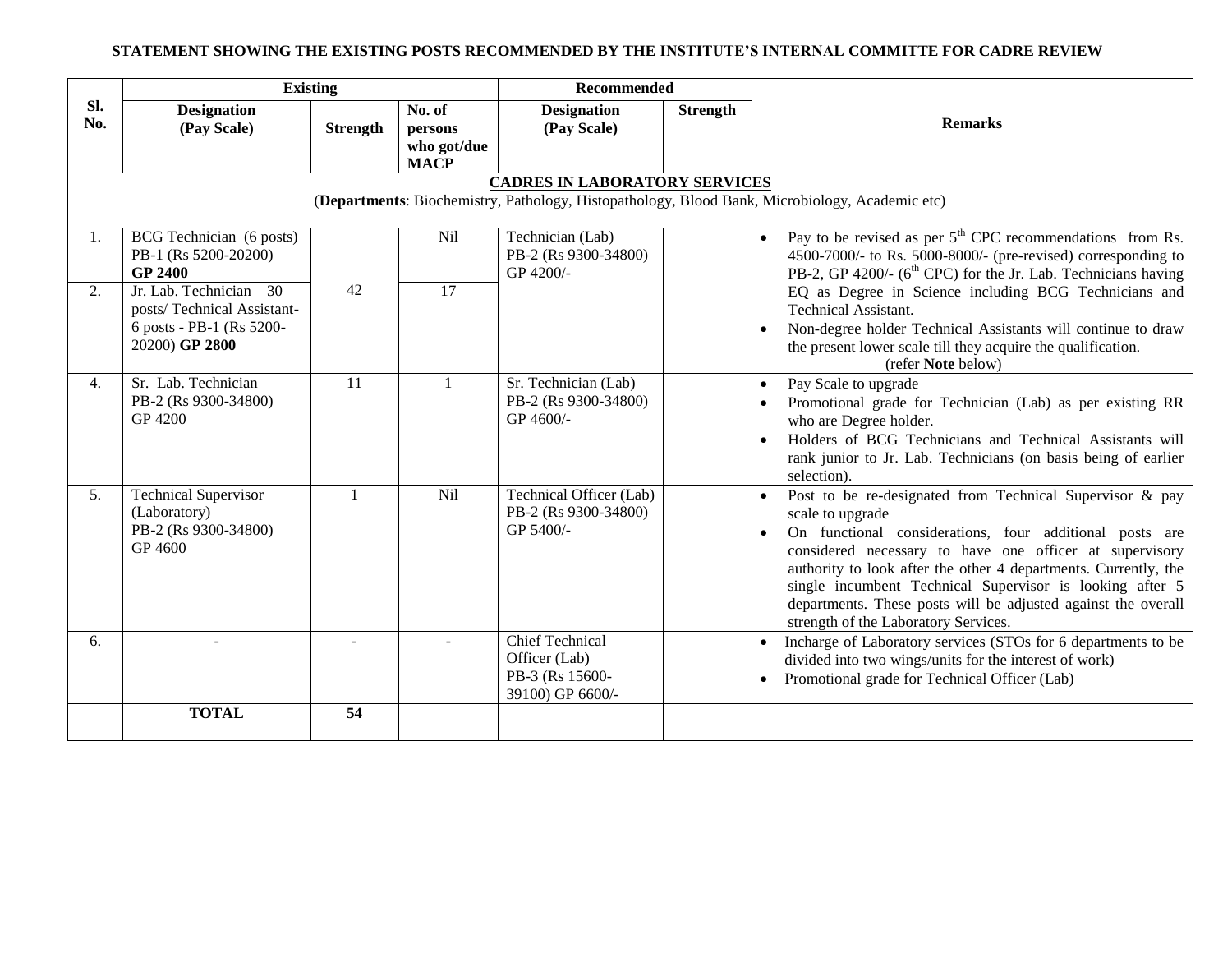| Sl. No |                                                                         | <b>Existing</b> |                                                   | Recommended                                                                       | <b>Remarks</b>  |                                                                                                                                                                                                        |  |  |  |
|--------|-------------------------------------------------------------------------|-----------------|---------------------------------------------------|-----------------------------------------------------------------------------------|-----------------|--------------------------------------------------------------------------------------------------------------------------------------------------------------------------------------------------------|--|--|--|
|        | <b>Designation (Pay Scale)</b>                                          | <b>Strength</b> | No. of<br>persons who<br>got / due<br><b>MACP</b> | <b>Designation (Pay Scale)</b>                                                    | <b>Strength</b> |                                                                                                                                                                                                        |  |  |  |
|        | <b>CADRES IN MEDICAL RECORD DEPARTMENT</b>                              |                 |                                                   |                                                                                   |                 |                                                                                                                                                                                                        |  |  |  |
| 1.     | <b>Record Clerk</b><br>PB-1 (Rs. 5200-20200)<br>GP Rs. 1900             | 20              |                                                   | <b>Medical Record Technician</b><br>PB-1 (Rs. 5200-20200)<br>GP Rs. 2400          |                 | By DR:<br>(i) 10+2 (preference science<br>or equivalent)<br>(ii) Diploma in Medical<br>Record Keeping<br>(duration 6 months)/5<br>years experience in<br>medical record keeping<br>in reputed hospital |  |  |  |
| 2.     | <b>Registration Clerk</b><br>PB-1 (Rs. 5200-20200)<br>GP Rs. 2400       | 13              | 3                                                 | Sr. Medical Record<br>Technician<br>PB-1 (Rs. 5200-20200)<br>GP Rs. 2800/-        |                 | • Promotional grade failing<br>which by deputation                                                                                                                                                     |  |  |  |
| 3.     | <b>Medical Record Officer</b><br>PB-2 (Rs. 9300-34800)<br>GP Rs. 4200/- | $\mathbf{1}$    |                                                   | <b>Medical Record Officer</b><br>PB-2 (Rs. 9300-34800)<br>GP Rs. 4200/-           |                 | • Promotional grade from<br><b>JMO</b><br>who<br>have<br>completed MRT & MRO<br>Course of 1 year failing<br>which by deputation<br>• One MRO each for OPD<br>and IP as incharge                        |  |  |  |
|        |                                                                         |                 |                                                   | <b>Senior Medical Record</b><br>Officer<br>PB-2 (Rs. 9300-34800)<br>GP Rs. 4600/- |                 | • Promotional grade failing<br>which by deputation<br>• Overall incharge of MRD                                                                                                                        |  |  |  |
|        | <b>Total</b>                                                            | 34              |                                                   |                                                                                   |                 |                                                                                                                                                                                                        |  |  |  |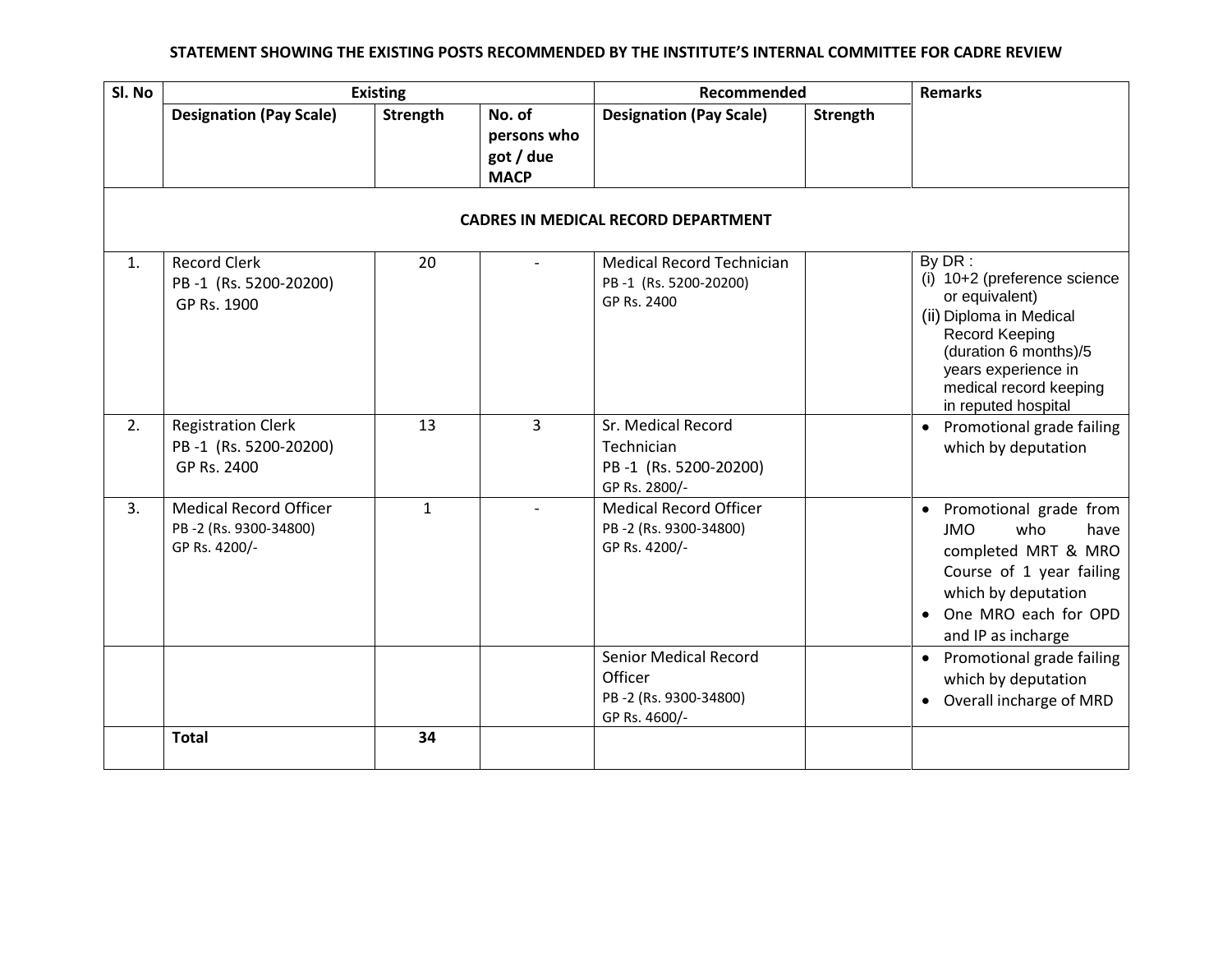| Sl. No | <b>Existing</b>                                                                                   |                | Recommended                                       |                                                                                                          | <b>Remarks</b>  |                                                        |
|--------|---------------------------------------------------------------------------------------------------|----------------|---------------------------------------------------|----------------------------------------------------------------------------------------------------------|-----------------|--------------------------------------------------------|
|        | <b>Designation (Pay Scale)</b>                                                                    | Strength       | No. of<br>persons who<br>got / due<br><b>MACP</b> | <b>Designation (Pay Scale)</b>                                                                           | <b>Strength</b> |                                                        |
|        |                                                                                                   |                |                                                   | <b>CADRES IN Medical Social Worker</b>                                                                   |                 |                                                        |
| 1.     | <b>Medical Social Worker</b><br>Pay Band -2, Rs. 9300-<br>34800/- with Grade Pay of<br>Rs. 4200/- | 5 <sup>5</sup> |                                                   | <b>Medical Social Worker Gr-II</b><br>Pay Band -2, Rs. 9300-<br>34800/- with Grade Pay of<br>Rs. 4600/-  |                 | As per recommendation<br>of co-ordination<br>committee |
|        |                                                                                                   |                |                                                   | <b>Medical Social Worker Gr-I</b><br>Pay Band -2, Rs. 9300-<br>34800/- with Grade Pay of<br>Rs. 5400/-   |                 | Do-<br>$\overline{a}$                                  |
|        |                                                                                                   |                |                                                   | <b>Senior Medical Social</b><br>Worker Pay Band -3, Rs.<br>15600-39100/- with Grade<br>Pay of Rs. 6600/- |                 | Do-<br>$\overline{\phantom{0}}$                        |
|        | <b>Total</b>                                                                                      | 5              |                                                   |                                                                                                          |                 |                                                        |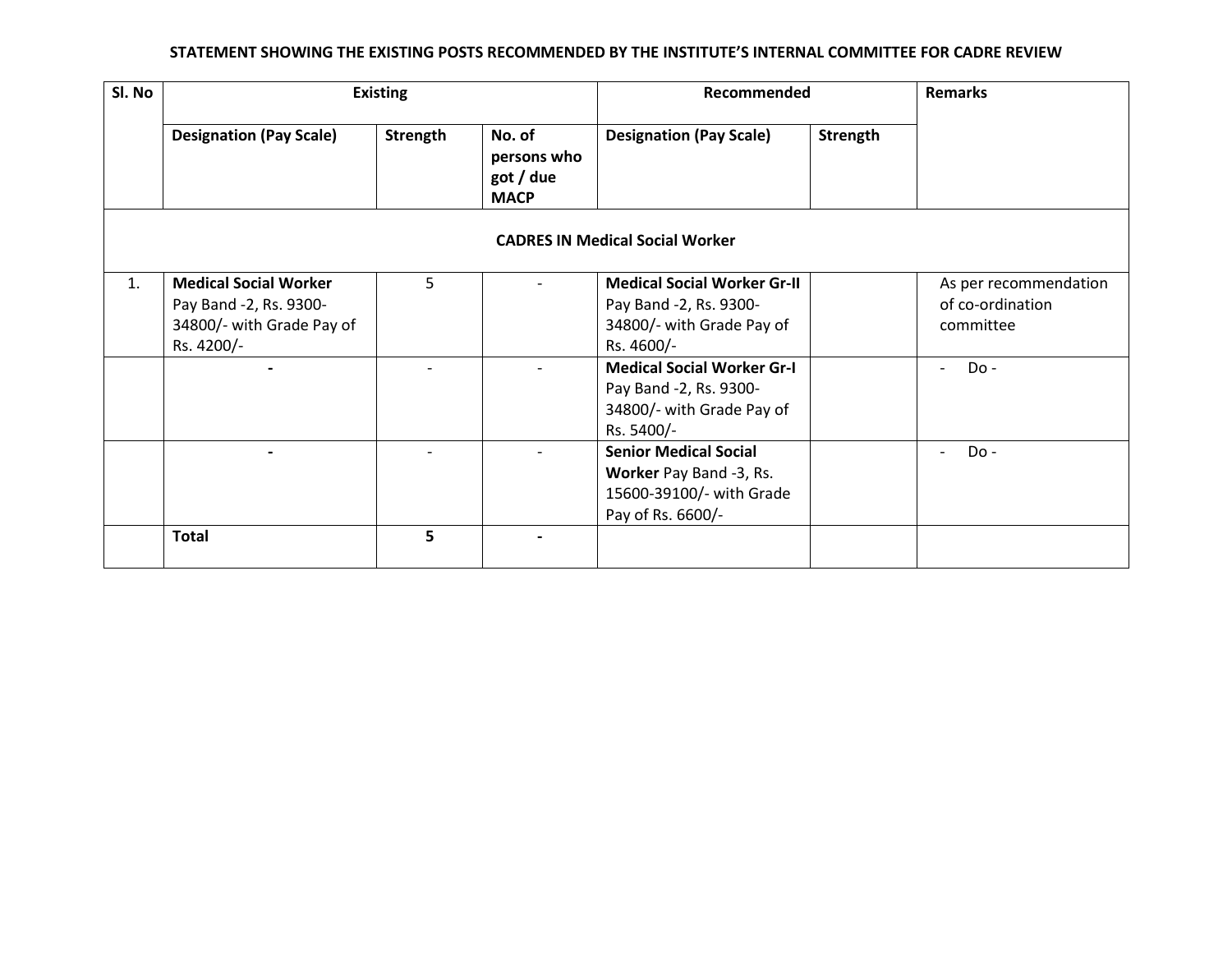### **STATEMENT SHOWING THE EXISTING POSTS RECOMMENDED BY THE CADRE REVIEW COMMITTE**

|                | <b>Existing</b>                                                                                          |          |                                                    | Recommended                                                              |          |                                                                                                                                                                                                                                                                                                                                         |  |  |  |  |  |
|----------------|----------------------------------------------------------------------------------------------------------|----------|----------------------------------------------------|--------------------------------------------------------------------------|----------|-----------------------------------------------------------------------------------------------------------------------------------------------------------------------------------------------------------------------------------------------------------------------------------------------------------------------------------------|--|--|--|--|--|
| SI.<br>No.     | <b>Designation</b><br>(Pay Scale)                                                                        | Strength | No. of<br>persons<br>who<br>got/due<br><b>MACP</b> | <b>Designation</b><br>(Pay Scale)                                        | Strength | <b>Remarks</b>                                                                                                                                                                                                                                                                                                                          |  |  |  |  |  |
|                | OT/ ICU CADRES of different Departments (like Ortho, CTVS, Neurosurgery, General Surgery, OBG) including |          |                                                    |                                                                          |          |                                                                                                                                                                                                                                                                                                                                         |  |  |  |  |  |
|                | <b>ANAESTHESIOLOGY</b>                                                                                   |          |                                                    |                                                                          |          |                                                                                                                                                                                                                                                                                                                                         |  |  |  |  |  |
| $\mathbf{1}$ . | OT Assistant Gr-II<br>PB-1 (Rs 5200-20200)<br>GP 1900                                                    | 20       | Nil                                                | Technician (OT/ICU)<br>PB-2 (Rs 9300-34800)<br>GP 4200                   |          | • To upgrade the pay scale.<br>• Re-designate the posts of OT Assistant Gr. II and<br>Technical Assistant to Technician (OT/ICU)                                                                                                                                                                                                        |  |  |  |  |  |
| 2.             | <b>Technical Assistant</b><br>PB-1 (Rs 5200-20200)<br>GP 2800                                            | 28       | Nil                                                |                                                                          |          |                                                                                                                                                                                                                                                                                                                                         |  |  |  |  |  |
| 3.             |                                                                                                          |          |                                                    | Sr. Technician (OT/ICU)<br>PB-2 (Rs 9300-34800)<br>GP 4600               |          | · Promotional grade from Technician (OT/ICU)<br>with 5 years experience who are having the EQ<br>for DR failing which by direct recruitment.<br>EQ for DR - Degree in OT Technique with 5 years<br>$\bullet$<br>experience as OT/ICU Technician or 10+2 with<br>Diploma in OT Technique with 5 years<br>experience as OT/ICU Technician |  |  |  |  |  |
| 4              |                                                                                                          |          |                                                    | <b>Technical Officer</b><br>(OT/ICU)<br>PB-3 (Rs 15600-39100)<br>GP 5400 |          | • Promotional grade for Sr. Technician (OT/ICU)<br>after 2 years of service failing which by<br>deputation /direct recruitment.<br>EQ for DR - Degree in OT Technique from a<br>$\bullet$<br>recognized Institution with 7 years experience<br>as O.T./ICU Technician from a reputed<br>Medical Institute/Hospital.                     |  |  |  |  |  |
|                | <b>TOTAL</b>                                                                                             | 48       |                                                    |                                                                          |          |                                                                                                                                                                                                                                                                                                                                         |  |  |  |  |  |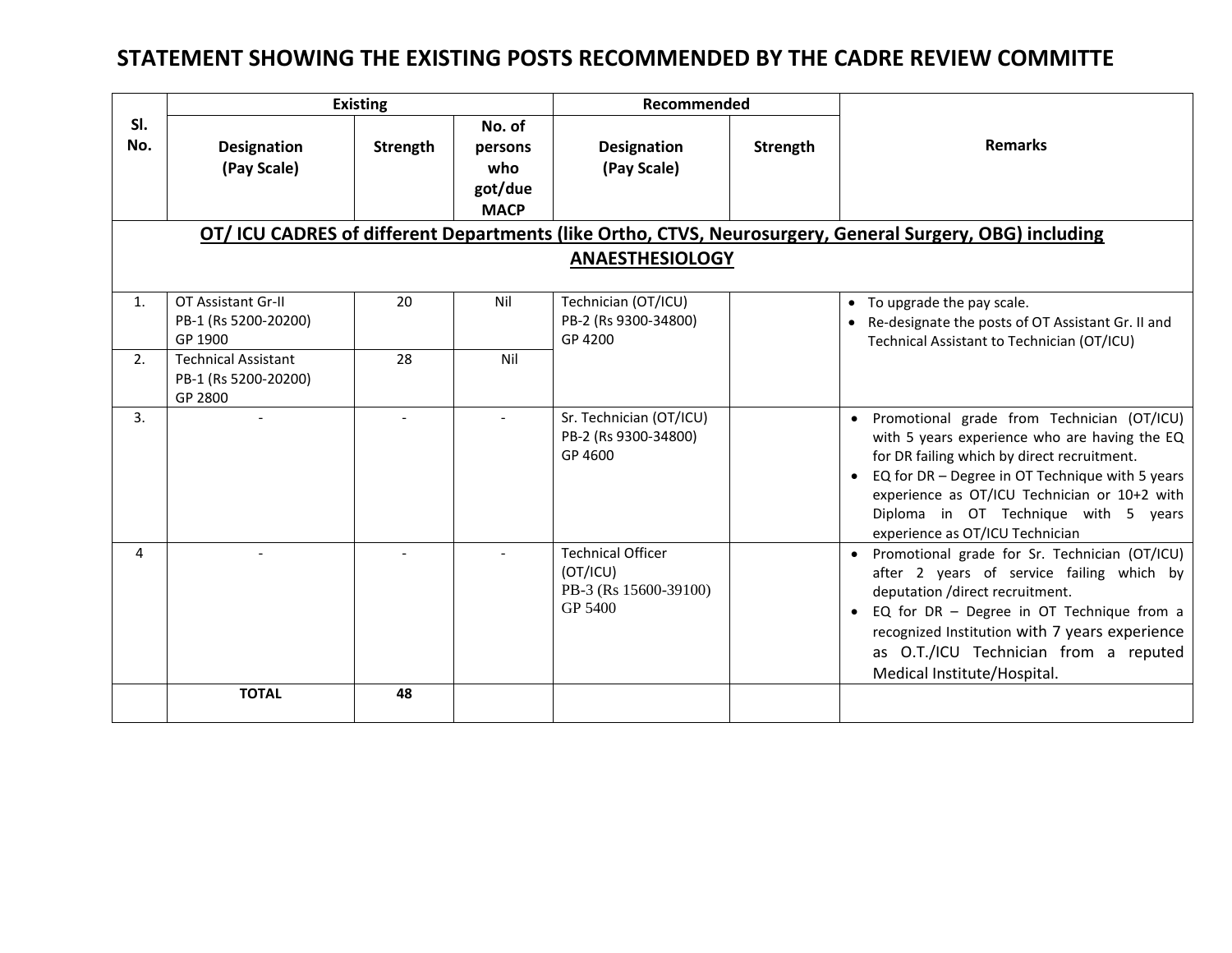| Sl. No |                                                                                    | <b>Existing</b>         |                                                   | Recommended                                                                        |          | <b>Remarks</b>                                                                                                      |  |  |  |
|--------|------------------------------------------------------------------------------------|-------------------------|---------------------------------------------------|------------------------------------------------------------------------------------|----------|---------------------------------------------------------------------------------------------------------------------|--|--|--|
|        | <b>Designation (Pay Scale)</b>                                                     | Strength                | No. of<br>persons who<br>got / due<br><b>MACP</b> | <b>Designation (Pay Scale)</b>                                                     | Strength |                                                                                                                     |  |  |  |
|        | <b>CADRES of Technicians in Ophthalmic Department</b>                              |                         |                                                   |                                                                                    |          |                                                                                                                     |  |  |  |
| 1.     | Opthalmic Technician<br>PB-1 (Rs. 5200-20200)<br>GP Rs. 2800/-                     | 4                       |                                                   | Optometrist<br>PB-2 (Rs. 9300-34800)<br>GP Rs. 4200/-                              |          | Re-designate the post<br>$\bullet$<br>and upgrade the pay<br>scale                                                  |  |  |  |
| 2.     | Optometrist / Refractionist<br>PB-2 (Rs. 9300-34800)<br>GP Rs. 4200/-              | $\overline{2}$          |                                                   | Sr. Optometrist<br>PB-2 (Rs. 9300-34800)<br>GP Rs. 4600/-                          |          | Re-designate the post<br>$\bullet$<br>and upgrade the pay<br>scale<br>Promotional grade from<br>Technician (Opthal) |  |  |  |
| 3.     | Sr. Technical Officer<br>(Ophthalmology)<br>PB-2 (Rs. 9300-34800)<br>GP Rs. 4600/- | $\mathbf{1}$            |                                                   | Sr. Technical Officer<br>(Ophthalmology)<br>PB-2 (Rs. 9300-34800)<br>GP Rs. 5400/- |          | To upgrade the pay scale<br>at par with<br>AIIMS/PGIMER<br>Promotional grade from<br>Sr. Optometrist                |  |  |  |
|        | <b>Total</b>                                                                       | $\overline{\mathbf{z}}$ |                                                   |                                                                                    |          |                                                                                                                     |  |  |  |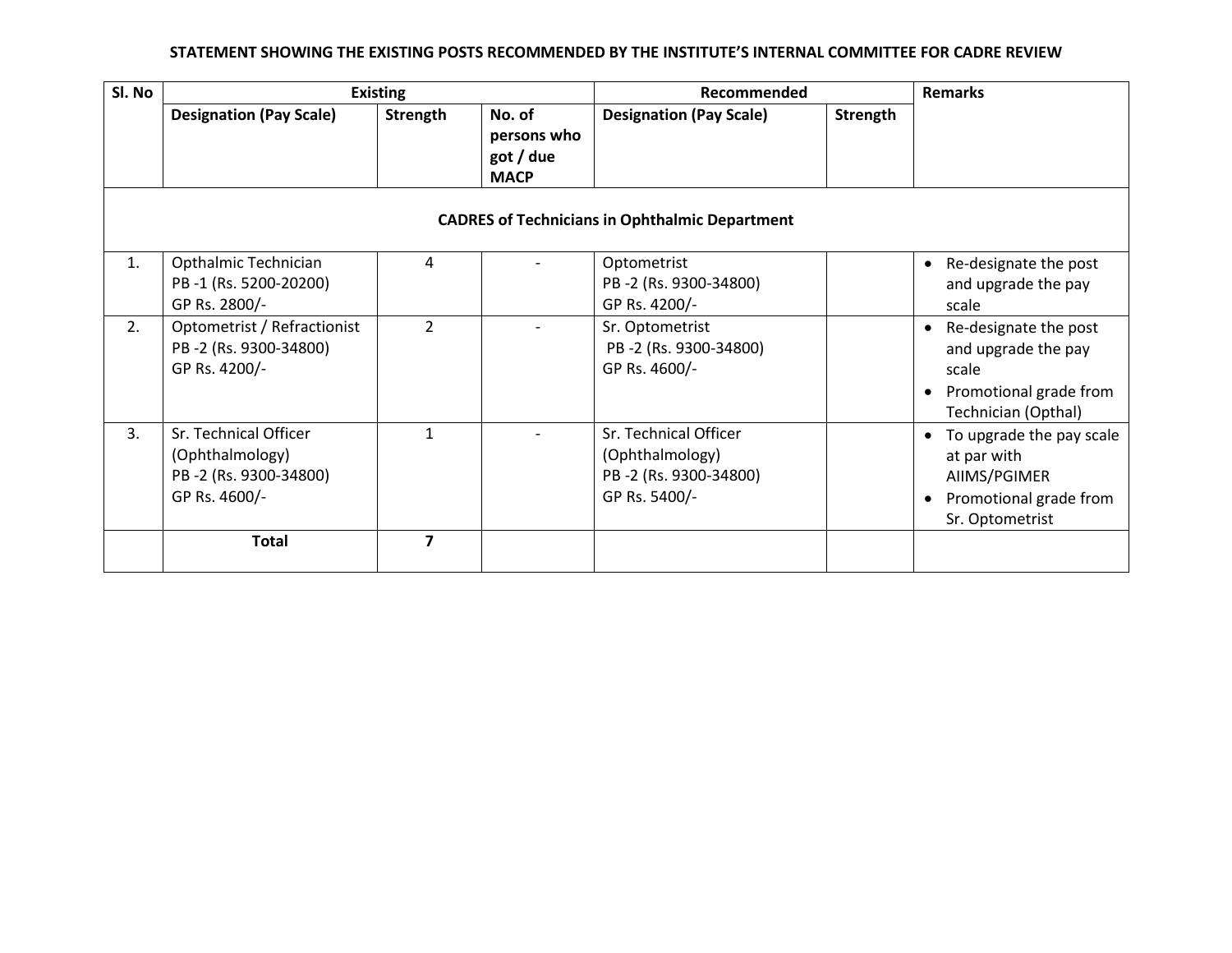| Sl. No                         |                                                                                                 | <b>Existing</b> |                                                   | Recommended                                                       |          | <b>Remarks</b>                                                                             |  |  |
|--------------------------------|-------------------------------------------------------------------------------------------------|-----------------|---------------------------------------------------|-------------------------------------------------------------------|----------|--------------------------------------------------------------------------------------------|--|--|
|                                | <b>Designation (Pay Scale)</b>                                                                  | Strength        | No. of<br>persons who<br>got / due<br><b>MACP</b> | <b>Designation (Pay Scale)</b>                                    | Strength |                                                                                            |  |  |
| <b>CADRES in Pharmacy Unit</b> |                                                                                                 |                 |                                                   |                                                                   |          |                                                                                            |  |  |
| $\mathbf{1}$ .                 | Pharmacist<br>PB-1 (Rs. 5200-20200)<br>GP Rs. 2800/-                                            | 7               | 6                                                 | <b>Pharmacist Gr.II</b><br>PB-2 (Rs. 9300-34800)<br>GP Rs. 4200/- |          | To Re-designate the<br>post and upgrade the<br>pay scale                                   |  |  |
| 2.                             | Pharmaceutical Chemist /<br>Superintendent Pharmacist<br>PB-2 (Rs. 9300-34800)<br>GP Rs. 4600/- | 3               |                                                   | Pharmacist Gr. I<br>PB-2 (Rs. 9300-34800)<br>GP Rs. 4600/-        |          | To re-designate the post<br>$\bullet$<br>Promotional grade from<br><b>Pharmacist Gr-II</b> |  |  |
|                                |                                                                                                 |                 |                                                   | Sr. Pharmacist<br>PB-2 (Rs. 9300-34800)<br>GP Rs. 4800/-          |          | Promotional grade from<br>$\bullet$<br>Pharmacist Gr-I                                     |  |  |
|                                |                                                                                                 |                 |                                                   | <b>Chief Pharmacist</b><br>PB-2 (Rs 9300-34800)<br>GP 5400/-      |          | Promotional grade from<br>$\bullet$<br>Sr. Pharmacist                                      |  |  |
|                                | <b>Total</b>                                                                                    | 10              |                                                   |                                                                   |          |                                                                                            |  |  |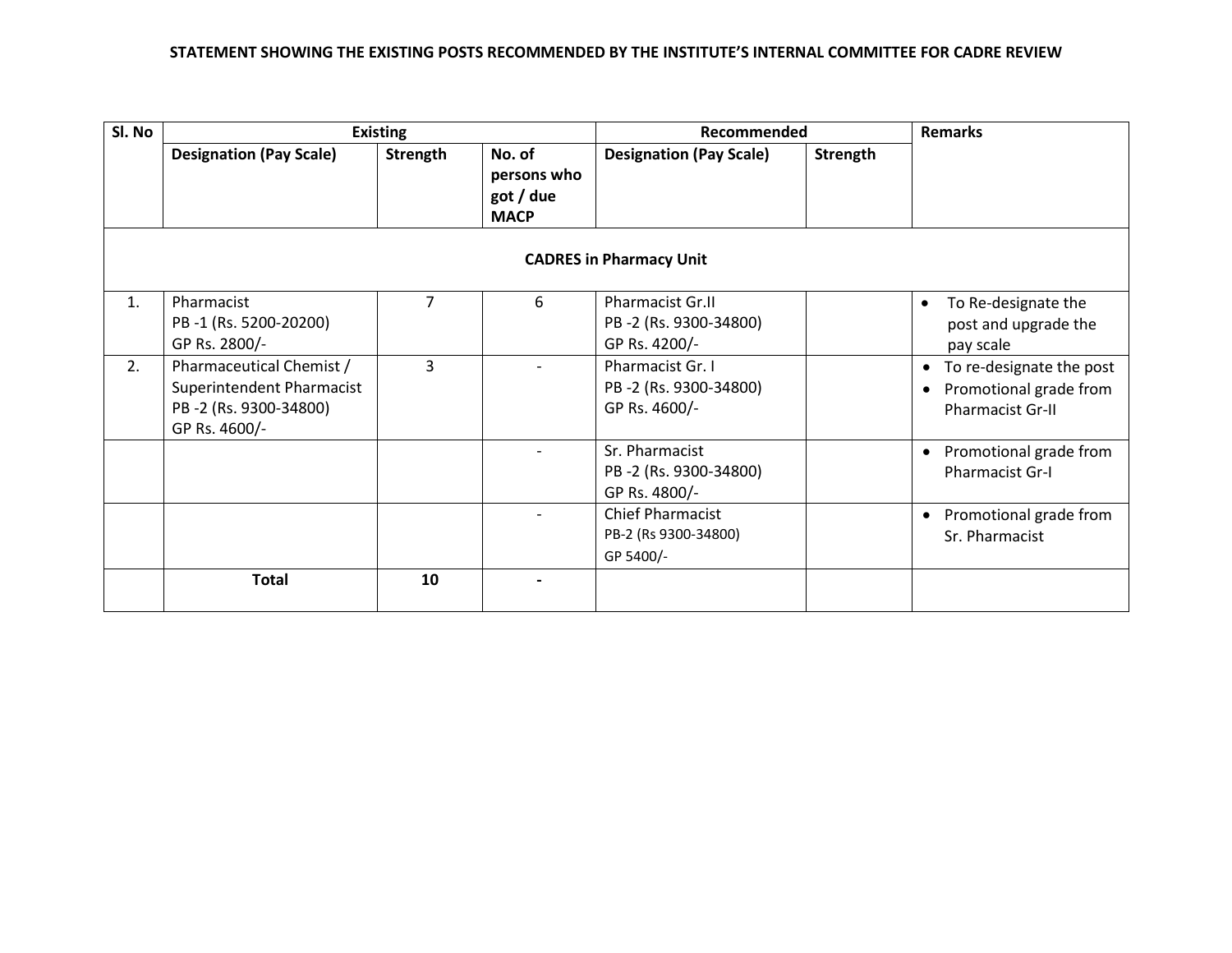| Sl. No |                                                                                                     | <b>Existing</b> |                                                   |                                                                                             | Recommended | <b>Remarks</b>                                             |
|--------|-----------------------------------------------------------------------------------------------------|-----------------|---------------------------------------------------|---------------------------------------------------------------------------------------------|-------------|------------------------------------------------------------|
|        | <b>Designation (Pay Scale)</b>                                                                      | Strength        | No. of<br>persons who<br>got / due<br><b>MACP</b> | <b>Designation (Pay Scale)</b>                                                              | Strength    |                                                            |
|        |                                                                                                     |                 |                                                   | <b>CADRES IN PHYSIOTHERAPIST</b>                                                            |             |                                                            |
| 1.     | Physiotherapist<br>PB-2, Rs. 9300-34800/- GP of<br>Rs. 4200/-                                       | 6               |                                                   | Physiotherapist<br>Pay Band -2, Rs. 9300-<br>34800/- with Grade Pay of<br>Rs. 4800/-        |             | To upgrade the pay<br>scale                                |
| 2.     |                                                                                                     |                 |                                                   | Senior Physiotherapist<br>PB-3, Rs. 15600-39100/-<br>Rs. 5400/-<br>GP                       |             | Promotional grade from<br>$\bullet$<br>Physiotherapist     |
| 3.     | <b>Chief Physiotherapist</b><br>Pay Band -3, Rs. 15600-<br>39100/- with Grade Pay of<br>Rs. 6600/-- | 1               |                                                   | Chief Physiotherapist<br>Pay Band -3, Rs. 15600-<br>39100/- with Grade Pay of<br>Rs. 6600/- |             | Promotional grade from<br>$\bullet$<br>Sr. Physiotherapist |
|        | <b>Total</b>                                                                                        | 7               |                                                   |                                                                                             |             |                                                            |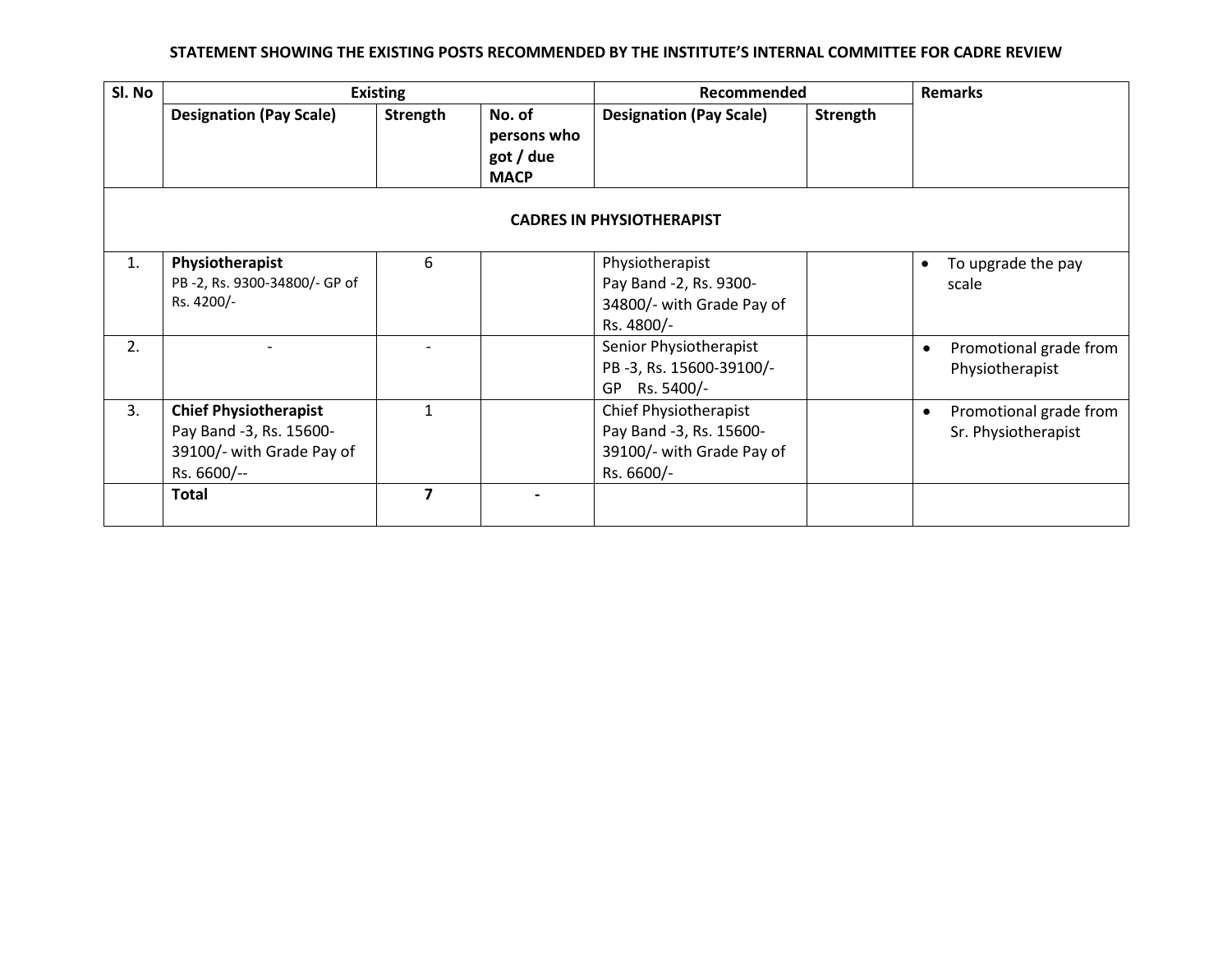| Sl. No |                                                                                                    | <b>Existing</b> |                                                   | Recommended                                                                                             |          | <b>Remarks</b>                                                       |
|--------|----------------------------------------------------------------------------------------------------|-----------------|---------------------------------------------------|---------------------------------------------------------------------------------------------------------|----------|----------------------------------------------------------------------|
|        | <b>Designation (Pay Scale)</b>                                                                     | Strength        | No. of<br>persons who<br>got / due<br><b>MACP</b> | <b>Designation (Pay Scale)</b>                                                                          | Strength |                                                                      |
|        |                                                                                                    |                 |                                                   |                                                                                                         |          |                                                                      |
| 1.     | <b>Occupational Therapist</b><br>Pay Band -2, Rs. 9300-<br>34800/- with Grade Pay of<br>Rs. 4200/- | $\mathbf{1}$    |                                                   | <b>Occupational Therapist</b><br>Pay Band -2, Rs. 9300-<br>34800/- with Grade Pay of<br>Rs. 4800/-      |          | • To upgrade the pay scale                                           |
| 2.     |                                                                                                    |                 |                                                   | <b>Sr. Occupational Therapist</b><br>Pay Band -3, Rs. 15600-<br>39100/- with Grade Pay of<br>Rs. 5400/- |          | Promotional grade from<br>$\bullet$<br><b>Occupational Therapist</b> |
|        | <b>Total</b>                                                                                       | $\mathbf 1$     |                                                   |                                                                                                         |          |                                                                      |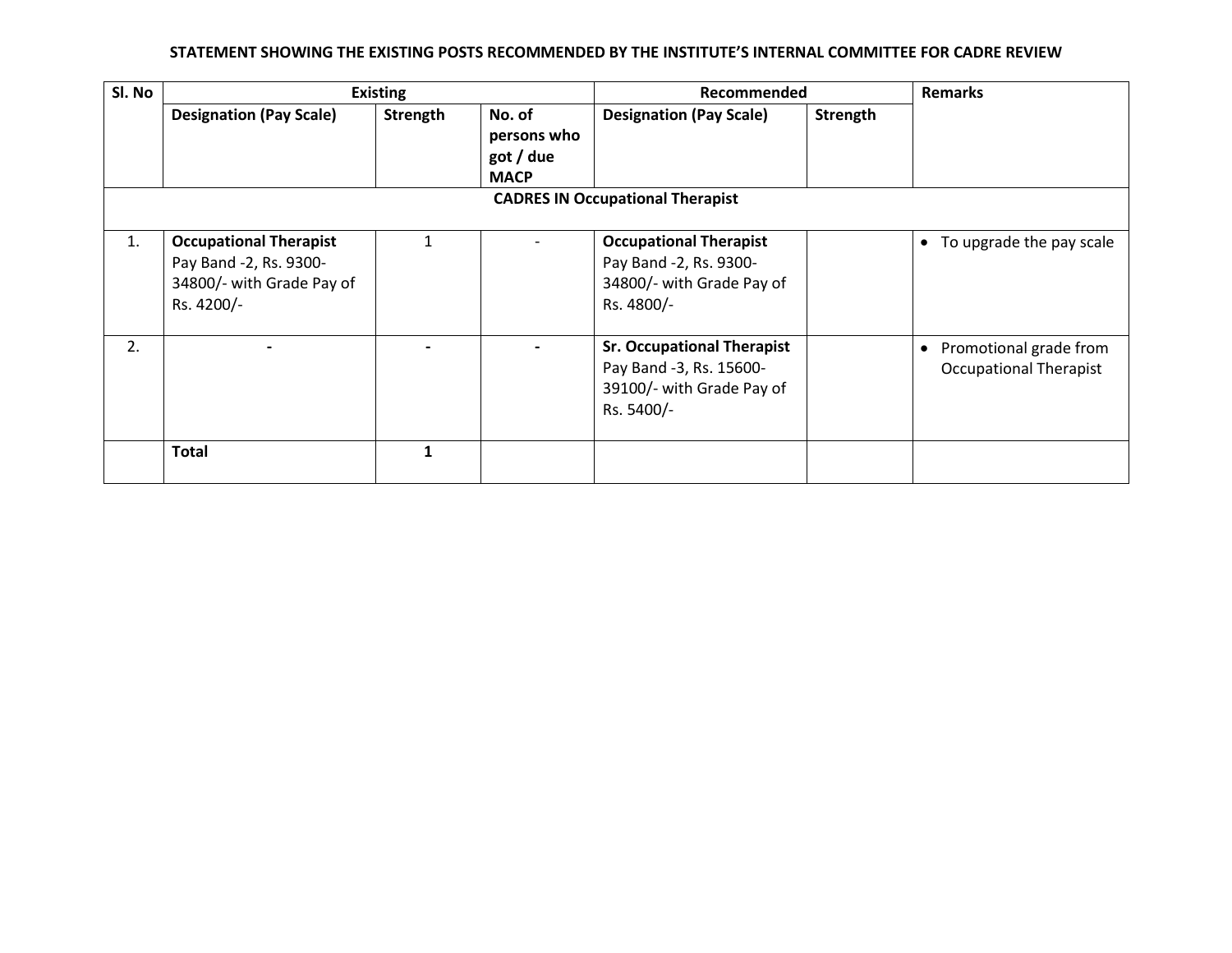| SI. |                                                                                                                            | <b>Existing</b> |                                              | Recommended                                                                                                           | <b>Remarks</b>  |                                                                                  |
|-----|----------------------------------------------------------------------------------------------------------------------------|-----------------|----------------------------------------------|-----------------------------------------------------------------------------------------------------------------------|-----------------|----------------------------------------------------------------------------------|
| No  | <b>Designation (Pay Scale)</b>                                                                                             | Strength        | No. of<br>persons<br>who got $/$<br>due MACP | <b>Designation (Pay Scale)</b>                                                                                        | <b>Strength</b> |                                                                                  |
|     |                                                                                                                            |                 |                                              | <b>CADRES IN THERAPIST of Prosthetic &amp; Orthotic Technician</b>                                                    |                 |                                                                                  |
| 1   | <b>Prosthetic &amp; Orthotic</b><br><b>Technician</b><br>Pay Band -2, Rs. 9300-<br>34800/- with Grade Pay<br>of Rs. 4200/- | 1               |                                              | <b>Technician (Prosthetic &amp;</b><br>Orthotic)<br>Pay Band -2, Rs. 9300-<br>34800/- with Grade Pay<br>of Rs. 4200/- |                 | • To re-designate the<br>post                                                    |
| 2.  |                                                                                                                            |                 |                                              | Sr. Technician<br>(Prosthetic & Orthotic)<br>Pay Band -2, Rs. 9300-<br>34800/- with Grade Pay<br>of Rs. 4600/-        |                 | Promotional grade from<br>$\bullet$<br>Sr. Technician<br>(Prosthetic & Orthotic) |
|     | <b>Total</b>                                                                                                               | 1               |                                              |                                                                                                                       |                 |                                                                                  |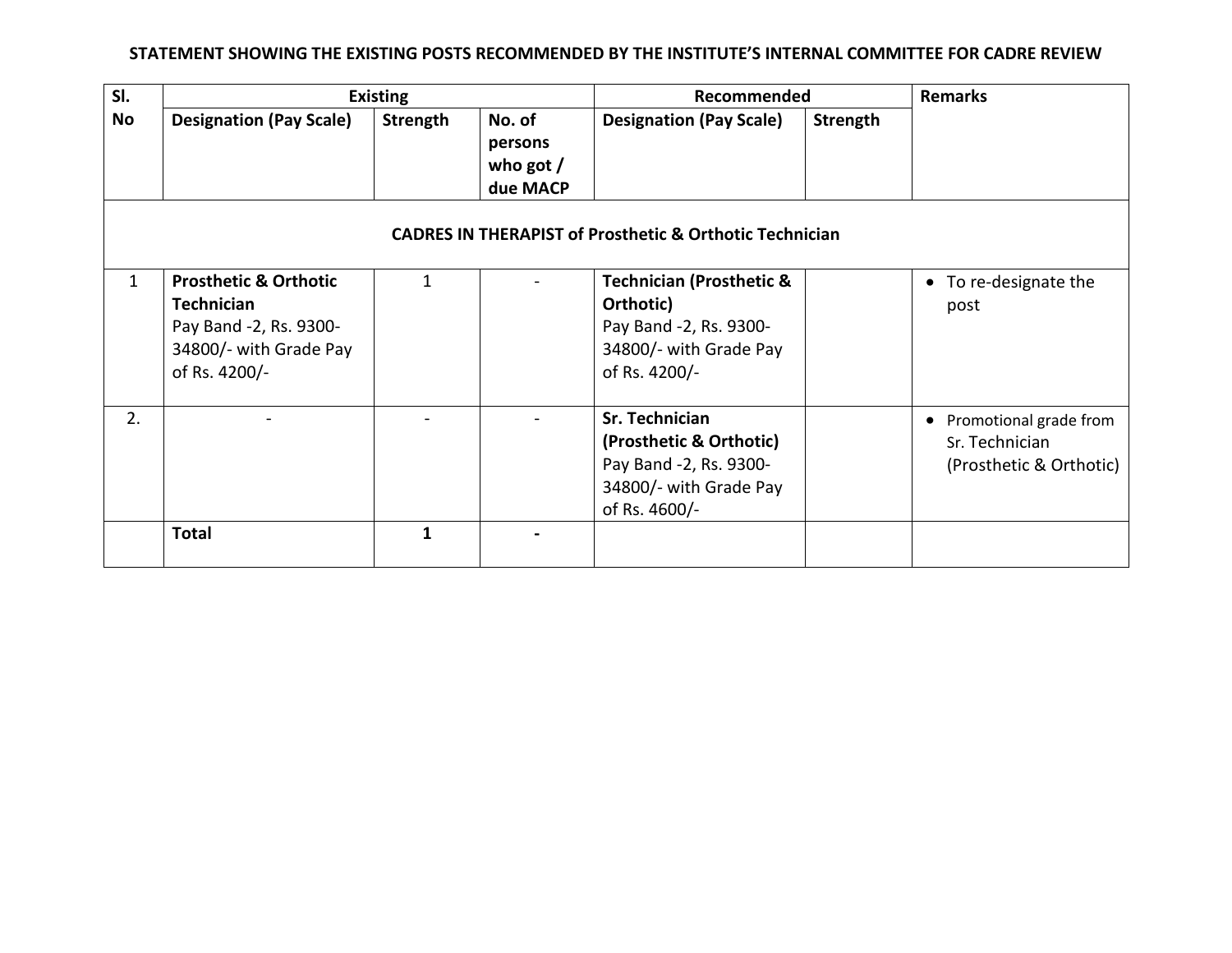| SI.<br><b>No</b> | <b>Existing</b>                                                                                   |                 |                                              | Recommended                                                                                |          | <b>Remarks</b>                                          |
|------------------|---------------------------------------------------------------------------------------------------|-----------------|----------------------------------------------|--------------------------------------------------------------------------------------------|----------|---------------------------------------------------------|
|                  | <b>Designation (Pay Scale)</b>                                                                    | <b>Strength</b> | No. of<br>persons<br>who got $/$<br>due MACP | <b>Designation (Pay Scale)</b>                                                             | Strength |                                                         |
|                  |                                                                                                   |                 |                                              | <b>CADRES IN STATISTICAL ASSISTANT</b>                                                     |          |                                                         |
| 1                | <b>Statistical Assistant</b><br>Pay Band -2, Rs. 9300-<br>34800/- with Grade Pay<br>of Rs. 4200/- | 4               |                                              | Jr. Statistician<br>Pay Band -2, Rs. 9300-<br>34800/- with Grade Pay<br>of Rs. 4600/-      |          | • To re-designate and<br>upgrade the pay scale          |
| 2                |                                                                                                   |                 |                                              | <b>Statistician</b><br>Pay Band -3, Rs. 15600 -<br>39100/- with Grade Pay<br>of Rs. 5400/- |          | Promotional grade<br>$\bullet$<br>from Jr. Statistician |
|                  | <b>Total</b>                                                                                      | 4               |                                              |                                                                                            |          |                                                         |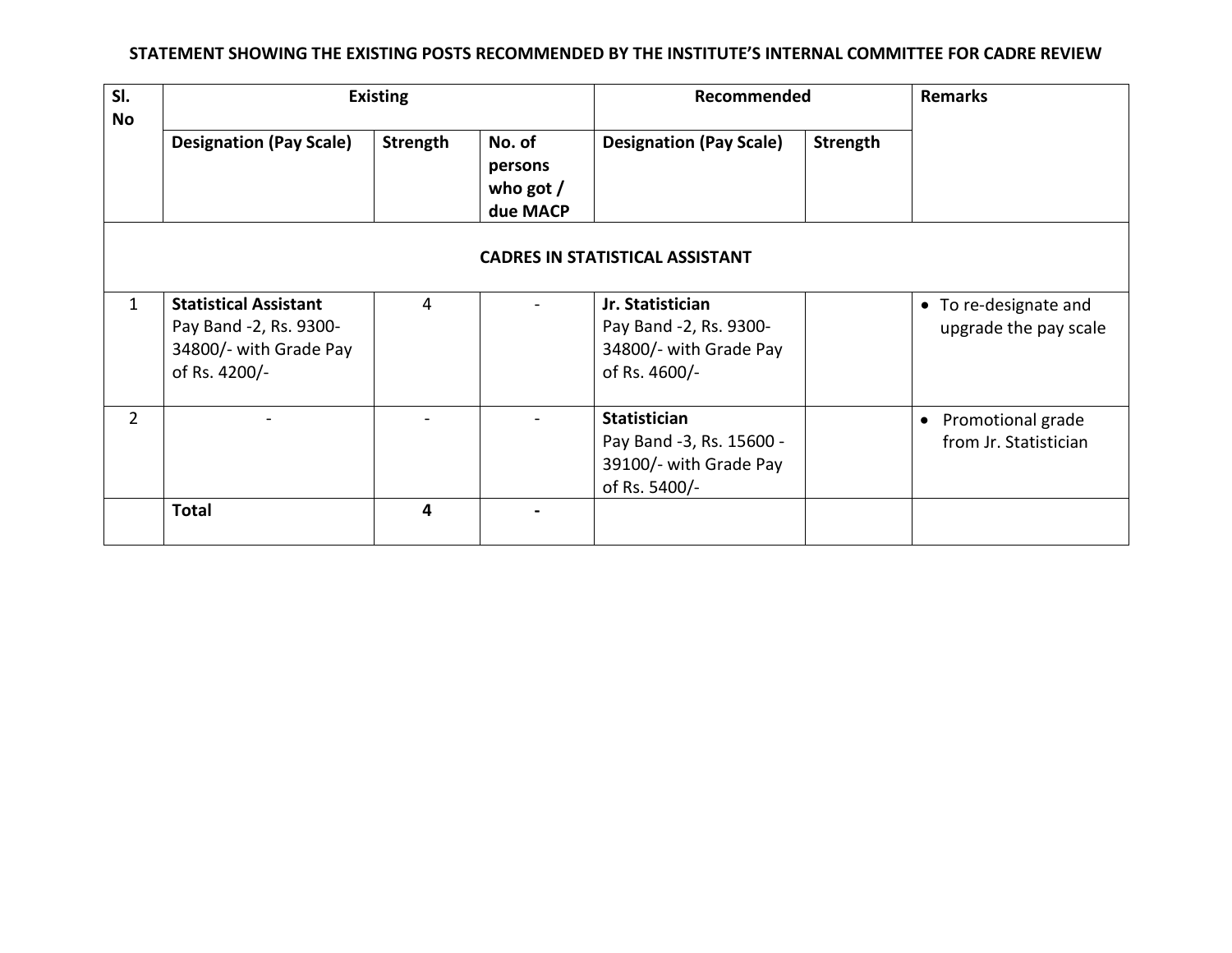| SI. | <b>Existing</b>                |                 |                                    | Recommended                    |          | <b>Remarks</b> |
|-----|--------------------------------|-----------------|------------------------------------|--------------------------------|----------|----------------|
| No  | <b>Designation (Pay Scale)</b> | <b>Strength</b> | No. of<br>persons who<br>got / due | <b>Designation (Pay Scale)</b> | Strength |                |
|     |                                |                 | <b>MACP</b>                        |                                |          |                |
|     |                                |                 |                                    |                                |          |                |
| 1.  | <b>CSSD Assistant Grade II</b> | 3               |                                    | <b>CSSD Assistant Grade II</b> |          |                |
|     | PB-1, Rs. 5200-20200/-         |                 |                                    | PB-1, Rs. 5200-20200/-         |          |                |
|     | GP Rs. 1900/-                  |                 |                                    | GP Rs. 1900/-                  |          |                |
| 2.  | <b>CSSD Assistant Grade I</b>  | 3               |                                    | <b>CSSD Assistant Grade I</b>  |          |                |
|     | PB-1, Rs. 5200-20200/-         |                 |                                    | PB-1, Rs. 5200-20200/-         |          |                |
|     | GP Rs. 2400/-                  |                 |                                    | GP Rs. 2400/-                  |          |                |
| 3.  | <b>CSSD Supervisor</b>         | $\mathcal{P}$   |                                    | <b>CSSD Supervisor</b>         |          |                |
|     | PB-2, Rs. 9300-34800/-         |                 |                                    | PB-2, Rs. 9300-34800/-         |          |                |
|     | GP Rs. 4200/-                  |                 |                                    | GP Rs. 4200/-                  |          |                |
| 4.  | <b>CSSD Officer</b>            | $\mathbf{1}$    |                                    | <b>CSSD Officer</b>            |          |                |
|     | PB-2, Rs. 9300-34800/-         |                 |                                    | PB-2, Rs. 9300-34800/-         |          |                |
|     | GP Rs. 4600/-                  |                 |                                    | GP Rs. 4600/-                  |          |                |
|     | <b>Total</b>                   | 9               |                                    |                                |          |                |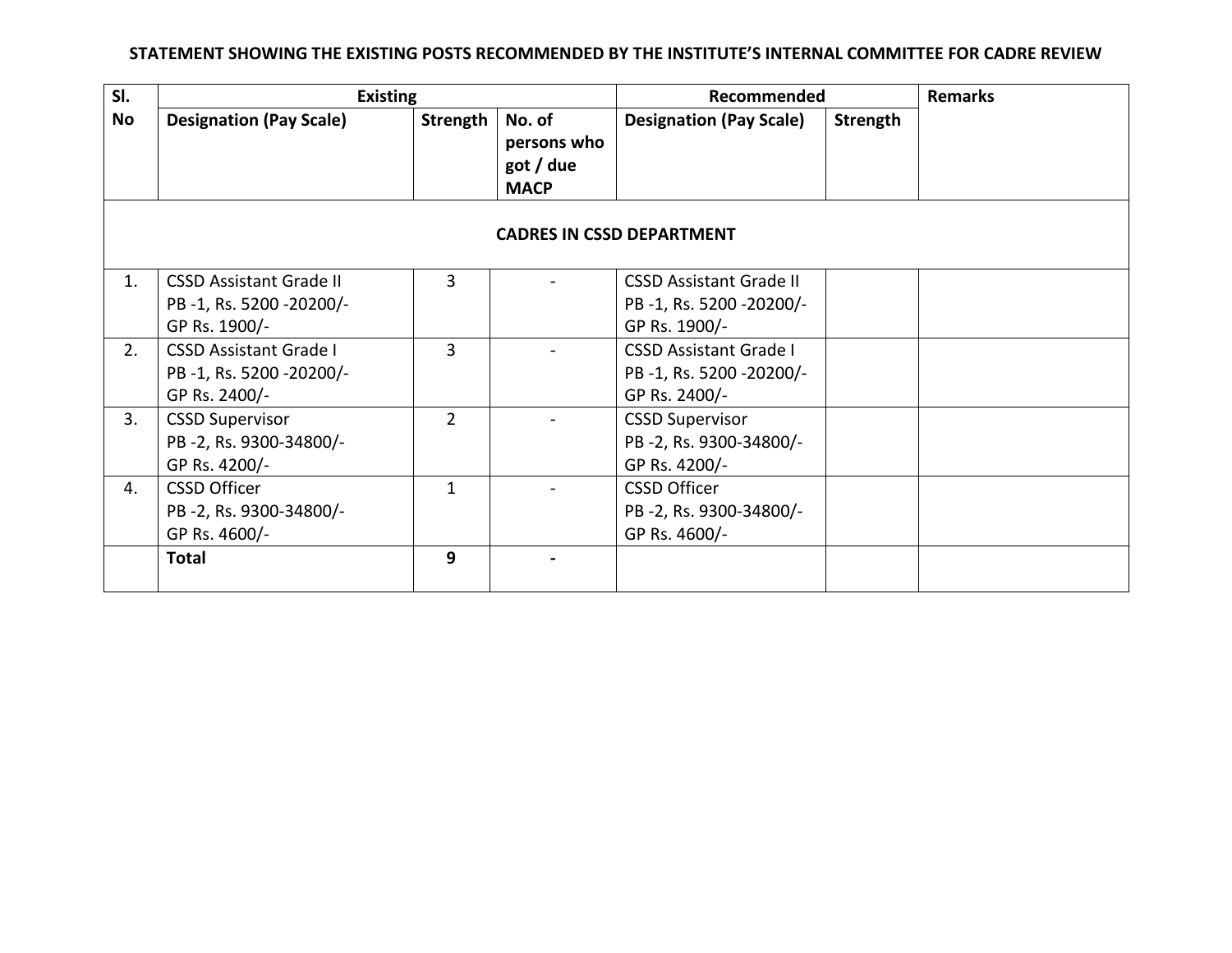| Sl. No |                                                                          | <b>Existing</b> |                                                | Recommended                                                              |          | <b>Remarks</b>                                                                                                                                                                                                             |
|--------|--------------------------------------------------------------------------|-----------------|------------------------------------------------|--------------------------------------------------------------------------|----------|----------------------------------------------------------------------------------------------------------------------------------------------------------------------------------------------------------------------------|
|        | <b>Designation (Pay Scale)</b>                                           | Strength        | No. of persons<br>who got / due<br><b>MACP</b> | <b>Designation (Pay Scale)</b>                                           | Strength |                                                                                                                                                                                                                            |
|        |                                                                          |                 |                                                |                                                                          |          |                                                                                                                                                                                                                            |
| 1.     | <b>Cashier</b><br>PB-1 (Rs. 5200-20200)<br>GP Rs. 2400                   | 3               | $\overline{2}$                                 | <b>Cashier</b><br>PB-1 (Rs. 5200-20200)<br>GP Rs. 2800/-                 |          | • Re-designate the post of Registration<br>Clerk to Cashier (he will be placed junior<br>to all existing Cashiers)<br>• Upgrade the pay<br>with<br>at par<br><b>AIIMS/PGIMER</b><br>• Promotional grade from Asst. Cashier |
| 2.     | <b>Junior Accounts Officer</b><br>PB-2 (Rs. 9300-34800)<br>GP Rs. 4200/- | 4               |                                                | <b>Junior Accounts Officer</b><br>PB-2 (Rs. 9300-34800)<br>GP Rs. 4600/- |          | • To upgrade the pay scale<br>Promotional grade from Cashier                                                                                                                                                               |
| 3.     | <b>Asst. Accounts Officer</b><br>PB-2 (Rs. 9300-34800)<br>GP Rs. 4600/-  | 3               |                                                | <b>Asst. Accounts Officer</b><br>PB-2 (Rs. 9300-34800)<br>GP Rs. 4800/-  |          | To upgrade the pay scale<br>$\bullet$<br>Promotional grade from JAO<br>$\bullet$                                                                                                                                           |
| 4.     | <b>Accounts Officer</b><br>PB-3 (Rs. 15600-39100)<br>GP Rs. 5400/-       | $\mathbf{1}$    |                                                | <b>Accounts Officer</b><br>PB-3 (Rs. 15600-39100)<br>GP Rs. 5400/-       |          | Promotional grade from Asst. AAO<br>$\bullet$                                                                                                                                                                              |
| 5.     | <b>Sr. Accounts Officer</b><br>PB-3 (Rs. 15600-39100)<br>GP Rs. 6600/-   | $\mathbf{1}$    |                                                | <b>Sr. Accounts Officer</b><br>PB-3 (Rs. 15600-39100)<br>GP Rs. 6600/-   |          | Promotional grade from AO<br>$\bullet$                                                                                                                                                                                     |
| 6.     | <b>Total</b>                                                             | 12              |                                                |                                                                          |          |                                                                                                                                                                                                                            |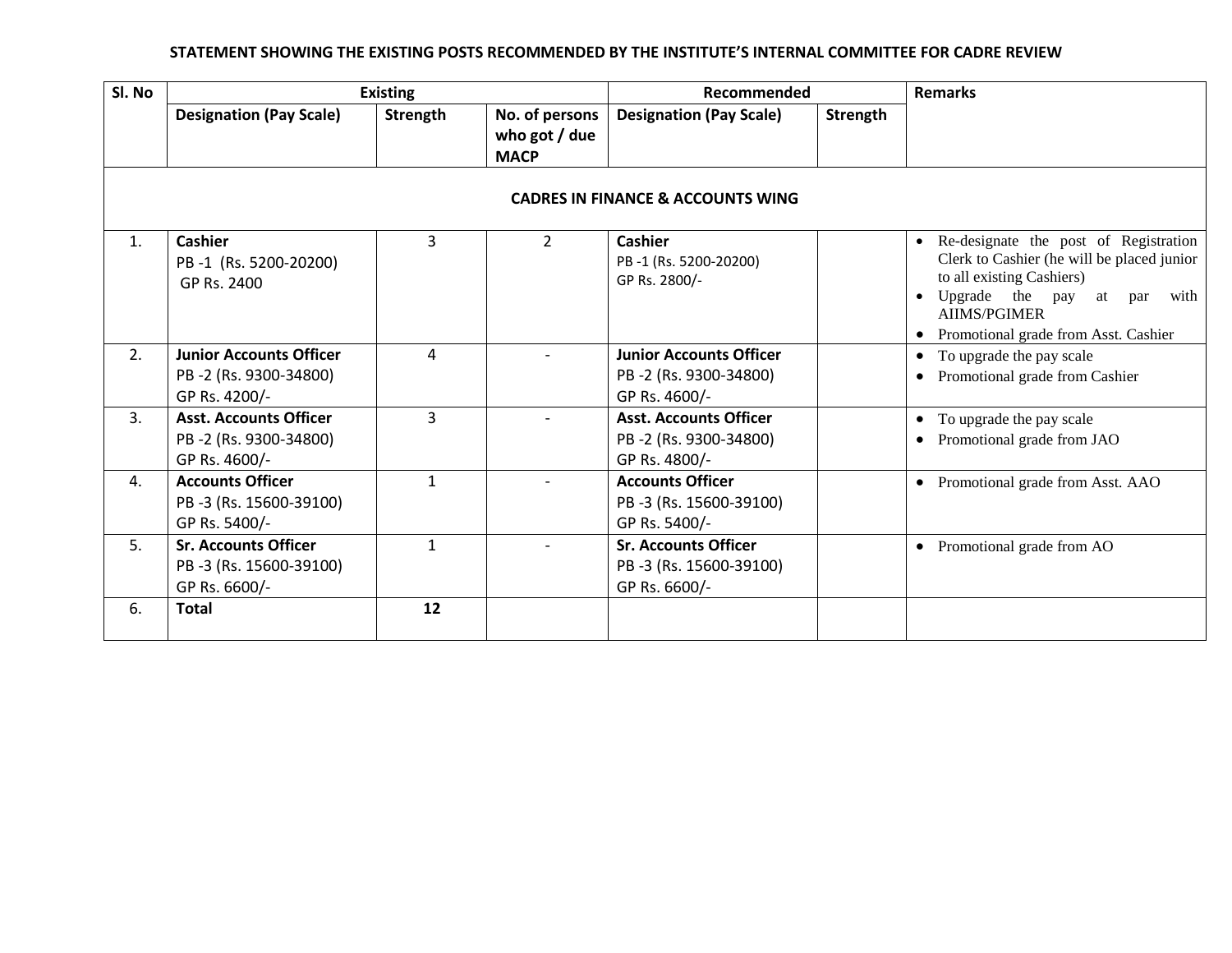| Sl. No |                                                                                  | <b>Existing</b> |                                                   | Recommended                                                                               |          | <b>Remarks</b>                                                                                                                              |
|--------|----------------------------------------------------------------------------------|-----------------|---------------------------------------------------|-------------------------------------------------------------------------------------------|----------|---------------------------------------------------------------------------------------------------------------------------------------------|
|        | <b>Designation (Pay Scale)</b>                                                   | Strength        | No. of<br>persons who<br>got / due<br><b>MACP</b> | <b>Designation (Pay Scale)</b>                                                            | Strength |                                                                                                                                             |
|        |                                                                                  |                 |                                                   | <b>CADRES IN CENTRAL LIBRARY</b>                                                          |          |                                                                                                                                             |
| 1.     | Library Assistant<br>PB-1 (Rs. 5200-20200)<br>GP Rs. 1900                        | $\mathbf{1}$    |                                                   |                                                                                           |          |                                                                                                                                             |
| 2.     | Sr. Library & Information<br>Assistant<br>PB-2 (Rs. 9300-34800)<br>GP Rs. 4200/- | $\overline{2}$  |                                                   | Library & Information<br>Assistant<br>PB-2 (Rs. 9300-34800)<br>GP Rs. 4200/-              |          | • The existing incumbents<br>will continue to be<br>designated as Sr. Lib. &<br>Information Assistant till<br>the posts is held by<br>them. |
| 3.     | Assistant Librarian<br>PB-2 (Rs. 9300-34800)<br>GP Rs. 4600/-                    | $\overline{2}$  |                                                   | Asst. Library & Information<br>Officer<br>PB-2 (Rs. 9300-34800)<br>GP Rs. 4600/-          |          | • To re-designate the post<br>Promotional grade from<br>$\bullet$<br>Sr. Lib. & Information<br>Asst.                                        |
| 4.     | Librarian<br>PB-3 (Rs. 15600-39100)<br>GP Rs. 5400/-                             | $\mathbf{1}$    | $\mathbf{1}$                                      | Library & Information<br>Officer<br>PB-3 (Rs. 15600-39100)<br>GP Rs. 6600/-               |          | • To re-designate the post<br>& upgrade the pay scale<br>Promotional grade from<br>$\bullet$<br>Asst. Lib. & Information<br>Officer         |
| 5.     |                                                                                  |                 |                                                   | Senior Library &<br><b>Information Officer</b><br>PB-3 (Rs. 15600-39100)<br>GP Rs. 7600/- |          | • Promotional grade from<br>Lib. & Information<br>Officer                                                                                   |
|        | <b>Total</b>                                                                     | 6               |                                                   |                                                                                           |          |                                                                                                                                             |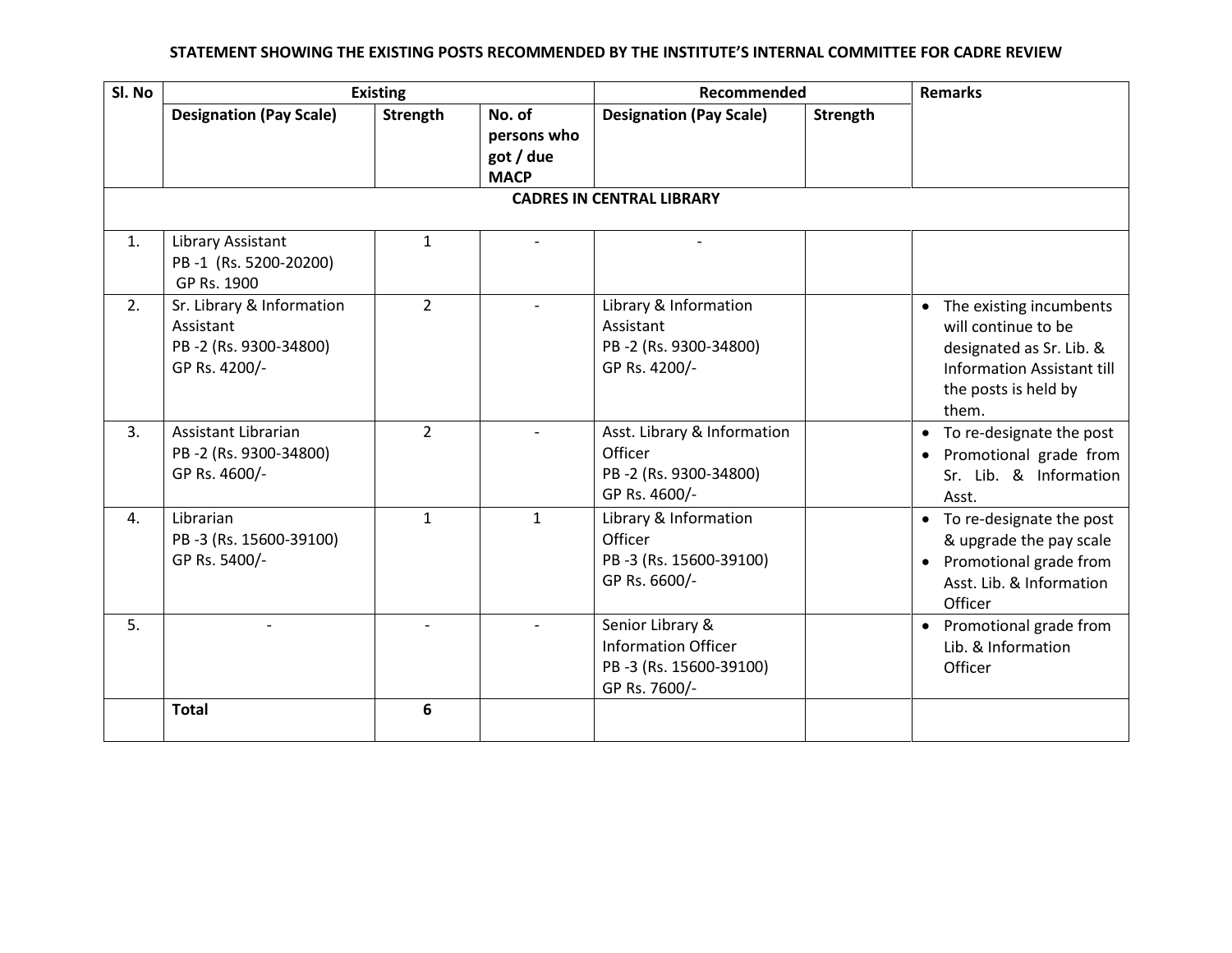### **STATEMENT SHOWING THE EXISTING POSTS RECOMMENDED BY THE CADRE REVIEW COMMITTE**

| SI. | <b>Existing</b>                                                |                          |                                                    | Recommended                                                    |          |                                                          |  |  |  |  |  |
|-----|----------------------------------------------------------------|--------------------------|----------------------------------------------------|----------------------------------------------------------------|----------|----------------------------------------------------------|--|--|--|--|--|
| No. | <b>Designation</b><br>(Pay Scale)                              | Strength                 | No. of<br>persons<br>who<br>got/due<br><b>MACP</b> | <b>Designation</b><br>(Pay Scale)                              | Strength | <b>Remarks</b>                                           |  |  |  |  |  |
|     | <b>Cadres in Security Section</b>                              |                          |                                                    |                                                                |          |                                                          |  |  |  |  |  |
| 1.  | <b>Security Guard</b><br>PB-1 (Rs 5200-20200)<br>GP 1900/-     | 8                        | 8                                                  | Security Guard Gr. II<br>PB-1 (Rs 5200-20200)<br>GP 1900/-     |          | • To re-designate the post to Security Guard Gr-II       |  |  |  |  |  |
| 2.  |                                                                | $\overline{\phantom{0}}$ | $\overline{\phantom{0}}$                           | Security supervisor<br>PB-1 (Rs 5200-20200)<br>GP 2800/-       |          | Promotional grade from Security Guard Gr-II<br>$\bullet$ |  |  |  |  |  |
| 3.  | $\overline{\phantom{a}}$                                       |                          | $\overline{\phantom{a}}$                           | Sr. Security Advisor<br>PB-2 (Rs 9300-34800)<br>GP 4200/-      |          | Promotional grade from Security supervisor<br>$\bullet$  |  |  |  |  |  |
| 4.  | Security Officer<br>PB-2 (Rs 9300-34800)<br>GP 4600/-          | $\mathbf{1}$             | Nil                                                | Security Officer<br>PB-3, (Rs. 15600-39100)<br>GP 5400/-       |          | Promotional grade from Sr. Security Advisor<br>$\bullet$ |  |  |  |  |  |
| 5.  | Chief Security Officer<br>PB-3, (Rs. 15600-39100)<br>GP 6600/- | $\mathbf{1}$             | Nil                                                | Chief Security Officer<br>PB-3, (Rs. 15600-39100)<br>GP 6600/- |          | Promotional grade from Security Officer<br>$\bullet$     |  |  |  |  |  |
|     | <b>TOTAL</b>                                                   | 10                       |                                                    |                                                                |          |                                                          |  |  |  |  |  |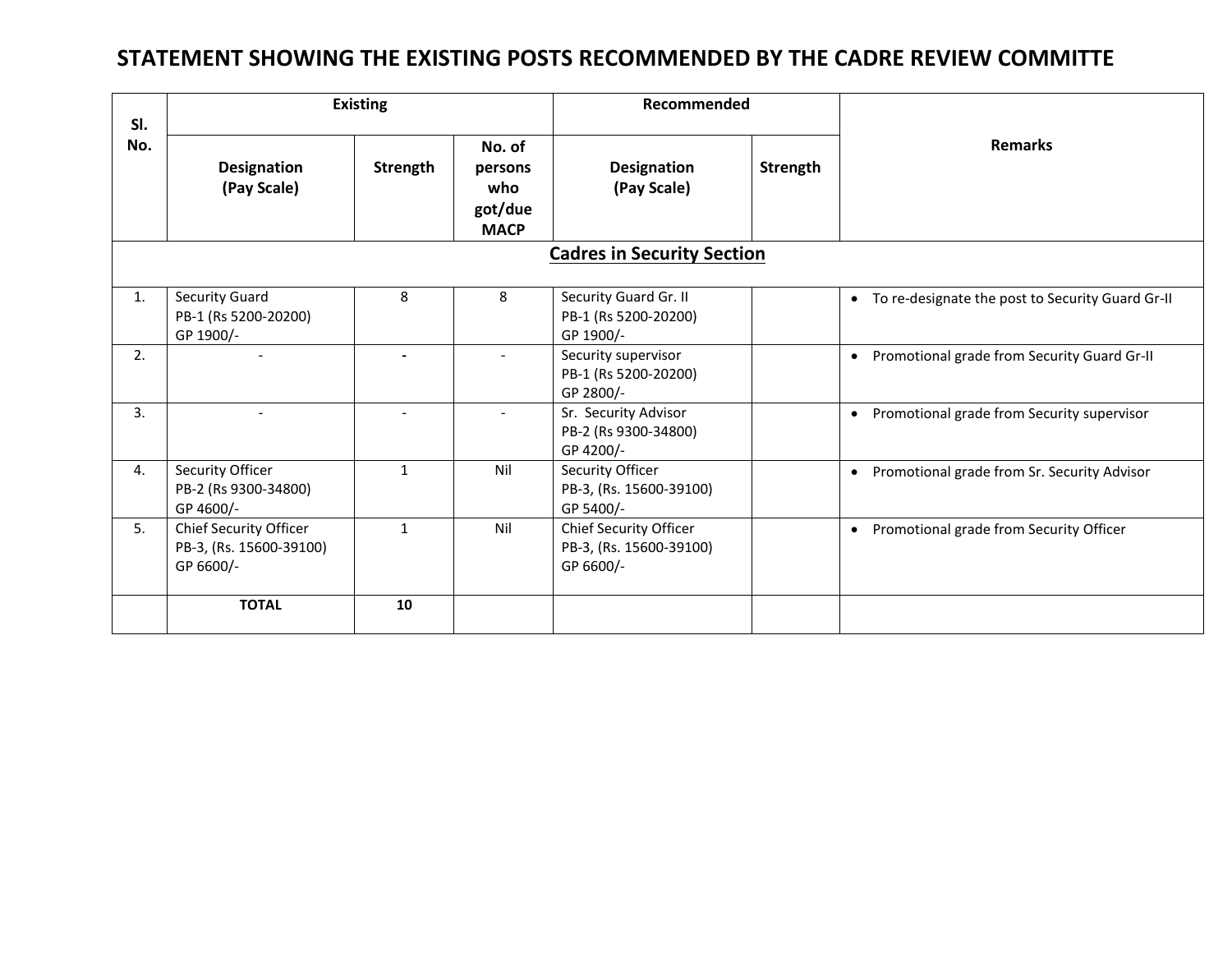| Sl. No | <b>Existing</b>                                                                |              |                                                   | Recommended                                                                        |                 |                                                                                  |
|--------|--------------------------------------------------------------------------------|--------------|---------------------------------------------------|------------------------------------------------------------------------------------|-----------------|----------------------------------------------------------------------------------|
|        | <b>Designation (Pay Scale)</b>                                                 | Strength     | No. of<br>persons who<br>got / due<br><b>MACP</b> | <b>Designation (Pay Scale)</b>                                                     | <b>Strength</b> |                                                                                  |
|        |                                                                                |              |                                                   |                                                                                    |                 |                                                                                  |
| 1.     | Store Keeper<br>PB-2 (Rs. 9300-34800)<br>GP Rs. 4200                           | 33           | 13                                                | Store Keeper<br>PB-2 (Rs. 9300-34800)<br>GP Rs. 4200                               |                 |                                                                                  |
| 2.     |                                                                                |              |                                                   | Asst. Stores Officer<br>PB-2 (Rs. 9300-34800)<br>GP Rs. 4800                       |                 | Promotional grade from<br>$\bullet$<br>Store Keeper                              |
| 3.     | <b>Store &amp; Procurement</b><br>Officer<br>PB-3 (Rs. 15600-39100)<br>GP-5400 | $\mathbf{1}$ | $\mathbf{1}$                                      | <b>Store &amp; Procurement</b><br>Officer<br>PB-3 (Rs. 15600-39100)<br>GP-5400     |                 | Promotional grade from<br>$\bullet$<br>Asst. Store Officer                       |
| 4.     |                                                                                |              |                                                   | Senior Stores &<br><b>Procurement Officer</b><br>PB-3 (Rs. 15600-39100)<br>GP-6600 |                 | Promotional grade from<br>$\bullet$<br><b>Store &amp; Procurement</b><br>Officer |
| 5.     | <b>Total</b>                                                                   | 34           |                                                   |                                                                                    |                 |                                                                                  |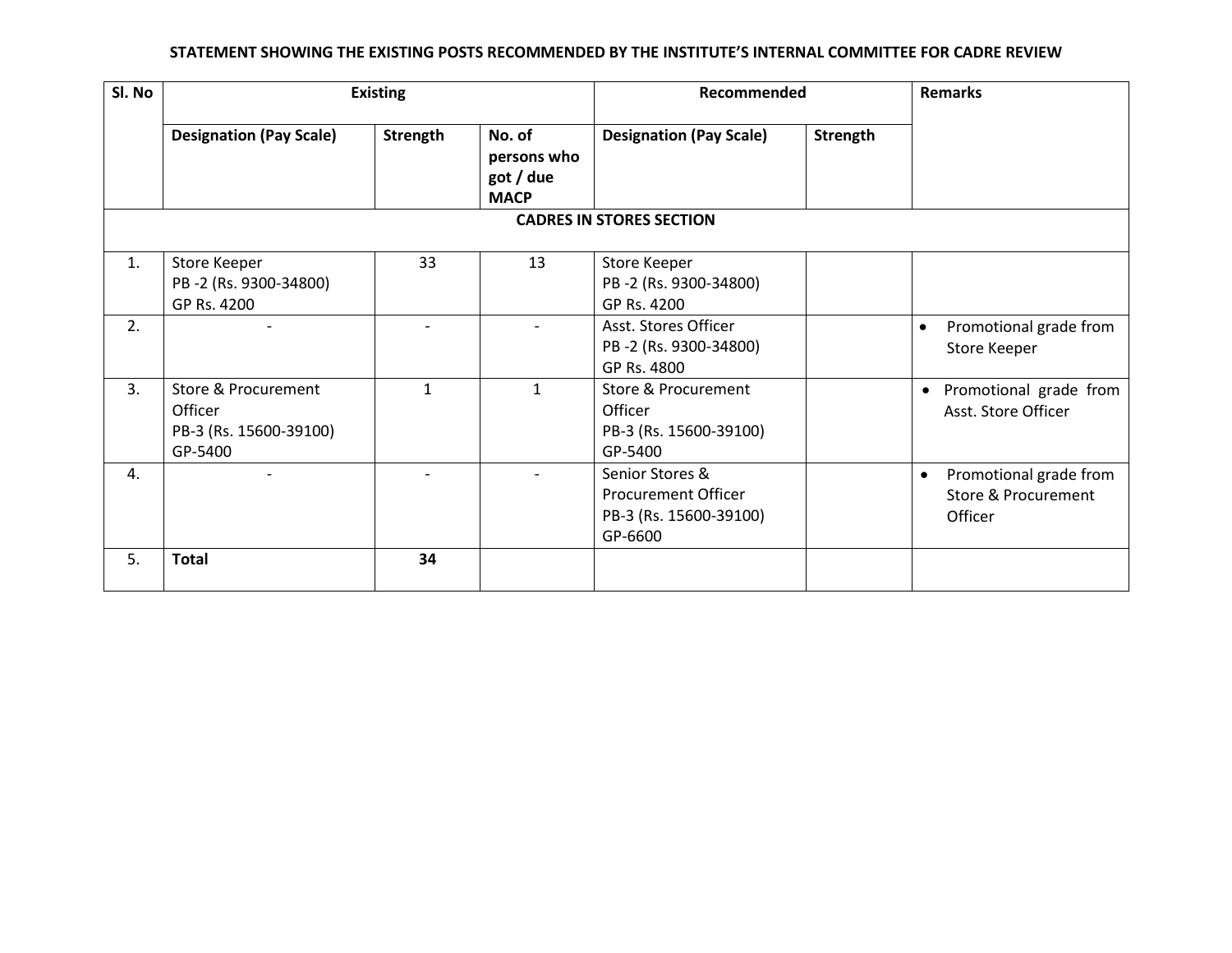| SI.<br><b>No</b> | <b>Existing</b>                                                      |              | Recommended                                       |                                                                       | <b>Remarks</b>  |                                                                                                     |
|------------------|----------------------------------------------------------------------|--------------|---------------------------------------------------|-----------------------------------------------------------------------|-----------------|-----------------------------------------------------------------------------------------------------|
|                  | <b>Designation (Pay Scale)</b>                                       | Strength     | No. of<br>persons who<br>got / due<br><b>MACP</b> | <b>Designation (Pay Scale)</b>                                        | <b>Strength</b> |                                                                                                     |
|                  |                                                                      |              |                                                   | <b>CADRES IN SANITATION DEPARTMENT</b>                                |                 |                                                                                                     |
| 1.               | Sanitary Inspector<br>PB-1, Rs. 5200-20200/-<br>GP Rs. 2800/-        | 6            |                                                   | Sanitary Inspector Gr - II<br>PB-1, Rs. 5200-20200/-<br>GP Rs. 2800/- |                 | <b>Promotion from MTS</b><br>$\bullet$<br>possessing Matric<br>qualification failing<br>which by DR |
| 2.               | Sanitary Superintendent<br>PB-2, Rs. 9300-34800/-<br>GP Rs. 4200/-   | $\mathbf{1}$ |                                                   | Sanitary Inspector Gr - I<br>PB-2, Rs. 9300-34800/-<br>GP Rs. 4200/-  |                 |                                                                                                     |
| 3.               | <b>Sanitation Officer</b><br>PB-2, Rs. 9300-34800/-<br>GP Rs. 4600/- | $\mathbf{1}$ |                                                   | <b>Sanitation Officer</b><br>PB-2, Rs. 9300-34800/-<br>GP Rs. 4600/-  |                 |                                                                                                     |
| 4.               |                                                                      |              |                                                   | Sr. Sanitation Officer<br>PB-2, Rs. 9300-34800/-<br>GP Rs. 4800/-     |                 | Re-designate at par<br>$\bullet$<br>with AIIMS/PGI due<br>to same pay scale                         |
|                  | <b>Total</b>                                                         | 8            |                                                   |                                                                       |                 |                                                                                                     |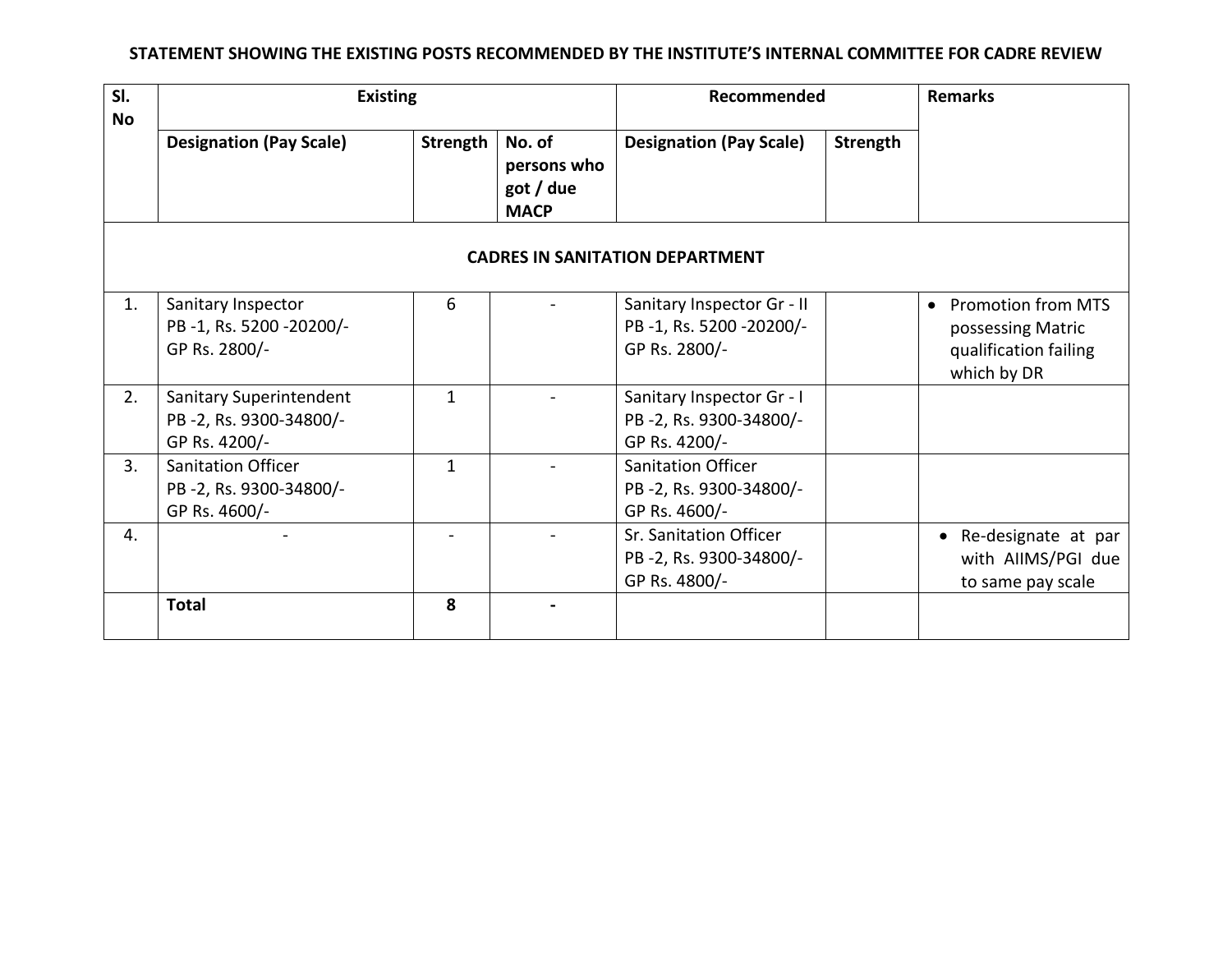### **STATEMENT SHOWING THE EXISTING POSTS RECOMMENDED BY THE CADRE REVIEW COMMITTE**

| SI.                                                                                    |                                                                                       | <b>Existing</b> |                                                    | Recommended                                                                      |          |                                                                                |  |
|----------------------------------------------------------------------------------------|---------------------------------------------------------------------------------------|-----------------|----------------------------------------------------|----------------------------------------------------------------------------------|----------|--------------------------------------------------------------------------------|--|
| No.                                                                                    | <b>Designation</b><br>(Pay Scale)                                                     | Strength        | No. of<br>persons<br>who<br>got/due<br><b>MACP</b> | <b>Designation</b><br>(Pay Scale)                                                | Strength | <b>Remarks</b>                                                                 |  |
|                                                                                        |                                                                                       |                 | <b>Cadres in Engineering (Electrical)</b>          |                                                                                  |          |                                                                                |  |
| 1.                                                                                     | Jr. Engineer (Electrical)<br>PB-2 (Rs. 9300-34800)<br>GP Rs. 4200/-                   | $\mathbf{1}$    | $\mathbf{1}$                                       | Jr. Engineer (Electrical)<br>PB-2 (Rs. 9300-34800)<br>GP Rs. 4200/-              |          |                                                                                |  |
| 2.                                                                                     | Asst. Engineer (Electrical)<br>$\mathbf{1}$<br>PB-2 (Rs. 9300-34800)<br>GP Rs. 4600/- |                 |                                                    | Asst. Engineer (Electrical)<br>PB-2 (Rs. 9300-34800)<br>GP Rs. 4600/-            |          | Promotional grade from JE (Electrical)                                         |  |
| 3.<br>Engineer<br>Executive<br>(Electrical)<br>PB-3 (Rs. 15600-39100)<br>GP Rs. 6600/- |                                                                                       | $\mathbf{1}$    |                                                    | Executive<br>Engineer<br>(Electrical)<br>PB-3 (Rs. 15600-39100)<br>GP Rs. 6600/- |          | Promotional grade from AE (Electrical) having EQ of<br><b>BE</b> in Electrical |  |
|                                                                                        | 3<br><b>TOTAL</b>                                                                     |                 |                                                    |                                                                                  |          |                                                                                |  |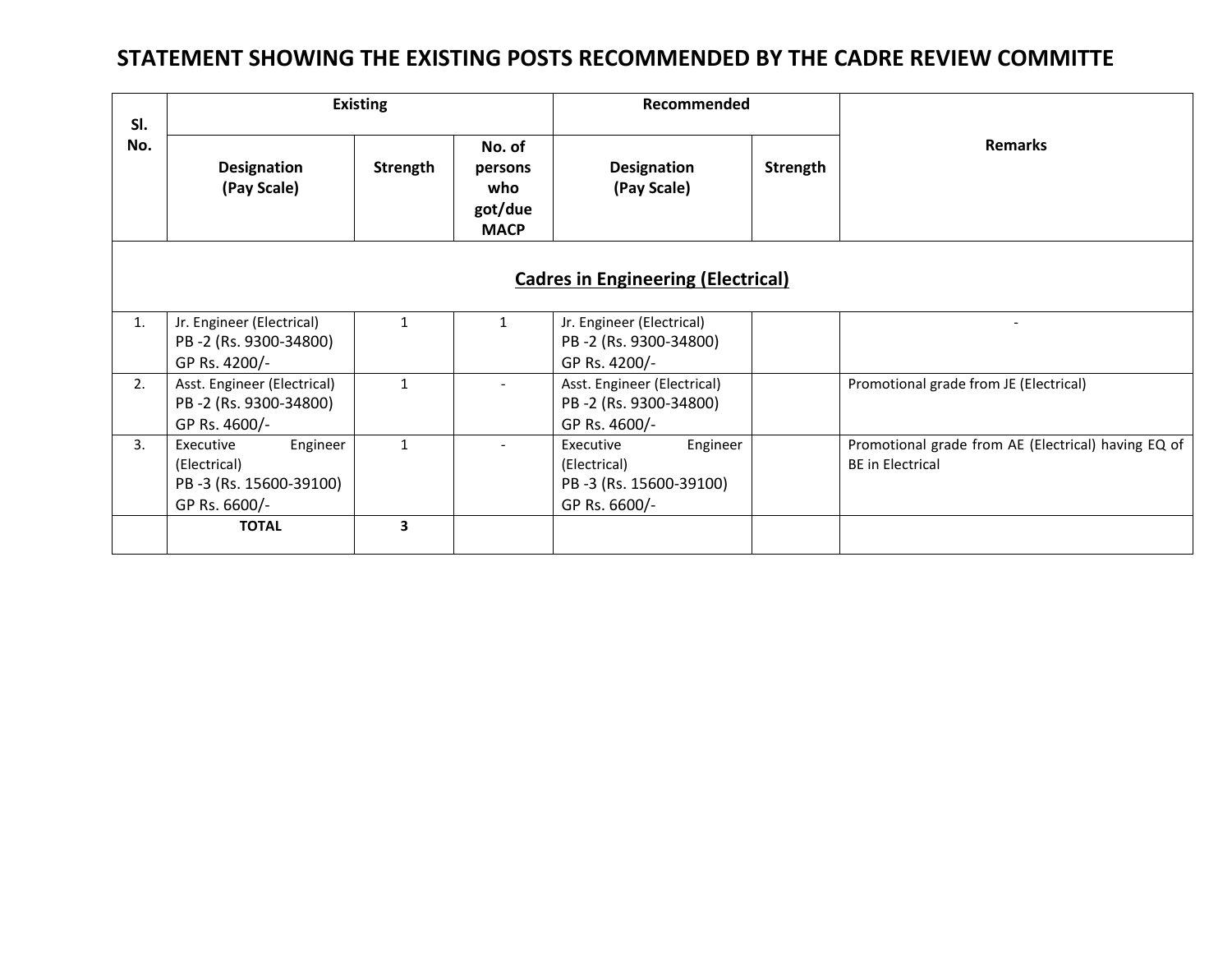| Sl. No |                                                                      | <b>Existing</b> |                                                   | Recommended                                                          |          | <b>Remarks</b>                                                     |
|--------|----------------------------------------------------------------------|-----------------|---------------------------------------------------|----------------------------------------------------------------------|----------|--------------------------------------------------------------------|
|        | <b>Designation (Pay Scale)</b>                                       | Strength        | No. of<br>persons who<br>got / due<br><b>MACP</b> | <b>Designation (Pay Scale)</b>                                       | Strength |                                                                    |
|        |                                                                      |                 |                                                   | <b>CADRES IN PERFUSIONIST</b>                                        |          |                                                                    |
| 1.     | Junior Perfusionist<br>PB-2 (Rs. 9300-34800)<br>GP Rs. 4200/-        | 1               |                                                   | Perfusionist<br>PB-2 (Rs. 9300-34800)<br>GP Rs. 4800/-               |          | Re-designate the post<br>$\bullet$<br>and upgrade the pay<br>scale |
| 2.     | <b>Senior Perfusionist</b><br>PB-2 (Rs. 9300-34800)<br>GP Rs. 4600/- | 1               |                                                   | <b>Senior Perfusionist</b><br>PB-2 (Rs. 9300-34800)<br>GP Rs. 5400/- |          | Promotional grade from<br>$\bullet$<br>Perfusionist                |
|        | <b>Total</b>                                                         | $\overline{2}$  |                                                   |                                                                      |          |                                                                    |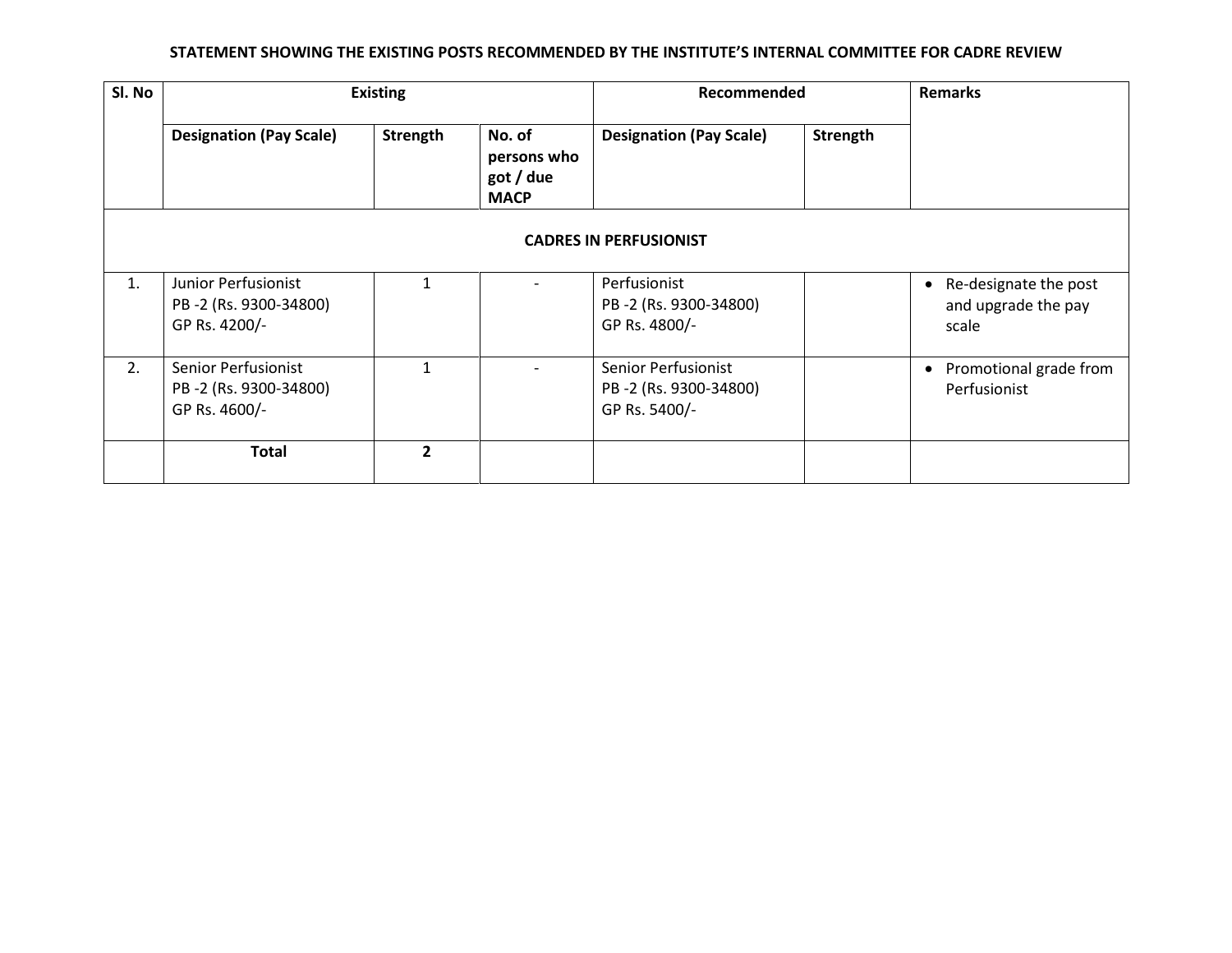| SI.<br>No      | <b>Existing</b>                                                                              |                 | Recommended                                  |                                                                                                      | <b>Remarks</b>  |                                                                      |
|----------------|----------------------------------------------------------------------------------------------|-----------------|----------------------------------------------|------------------------------------------------------------------------------------------------------|-----------------|----------------------------------------------------------------------|
|                | <b>Designation (Pay Scale)</b>                                                               | <b>Strength</b> | No. of<br>persons<br>who got $/$<br>due MACP | <b>Designation (Pay Scale)</b>                                                                       | <b>Strength</b> |                                                                      |
|                |                                                                                              |                 |                                              | <b>CADRES IN DENTAL HYGIENIST</b>                                                                    |                 |                                                                      |
| $\mathbf{1}$   | <b>Dental Hygienist</b><br>Pay Band -1, Rs. 5200-<br>20200/- with Grade Pay<br>of Rs. 2400/- | 3               |                                              | <b>Dental Hygienist Gr -II</b><br>Pay Band -2, Rs. 9300 -<br>34800/- with Grade Pay<br>of Rs. 4200/- |                 | To re-designate and<br>$\bullet$<br>upgrade the pay scale            |
| $\overline{2}$ |                                                                                              |                 |                                              | <b>Dental Hygienist Gr -I</b><br>Pay Band -2, Rs. 9300 -<br>34800/- with Grade Pay<br>of Rs. 4600/-  |                 | Promotional grade<br>$\bullet$<br>from Dental Hygienist<br>$Gr - II$ |
|                | <b>Total</b>                                                                                 | 3               |                                              |                                                                                                      |                 |                                                                      |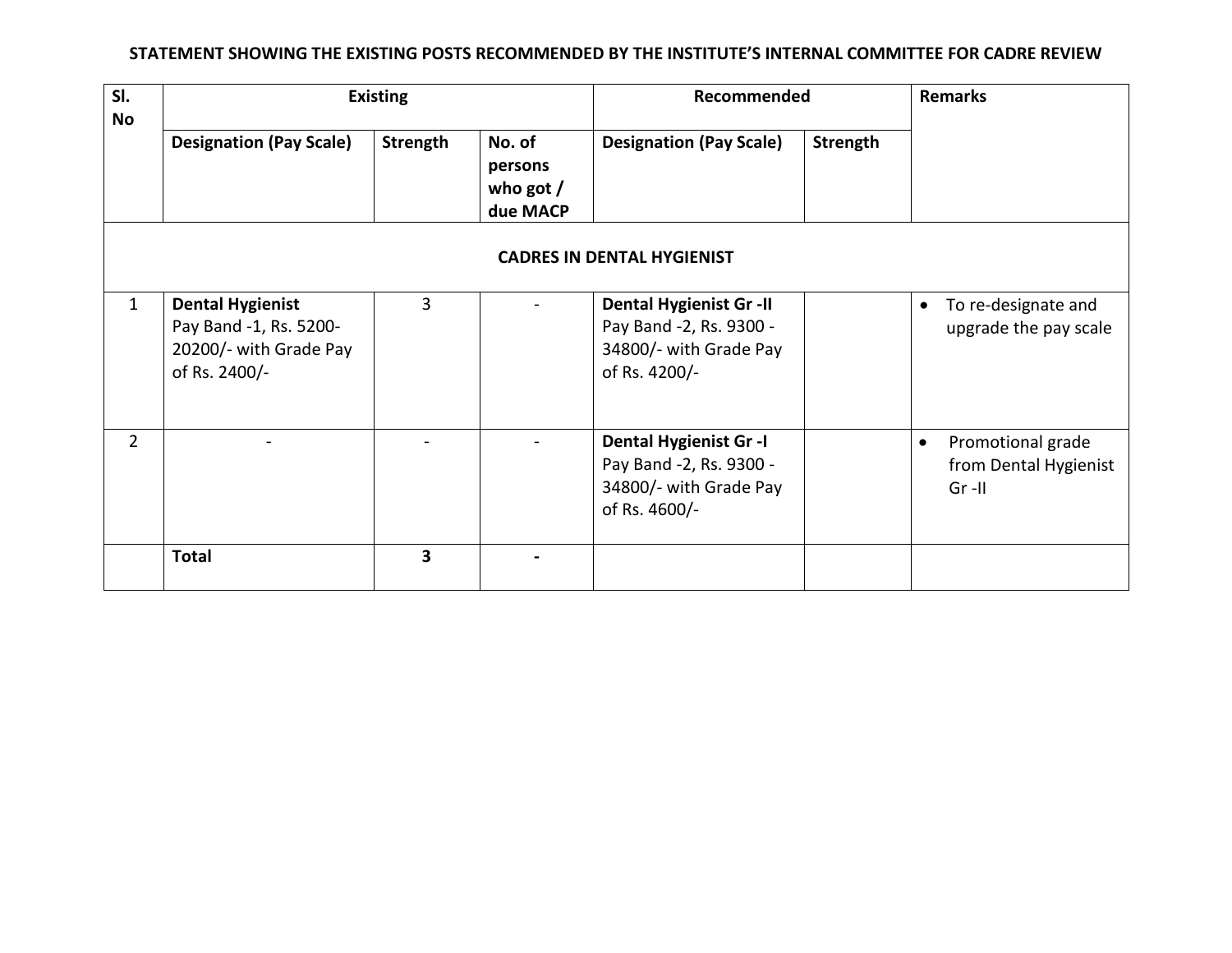| SI.<br>No    | <b>Existing</b>                                                                                |          | Recommended                                  | <b>Remarks</b>                                                                                 |          |  |
|--------------|------------------------------------------------------------------------------------------------|----------|----------------------------------------------|------------------------------------------------------------------------------------------------|----------|--|
|              | <b>Designation (Pay Scale)</b>                                                                 | Strength | No. of<br>persons<br>who got $/$<br>due MACP | <b>Designation (Pay Scale)</b>                                                                 | Strength |  |
|              |                                                                                                |          |                                              |                                                                                                |          |  |
| $\mathbf{1}$ | <b>Medical Physicist</b><br>Pay Band -3, Rs. 15600-<br>39100/- with Grade Pay<br>of Rs. 5400/- | 3        |                                              | <b>Medical Physicist</b><br>Pay Band -3, Rs. 15600-<br>39100/- with Grade Pay<br>of Rs. 5400/- |          |  |
|              | <b>Total</b>                                                                                   | 3        |                                              |                                                                                                |          |  |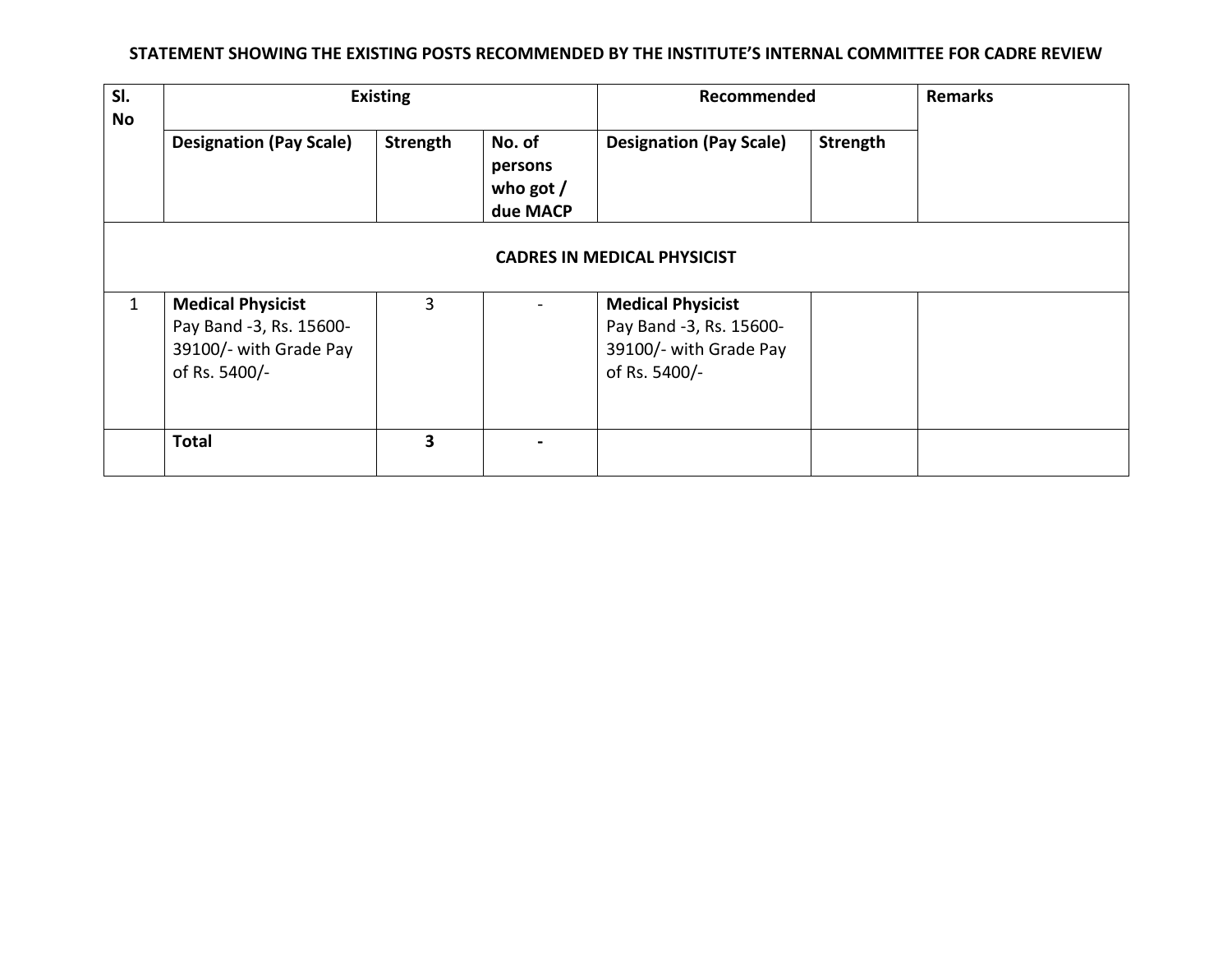| Sl. No |                                                                 | <b>Existing</b> |                                                   |                                                                                            | Recommended<br><b>Remarks</b> |                                                                                                                                                                                                                                                                                                                                                                                                                                                                      |
|--------|-----------------------------------------------------------------|-----------------|---------------------------------------------------|--------------------------------------------------------------------------------------------|-------------------------------|----------------------------------------------------------------------------------------------------------------------------------------------------------------------------------------------------------------------------------------------------------------------------------------------------------------------------------------------------------------------------------------------------------------------------------------------------------------------|
|        | <b>Designation (Pay Scale)</b>                                  | Strength        | No. of<br>persons who<br>got / due<br><b>MACP</b> | <b>Designation (Pay Scale)</b><br><b>CADRES IN PUBLIC RELATION</b>                         | Strength                      |                                                                                                                                                                                                                                                                                                                                                                                                                                                                      |
|        |                                                                 |                 |                                                   |                                                                                            |                               |                                                                                                                                                                                                                                                                                                                                                                                                                                                                      |
| 1.     | <b>EPABX Operator</b><br>PB-1 (Rs. 5200-20200)<br>GP Rs. 1900/- | 4               | $\mathbf{1}$                                      | <b>Receptionist</b><br>PB-1 (Rs. 5200-20200)<br>GP Rs. 2400                                |                               | • To re-designate the post<br>to Receptionist<br>• Promotional grade to PRE<br>having<br>requisite<br>qualification as prescribed<br>for PRE                                                                                                                                                                                                                                                                                                                         |
| 2.     | <b>Receptionist</b><br>PB-1 (Rs. 5200-20200)<br>GP Rs. 2400     | 6               | $\mathbf{1}$                                      | <b>Public Relations Executive</b><br>PB-2 (Rs. 9300-34800)<br>GP Rs. 4600/-                |                               | • Posts<br>held<br>by<br>Receptionists<br>having<br>Public<br>Diploma<br>in<br>Relations may<br>be re-<br>designated<br>to<br>Public<br>Relations Executive with<br>upgraded pay scale<br>· Incumbents not having<br>above qualification will<br>continue to remain in the<br>posts of Receptionist till<br>they<br>acquire<br>higher<br>qualification.<br>• RR for new entrants to<br>the post of PRE<br>(i)<br>Graduate (ii) Diploma in<br><b>Public Relations</b> |
| 3.     |                                                                 |                 |                                                   | <b>Junior Public Relations</b><br><b>Officer</b><br>PB-2 (Rs. 9300-34800)<br>GP Rs. 5400/- |                               | • Promotional grade from<br>PRE failing which by<br>Deputation failing by DR                                                                                                                                                                                                                                                                                                                                                                                         |
|        | <b>Total</b>                                                    | 10              |                                                   |                                                                                            |                               |                                                                                                                                                                                                                                                                                                                                                                                                                                                                      |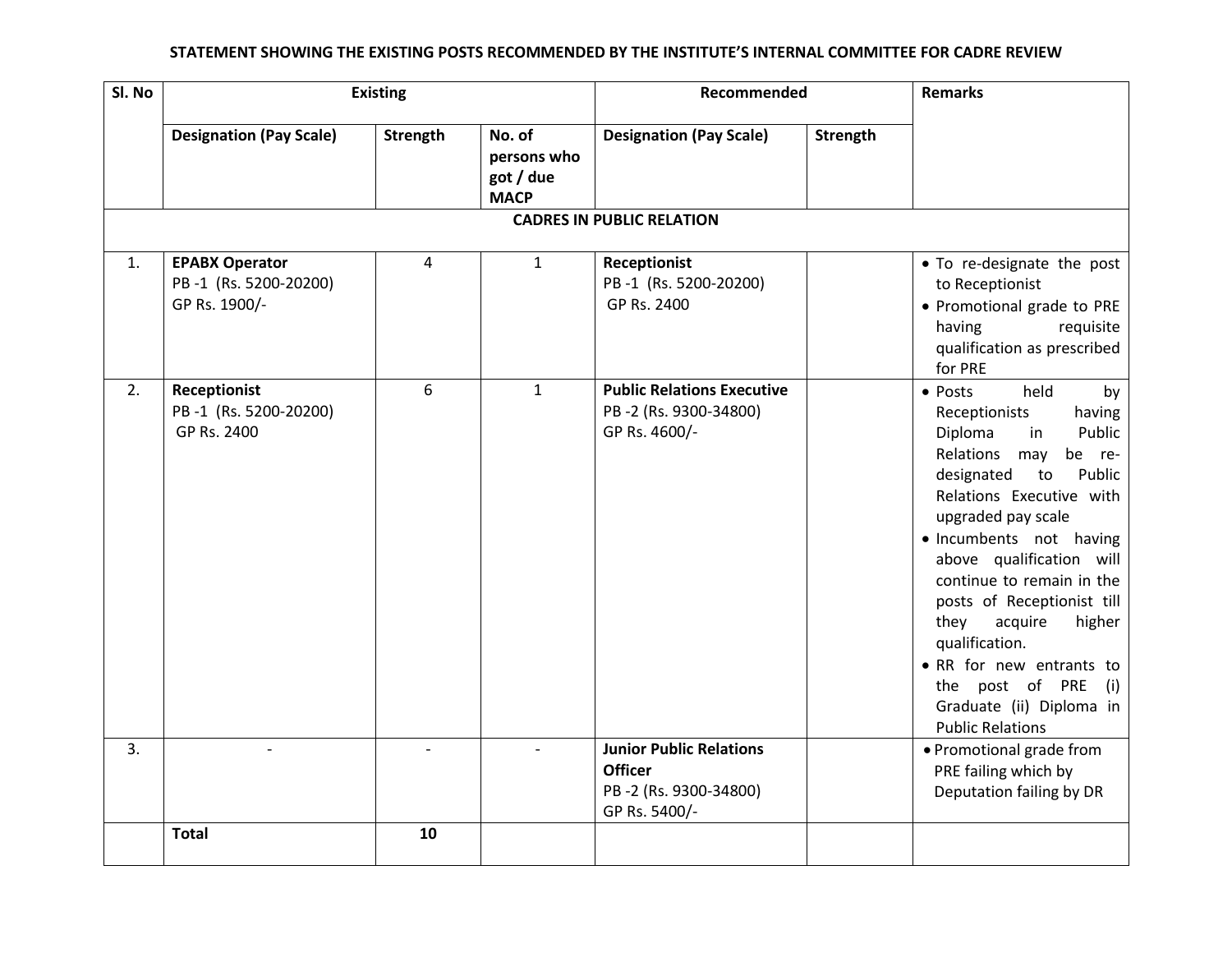| SI.<br>No |                                                               | <b>Existing</b> |                                                   | Recommended                                                             |          | <b>Remarks</b> |
|-----------|---------------------------------------------------------------|-----------------|---------------------------------------------------|-------------------------------------------------------------------------|----------|----------------|
|           | <b>Designation (Pay Scale)</b>                                | Strength        | No. of<br>persons who<br>got / due<br><b>MACP</b> | <b>Designation (Pay Scale)</b>                                          | Strength |                |
|           |                                                               |                 |                                                   | <b>CADRES IN WARDEN / HOUSE KEEPING</b>                                 |          |                |
| 1.        | House Keeper<br>PB-1, Rs. 5200-20200/-<br>GP Rs. 2800/-       | 8               |                                                   | House Keeper / Deputy Warden<br>PB-2, Rs. 9300-34800/-<br>GP Rs. 4200/- |          |                |
| 2.        | Warden/Lady Warden<br>PB-2, Rs. 9300-34800/-<br>GP Rs. 4200/- | 6               |                                                   | Warden<br>PB-2, Rs. 9300-34800/-<br>GP Rs. 4600/-                       |          |                |
| 3.        |                                                               |                 |                                                   | Senior Warden<br>PB-3, Rs. 15600-39100/-<br>GP Rs. 5400/-               |          |                |
|           | <b>Total</b>                                                  | 14              |                                                   |                                                                         |          |                |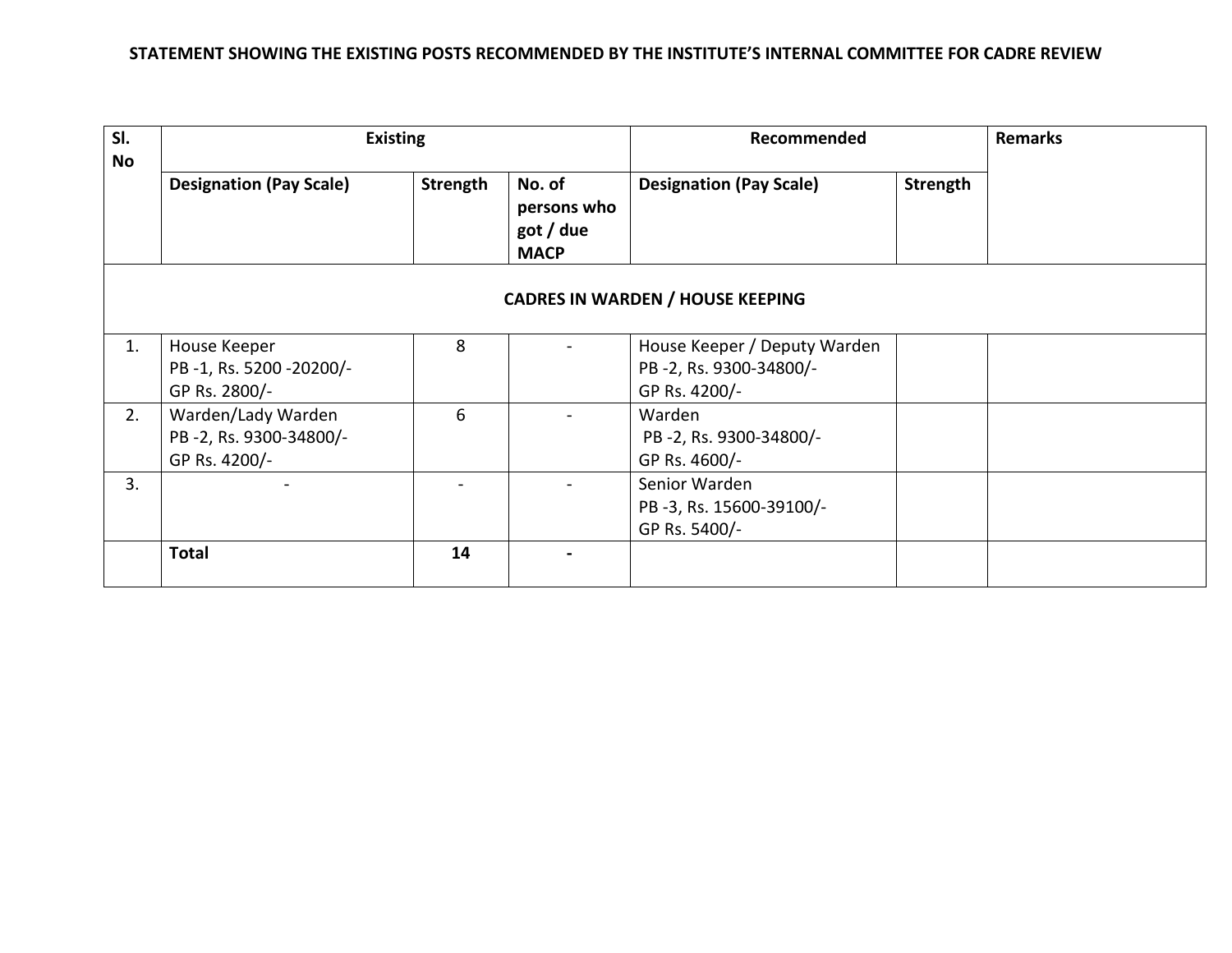### **STATEMENT SHOWING THE EXISTING POSTS RECOMMENDED BY THE CADRE REVIEW COMMITTE**

|            |                                                        | <b>Existing</b> |                                                    | Recommended                                                    |          |                                                                                                                                                       |  |  |  |  |  |
|------------|--------------------------------------------------------|-----------------|----------------------------------------------------|----------------------------------------------------------------|----------|-------------------------------------------------------------------------------------------------------------------------------------------------------|--|--|--|--|--|
| SI.<br>No. | <b>Designation</b><br>(Pay Scale)                      | Strength        | No. of<br>persons<br>who<br>got/due<br><b>MACP</b> | <b>Designation</b><br>(Pay Scale)                              | Strength | <b>Remarks</b>                                                                                                                                        |  |  |  |  |  |
|            | <b>Cadres in Driver</b>                                |                 |                                                    |                                                                |          |                                                                                                                                                       |  |  |  |  |  |
| 1.         | <b>Driver</b><br>PB-1 (Rs 5200-20200)<br>GP 1900/-     | 9               |                                                    | Driver Ordinary Grade<br>PB-1 (Rs 5200-20200)<br>GP 1900/-     |          | To re-designate the existing post to Driver<br>$\bullet$<br><b>Ordinary Grade</b>                                                                     |  |  |  |  |  |
| 2.         | Driver Grade - II<br>PB-1 (Rs 5200-20200)<br>GP 2400/- | $\overline{2}$  |                                                    | Driver Grade - II<br>PB-1 (Rs 5200-20200)<br>GP 2400/-         |          | Promotion from Driver Ordinary Grade with 8<br>years of service subject to passing of prescribed<br>trade test                                        |  |  |  |  |  |
| 3.         |                                                        |                 |                                                    | Driver Grade-I<br>PB-1 (Rs. 5200-20200)<br>GP Rs. 2800/-       |          | Promotion from Driver Grade-II with 5 years of<br>$\bullet$<br>service or combined service of 13 years subject<br>to passing of prescribed trade test |  |  |  |  |  |
| 4.         |                                                        |                 |                                                    | Driver Special Grade<br>PB-2 (Rs. 9300-34800)<br>GP Rs. 4200/- |          | Promotion from Driver Grade-I with 6 years of<br>$\bullet$<br>service                                                                                 |  |  |  |  |  |
|            | <b>TOTAL</b>                                           | 11              |                                                    | <b>TOTAL</b>                                                   |          |                                                                                                                                                       |  |  |  |  |  |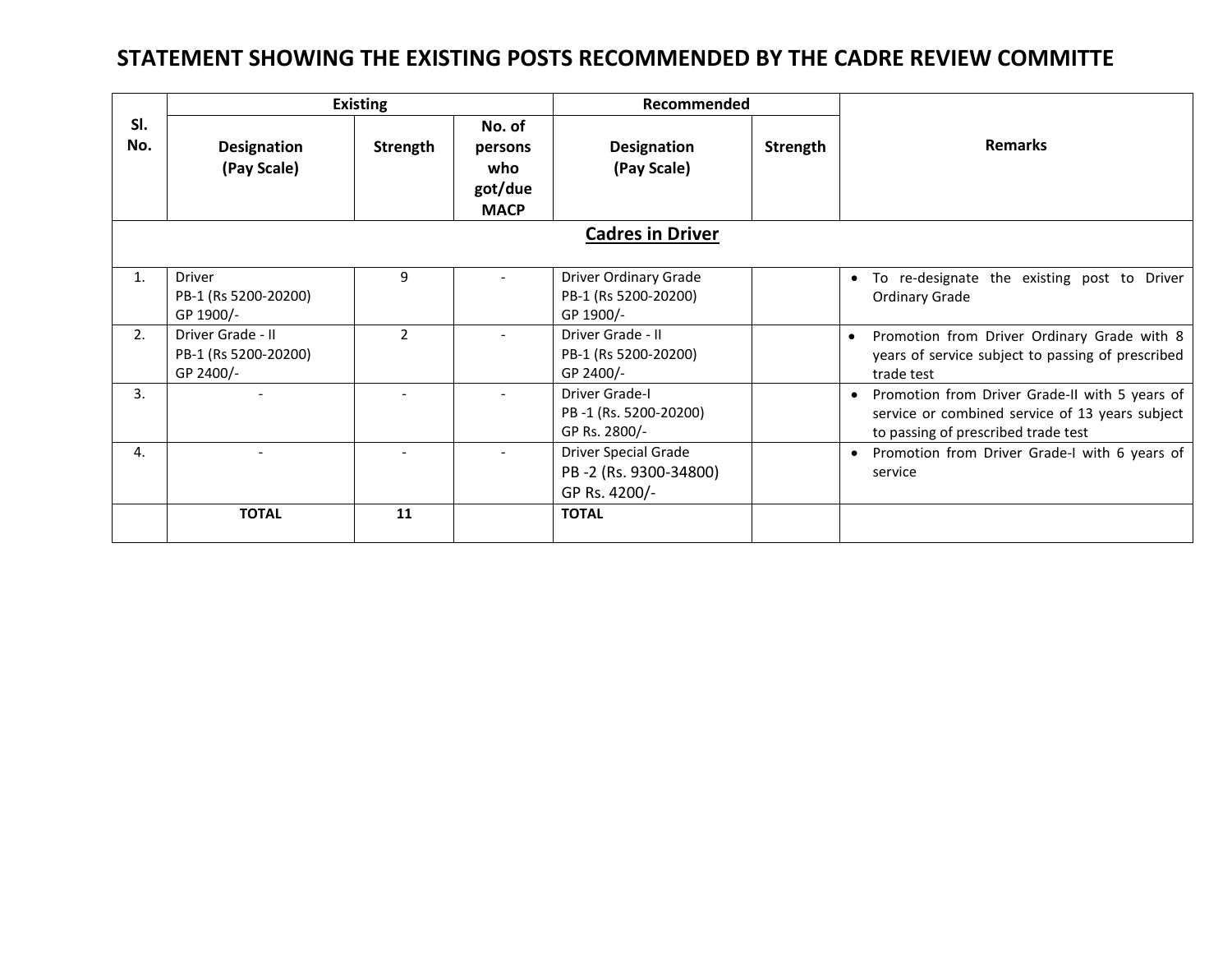| SI.<br><b>No</b> | <b>Existing</b>                                                    |              | Recommended                                       |                                                                    | <b>Remarks</b> |                                                                                                                                                    |
|------------------|--------------------------------------------------------------------|--------------|---------------------------------------------------|--------------------------------------------------------------------|----------------|----------------------------------------------------------------------------------------------------------------------------------------------------|
|                  | <b>Designation (Pay Scale)</b>                                     | Strength     | No. of<br>persons who<br>got / due<br><b>MACP</b> | <b>Designation (Pay Scale)</b>                                     | Strength       |                                                                                                                                                    |
|                  |                                                                    |              |                                                   |                                                                    |                |                                                                                                                                                    |
| 1.               | Hindi Typist<br>PB-1, Rs. 5200-20200/-<br>GP Rs. 1900/-            | $\mathbf{1}$ |                                                   |                                                                    |                |                                                                                                                                                    |
| 2.               | Junior Hindi Translator<br>PB-1, Rs. 5200-20200/-<br>GP Rs. 2800/- | $\mathbf{1}$ |                                                   | Junior Hindi Translator<br>PB-2, Rs. 9300-34800/-<br>GP Rs. 4200/- |                | • Pay to upgrade at<br>par with AllMS/PGI<br>due to same EQ<br><b>By promotion from</b><br>$\bullet$<br><b>Hindi typist failing</b><br>which by DR |
| 3.               | Senior Hindi Translator<br>PB-2, Rs. 9300-34800/-<br>GP Rs. 4200/- | $\mathbf{1}$ |                                                   | Senior Hindi Translator<br>PB-2, Rs. 9300-34800/-<br>GP Rs. 4600/- |                | • Pay to upgrade at<br>par with AllMS/PGI<br>due to same EQ                                                                                        |
| 4.               | Hindi Officer<br>PB-2, Rs. 9300-34800/-<br>GP Rs. 4600/-           | $\mathbf{1}$ |                                                   | Hindi Officer<br>PB-3, (Rs. 15600-39100)<br>GP 5400/-              |                | Pay to upgrade at<br>$\bullet$<br>par with AllMS/PGI<br>due to same EQ                                                                             |
|                  | <b>Total</b>                                                       | 4            |                                                   |                                                                    |                |                                                                                                                                                    |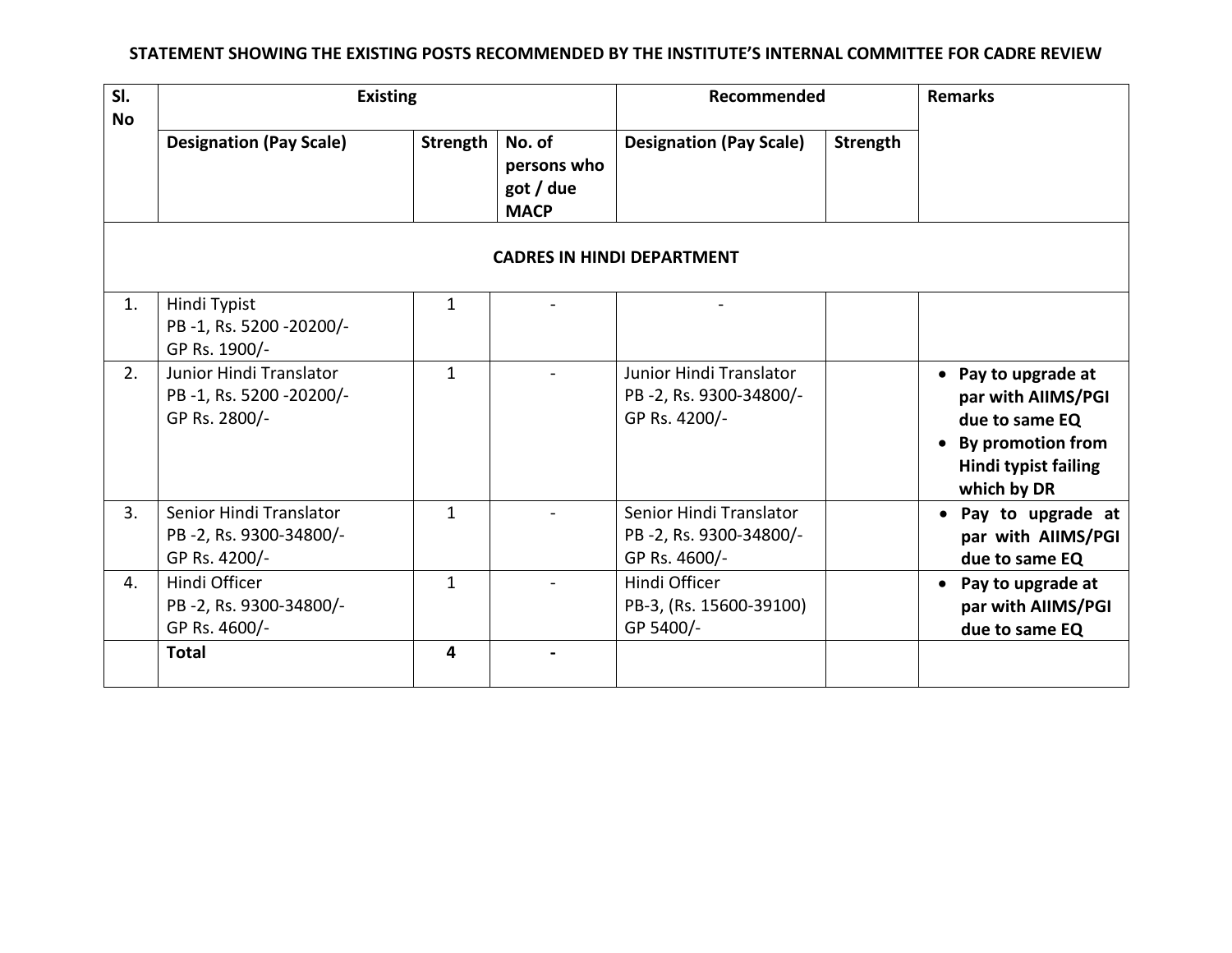#### **Sl. No Existing Recommended Remarks Designation (Pay Scale) Strength No. of persons who got / due MACP Designation (Pay Scale) Strength CADRES IN PERSONNEL/ADMINISTRATION INCLUDING ACADEMIC** 1. **Lower Division Clerk/Diet Clerk** PB -1 (Rs. 5200-20200) GP Rs. 1900 23 11 **Junior Assistant** PB -1 (Rs. 5200-20200) GP Rs. 1900 NFSG GP 2400/- after 6 years regular service in the post of Jr. Assistant • Re-designate the post to Jr. Assistant • 25% by promotion from MTS  $\bullet$  75% by direct 2. **Upper Division Clerk** PB -1 (Rs. 5200-20200) GP Rs. 2400 19 12 **Assistant**  PB -1 (Rs. 5200-20200) GP Rs. 2400 NFSG GP 4200/- after 6 years regular service in the post of Assistant • Promotional grade from Jr. Assistant failing which by deputation 3. **Office Assistant**  PB -2 (Rs. 9300-34800) GP Rs. 4200/- 8 1 **Sr. Assistant**  PB -2 (Rs. 9300-34800) GP Rs. 4600/- To re-designate the post and upgrade the pay scale 4. **Office Superintendent** PB -2 (Rs. 9300-34800) GP Rs. 4200/- 5 - **Assistant Administrative Officer**  PB -2 (Rs. 9300-34800) GP Rs. 4800/- • Promotional grade from Sr. Assistant 5. **Assistant Administrative Officer**  PB -2 (Rs. 9300-34800) GP Rs. 4600/- 4 - 6. **Administrative Officer** PB -3 (Rs. 15600-39100) GP Rs. 5400/- 1 | **Administrative Officer** PB -3 (Rs. 15600-39100) GP Rs. 5400/- Re-designate the post of Asst. Registrars to Administrative Officers • Promotional grade from Assistant Administrative Officer failing which by deputation 7. **Assistant Registrar**  PB -3 (Rs. 15600-39100) GP Rs. 5400/- 2 - 8. **Deputy Registrar** PB -3 (Rs. 15600-39100) GP Rs. 6600/- 1 | **Sr. Administrative Officer** PB -3 (Rs. 15600-39100) GP Rs. 6600/- • Re-designate the post of Dy. Registrar to Sr. Administrative Officer • Promotional grade from Administrative Officer failing which by deputation 9. **Registrar** PB -3 (Rs. 15600-39100) GP Rs. 7600/- 1 - **Chief Administrative Officer** PB -3 (Rs. 15600-39100) GP Rs. 7600/- • Re-designate the post of Registrar to Chief Administrative Officer at par with AIIMS • Promotional grade from Sr. Administrative Officer failing which by deputation **Total 64**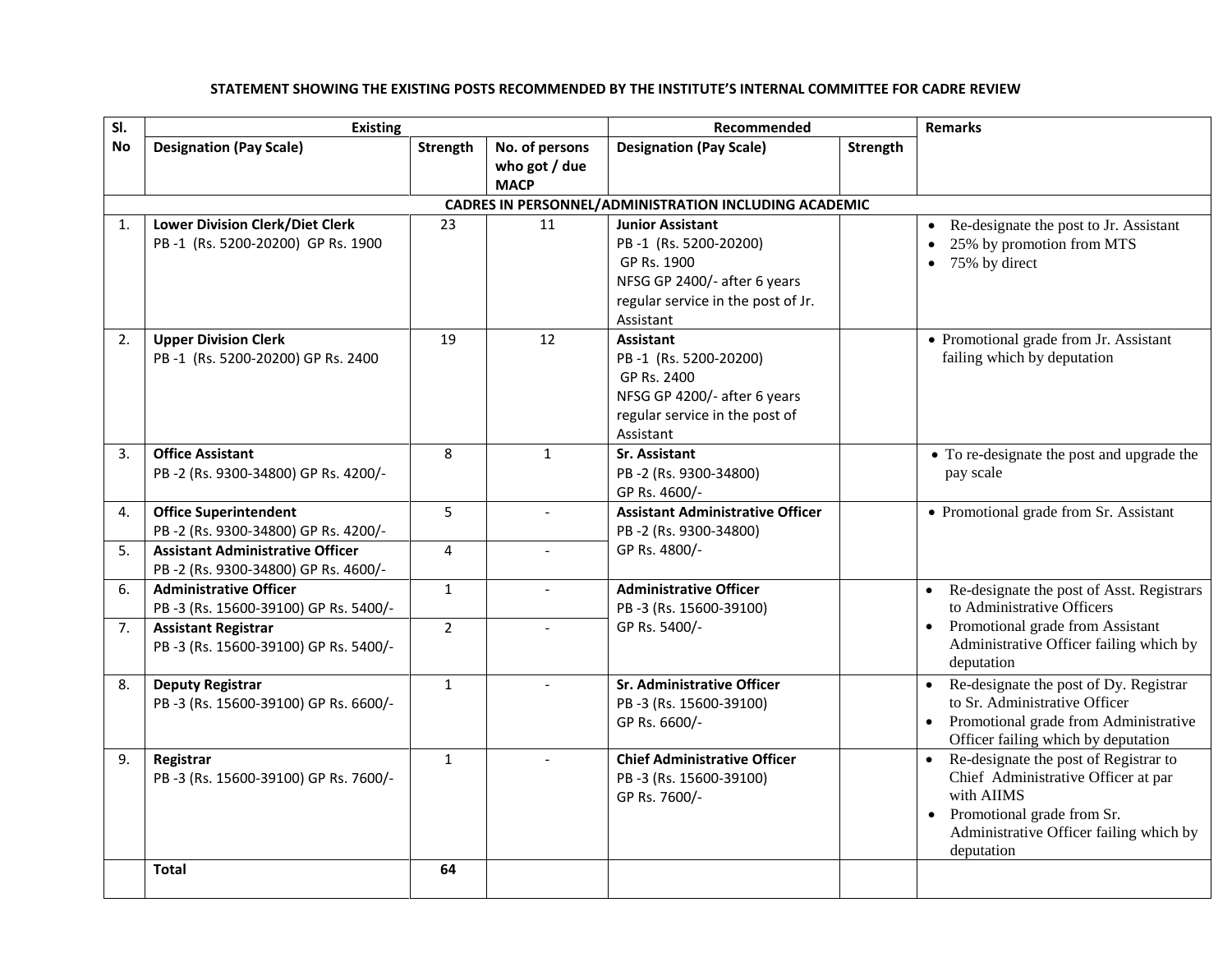| Sl. No         |                                                                    | <b>Existing</b> |                                                   | Recommended                                                                                               |          | <b>Remarks</b>                                                                             |  |
|----------------|--------------------------------------------------------------------|-----------------|---------------------------------------------------|-----------------------------------------------------------------------------------------------------------|----------|--------------------------------------------------------------------------------------------|--|
|                | <b>Designation (Pay Scale)</b>                                     | Strength        | No. of<br>persons who<br>got / due<br><b>MACP</b> | <b>Designation (Pay Scale)</b>                                                                            | Strength |                                                                                            |  |
|                |                                                                    |                 |                                                   | <b>CADRES IN SCRETARIAL STAFF</b>                                                                         |          |                                                                                            |  |
| 1.             | Junior Stenographer<br>PB-1(Rs. 5200-20200)<br>GP Rs. 2400/-       | $\overline{4}$  |                                                   | Stenographer<br>PB-1(Rs. 5200-20200)<br>GP Rs. 2400/-                                                     |          |                                                                                            |  |
| 2.             | Senior Stenographer<br>PB-2 (Rs. 9300-34800)<br>GP Rs. 4200/-      | 27              |                                                   | <b>Personal Assistant</b><br>PB-2 (Rs. 9300-34800)<br>GP Rs. 4600/-                                       |          | • Re-designate<br>the<br>post<br>and upgrade the pay<br>scale.<br>By DR as per existing RR |  |
| 3.             | <b>Private Secretary</b><br>PB-2 (Rs. 9300-34800)<br>GP Rs. 4600/- | $\overline{2}$  |                                                   | <b>Private Secretary</b><br>PB-2 (Rs. 9300-34800)<br>GP Rs. 4800/- and NFSG in<br>GP 5400/- after 5 years |          | • Promotional grade from<br>PA<br>· PS for Director's Office,<br>DDA, MS, SE etc           |  |
| $\mathbf{4}$ . |                                                                    |                 |                                                   | <b>Principal Private Secretary</b><br>PB-3 (Rs. 15600-39100)<br>GP Rs. 6600                               |          | • Promotional grade from<br><b>PS</b><br>One for the Director and<br>Dean's Offices & DDA  |  |
|                | <b>Total</b>                                                       | 33              |                                                   |                                                                                                           |          |                                                                                            |  |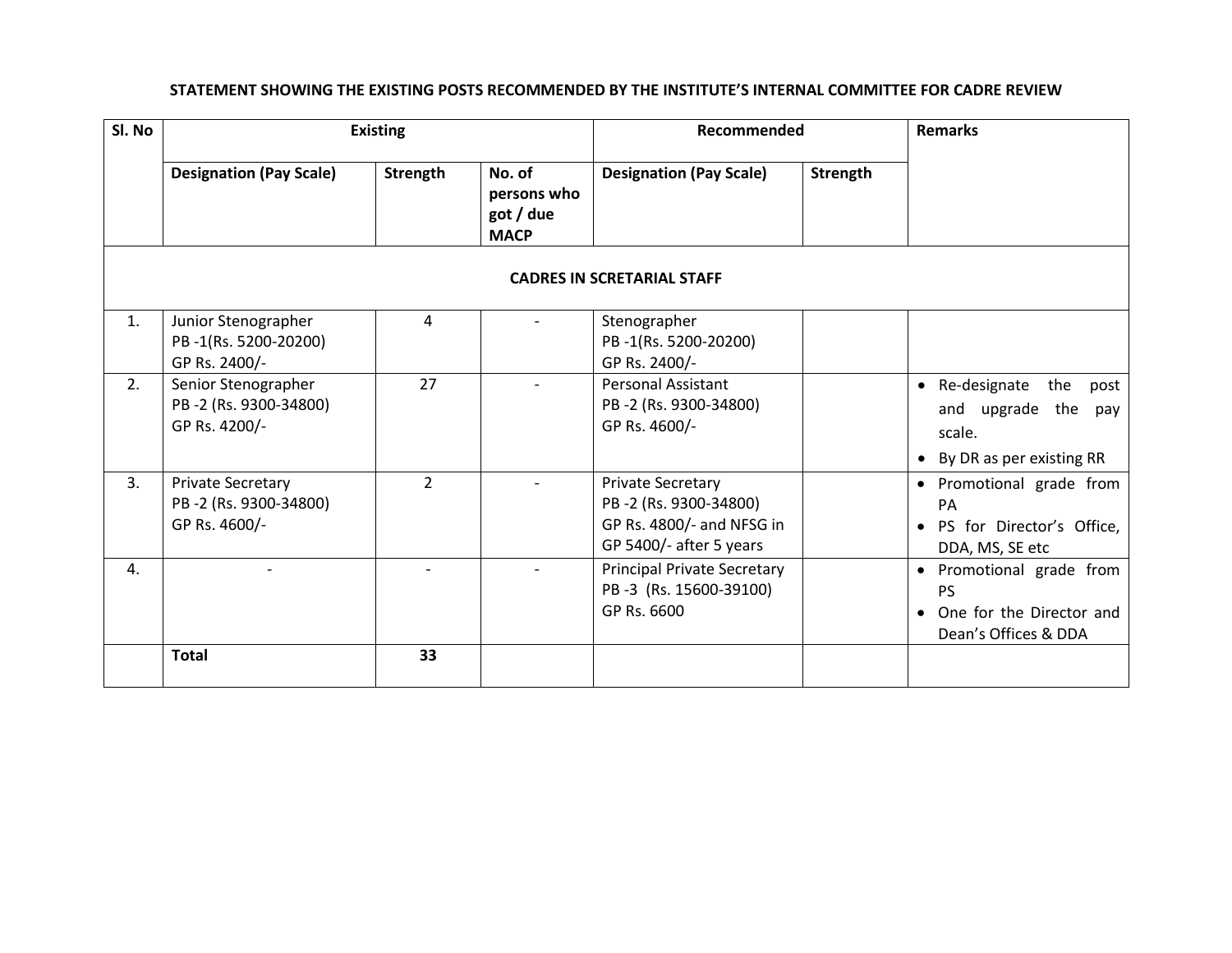|            | STATEMENT SHOWING THE EXISTING POSTS RECOMMENDED BY THE INSTITUTE'S INTERNAL COMMITTEE FOR CADRE REVIEW |                 |                                                 |                                                                                      |                 |                                                                                                                                                                                                                                     |  |  |  |  |  |
|------------|---------------------------------------------------------------------------------------------------------|-----------------|-------------------------------------------------|--------------------------------------------------------------------------------------|-----------------|-------------------------------------------------------------------------------------------------------------------------------------------------------------------------------------------------------------------------------------|--|--|--|--|--|
|            |                                                                                                         | <b>Existing</b> |                                                 | Recommended                                                                          |                 |                                                                                                                                                                                                                                     |  |  |  |  |  |
| SI.<br>No. | <b>Designation</b><br>(Pay Scale)                                                                       | <b>Strength</b> | No. of<br>persons<br>who got/due<br><b>MACP</b> | <b>Designation</b><br>(Pay Scale)                                                    | <b>Strength</b> | <b>Remarks</b>                                                                                                                                                                                                                      |  |  |  |  |  |
|            | <b>CADRES IN TECHNICIANS (Radiology)</b>                                                                |                 |                                                 |                                                                                      |                 |                                                                                                                                                                                                                                     |  |  |  |  |  |
|            |                                                                                                         |                 |                                                 |                                                                                      |                 | (Units: CT Scan, MRI/X-Ray/Ultrasound, Interventional Radiology/Dexa Scan/Mammography including Urology)                                                                                                                            |  |  |  |  |  |
| 1.         | Dark Room Assistant<br>PB-1 (Rs.5200-20200)<br>GP 1900                                                  | 11              | 4                                               | Technician<br>Asst.<br>(Radiology)<br>PB-2 (Rs.9300-                                 |                 | • The post will continue to remain till such time held by<br>present incumbents. Thereafter, such posts may be<br>merged with Technician (Radiology). All these 11 posts will                                                       |  |  |  |  |  |
| 2.         | <b>Technical Assistant</b><br>PB-1 (Rs. 5200-20200)<br>GP 2800                                          | 3               | Nil                                             | 34800)<br>GP 4200/-                                                                  |                 | constitute the feeder posts i.e. Technician (Radiology) in<br>future.<br>The post of Dark Room Assistant and Technical Assistant<br>$\bullet$<br>may be re-designated as Asst. Technician (Radiology) and<br>upgrade the pay scale. |  |  |  |  |  |
| 3.         | Radiographer<br>PB-2 (Rs.9300-34800)<br>GP 4200                                                         | 12              | $\overline{7}$                                  | Technician<br>(Radiology)<br>$PB-2$<br>(Rs.9300-                                     |                 | Re-designate the post<br>$\bullet$<br>Promotional grade from Asst. Technician (Radiology).<br>$\bullet$<br>RR for DR - same as per new RR of post of Radiographers<br>$\bullet$                                                     |  |  |  |  |  |
| 4.         | Sr. X-Ray Technician<br>PB-2 (Rs.9300-34800)<br>GP 4200                                                 | 6               | Nil                                             | 34800)<br>GP 4600/-                                                                  |                 | vide MoHFW No.U.12012/57/2008-NE dated 2.1.2015.<br>EQ N/A for promotion<br>$\bullet$                                                                                                                                               |  |  |  |  |  |
| 5.         | Radiology<br>Supervisor/CT<br>Scan/GE Radiology/<br>Radiographer<br>PB-2 (Rs.9300-34800)<br>GP 4600     | 3               | Nil                                             | Officer<br>Technical<br>(Radiology)<br>PB-3 (Rs 9300-34800)<br>GP 5400/-             |                 | Re-designate the post & upgrade the pay scale<br>Promotional grade from Technician (Radiology)                                                                                                                                      |  |  |  |  |  |
| 6.         |                                                                                                         |                 |                                                 | Sr. Technical Officer<br>(Radiology)<br>15600-<br>$PB-3$<br>(Rs)<br>39100) GP 6600/- |                 | Promotional grade from Technical Officer (Radiology)<br>$\bullet$<br>Overall incharge of Technicians in Radiology<br>Department                                                                                                     |  |  |  |  |  |
|            | <b>Total</b>                                                                                            | 35              |                                                 |                                                                                      |                 |                                                                                                                                                                                                                                     |  |  |  |  |  |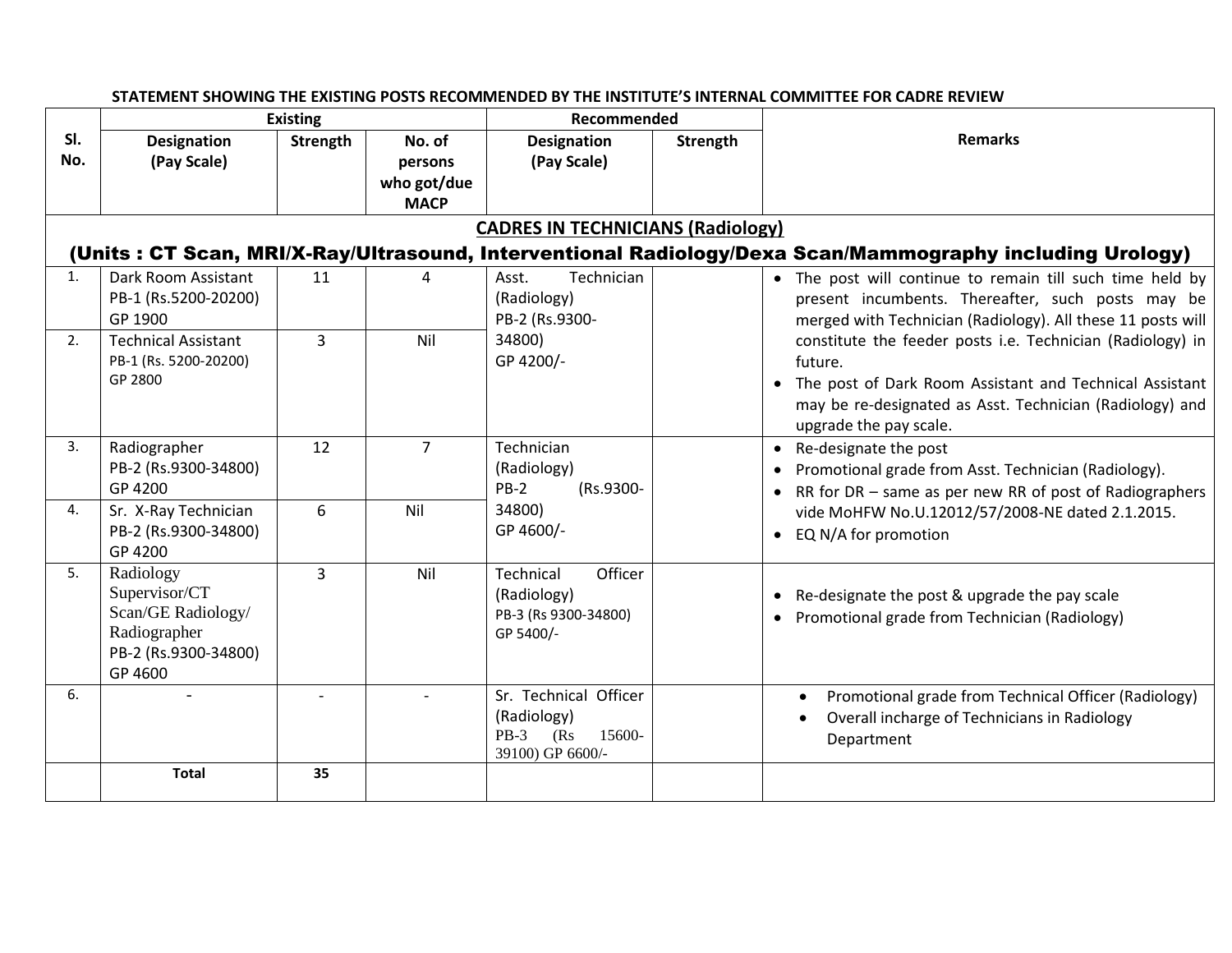| Sl. No |                                                   | <b>Existing</b> |                                                | Recommended                                       |          | <b>Remarks</b>                                                                                                                                                                                                                          |
|--------|---------------------------------------------------|-----------------|------------------------------------------------|---------------------------------------------------|----------|-----------------------------------------------------------------------------------------------------------------------------------------------------------------------------------------------------------------------------------------|
|        | <b>Designation (Pay Scale)</b>                    | Strength        | No. of persons<br>who got / due<br><b>MACP</b> | <b>Designation (Pay Scale)</b>                    | Strength |                                                                                                                                                                                                                                         |
|        |                                                   |                 |                                                | <b>CADRES IN Public Health</b>                    |          |                                                                                                                                                                                                                                         |
| 1.     | Plumber<br>PB-1 (Rs. 5200-20200)<br>GP Rs. 1900/- |                 | 1                                              | Plumber<br>PB-1 (Rs. 5200-20200)<br>GP Rs. 1900/- |          | Promotional grade from MTS<br>$\bullet$<br>(having experience in plumbing<br>works) failing which by DR.<br>Additional regular manpower<br>$\bullet$<br>required as this unit is providing<br>round the clock service for shift<br>duty |
| 2.     |                                                   |                 |                                                | Sr. Plumber<br>PB-1 (Rs 5200-20200)<br>GP 2400/-  |          | Promotional grade from Plumber<br>$\bullet$                                                                                                                                                                                             |
|        | <b>Total</b>                                      |                 |                                                |                                                   |          |                                                                                                                                                                                                                                         |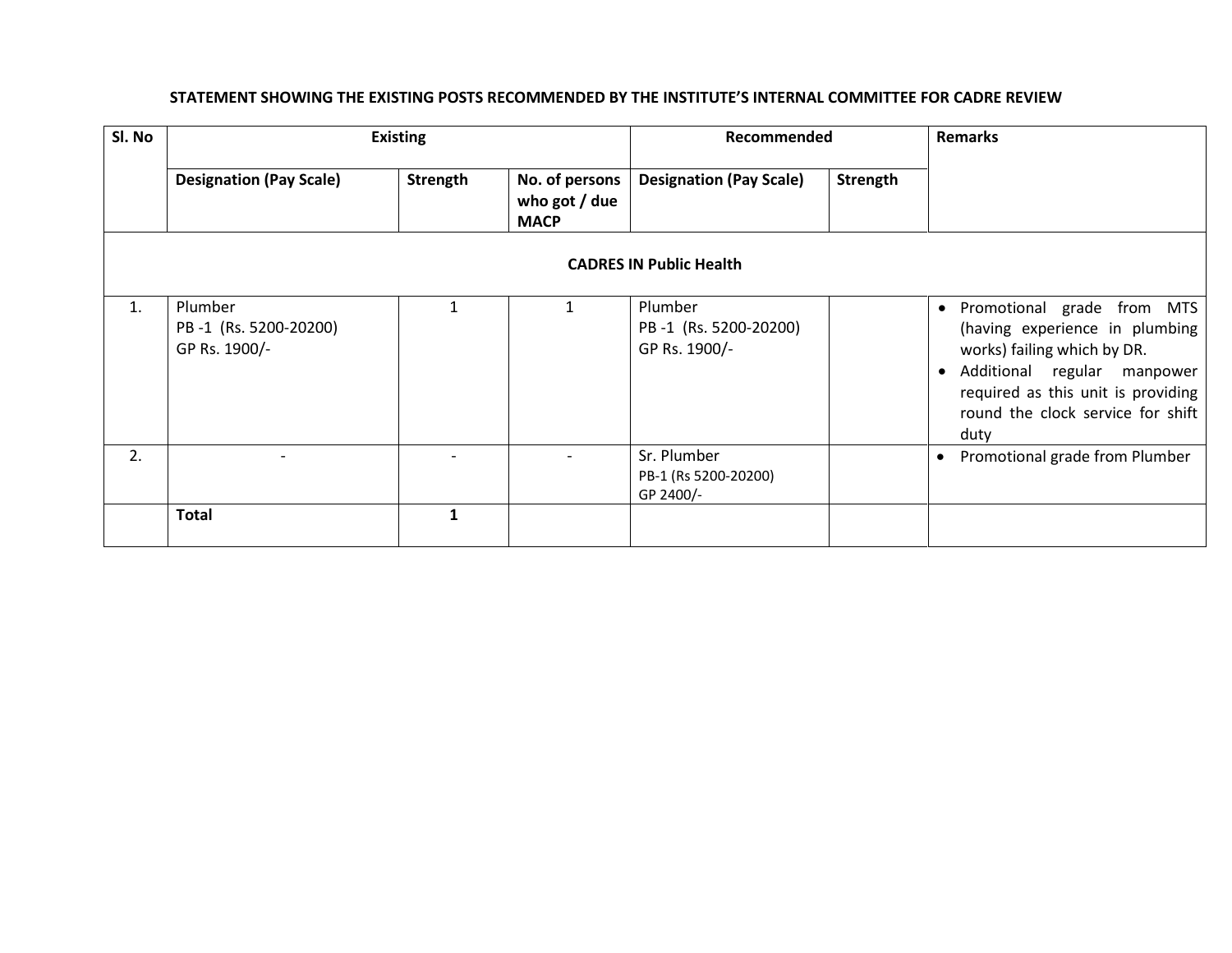| Sl. No | <b>Existing</b>                                     |          | Recommended                                    |                                                     | <b>Remarks</b> |                                                                                                           |  |  |  |
|--------|-----------------------------------------------------|----------|------------------------------------------------|-----------------------------------------------------|----------------|-----------------------------------------------------------------------------------------------------------|--|--|--|
|        | <b>Designation (Pay Scale)</b>                      | Strength | No. of persons<br>who got / due<br><b>MACP</b> | <b>Designation (Pay Scale)</b>                      | Strength       |                                                                                                           |  |  |  |
|        | <b>CADRES in Carpentry</b>                          |          |                                                |                                                     |                |                                                                                                           |  |  |  |
| 1.     | Carpenter<br>PB-1 (Rs. 5200-20200)<br>GP Rs. 1900/- |          |                                                | Carpenter<br>PB-1 (Rs. 5200-20200)<br>GP Rs. 1900/- |                | Promotional grade from MTS<br>$\bullet$<br>(having experience in carpentry<br>works) failing which by DR. |  |  |  |
| 2.     |                                                     |          |                                                | Sr. Carpenter<br>PB-1 (Rs 5200-20200)<br>GP 2400/-  |                | Promotional grade from<br>$\bullet$<br>Carpenter                                                          |  |  |  |
|        | <b>Total</b>                                        |          |                                                |                                                     |                |                                                                                                           |  |  |  |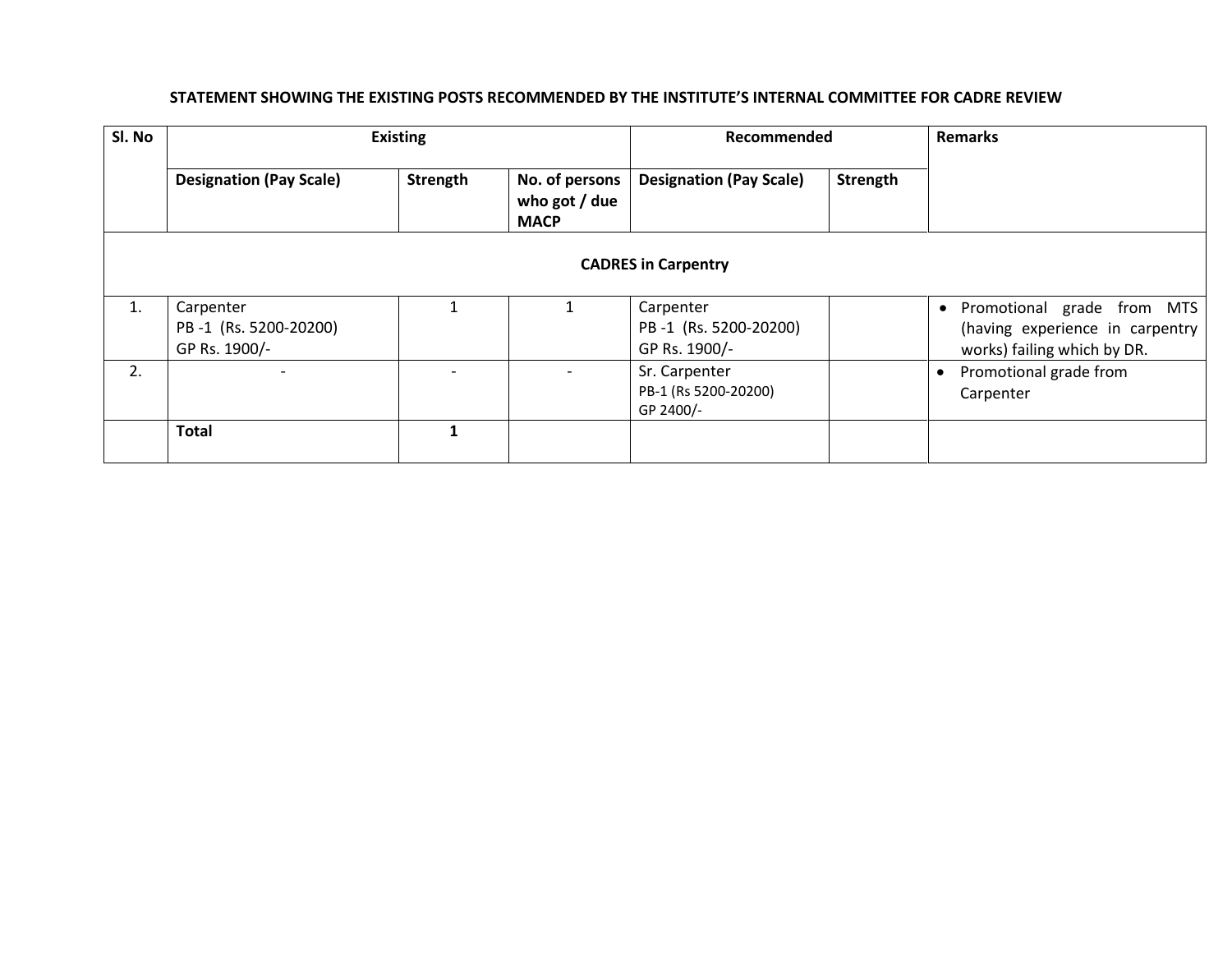| SI.       | <b>Existing</b>                |                 | Recommended |                                | <b>Remarks</b> |                                    |  |  |  |  |
|-----------|--------------------------------|-----------------|-------------|--------------------------------|----------------|------------------------------------|--|--|--|--|
| <b>No</b> | <b>Designation (Pay Scale)</b> | <b>Strength</b> | No. of      | <b>Designation (Pay Scale)</b> | Strength       |                                    |  |  |  |  |
|           |                                |                 | persons who |                                |                |                                    |  |  |  |  |
|           |                                |                 | got / due   |                                |                |                                    |  |  |  |  |
|           |                                |                 | <b>MACP</b> |                                |                |                                    |  |  |  |  |
|           | <b>CADRES IN COMPUTER UNIT</b> |                 |             |                                |                |                                    |  |  |  |  |
| 1.        | Data Processing Assistant      | 4               |             | Data Processing Assistant      |                | Pay to upgrade at par<br>$\bullet$ |  |  |  |  |
|           | Grade II                       |                 |             | Grade II                       |                | with AIIMS/PGI due                 |  |  |  |  |
|           | PB-1, Rs. 5200-20200/-         |                 |             | PB-1, Rs. 5200-20200/-         |                | to same EQ                         |  |  |  |  |
|           | GP Rs. 2400/-                  |                 |             | GP Rs. 2800/-                  |                |                                    |  |  |  |  |
| 2.        | Data Processing Assistant      | 2               |             | Data Processing Assistant      |                |                                    |  |  |  |  |
|           | Grade I                        |                 |             | Grade I                        |                |                                    |  |  |  |  |
|           | PB-2, Rs. 9300-34800/-         |                 |             | PB-2, Rs. 9300-34800/-         |                |                                    |  |  |  |  |
|           | GP Rs. 4200/-                  |                 |             | GP Rs. 4200/-                  |                |                                    |  |  |  |  |
| 3.        | Programmer                     | $\mathbf{1}$    |             | Programmer                     |                |                                    |  |  |  |  |
|           | PB-3, Rs. 15600-39100/-        |                 |             | PB-3, Rs. 15600-39100/-        |                |                                    |  |  |  |  |
|           | GP Rs. 5400/-                  |                 |             | GP Rs. 5400/-                  |                |                                    |  |  |  |  |
| 4.        | <b>System Analyst</b>          | $\mathbf{1}$    |             | <b>System Analyst</b>          |                |                                    |  |  |  |  |
|           | PB-3, Rs. 15600-39100/-        |                 |             | PB-3, Rs. 15600-39100/-        |                |                                    |  |  |  |  |
|           | GP Rs. 6600/-                  |                 |             | GP Rs. 6600/-                  |                |                                    |  |  |  |  |
|           | <b>Total</b>                   | 8               |             |                                |                |                                    |  |  |  |  |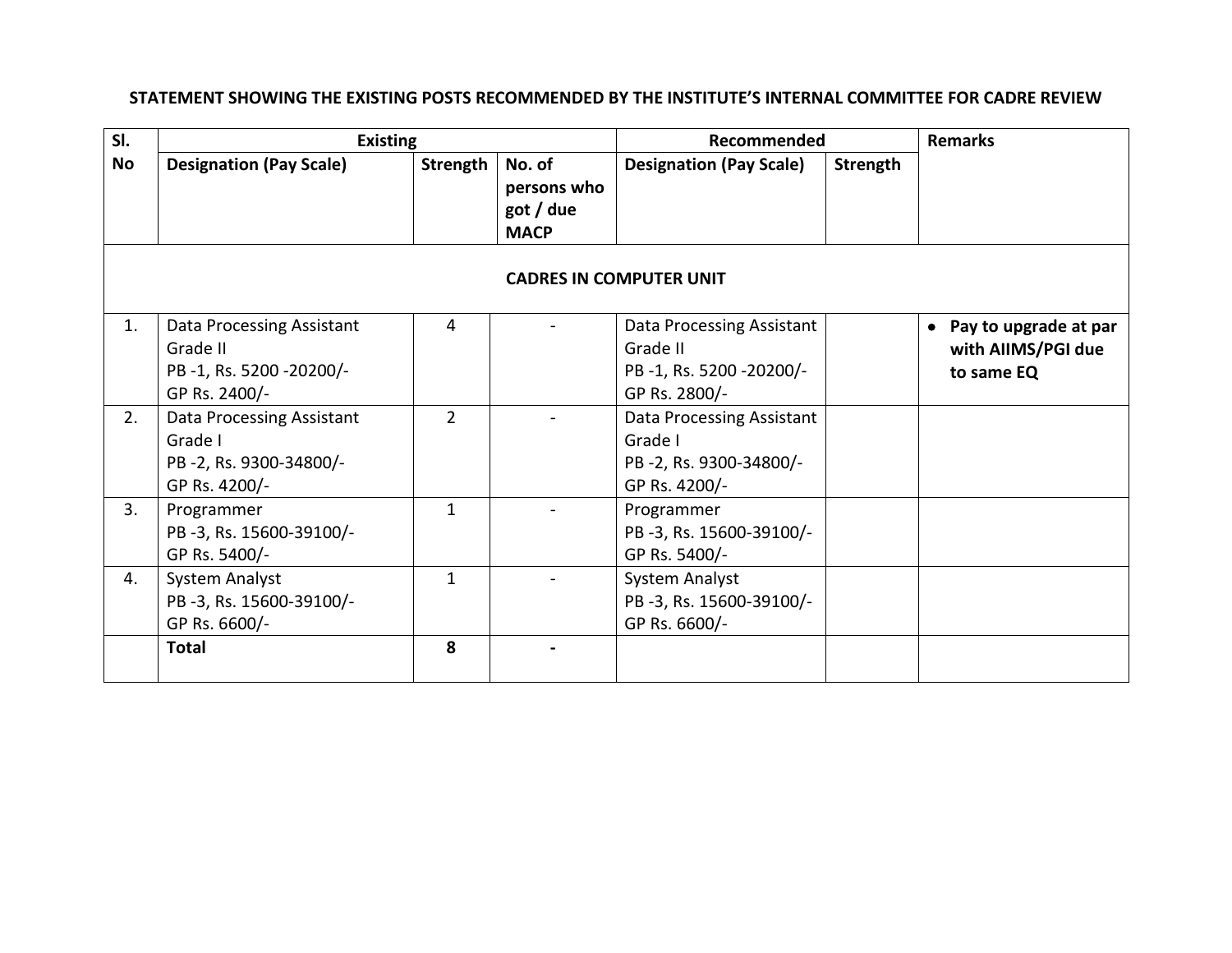| Sl. No | <b>Existing</b>                                                    |              |                                                | Recommended                                                   |          | <b>Remarks</b>                                                                                                                              |
|--------|--------------------------------------------------------------------|--------------|------------------------------------------------|---------------------------------------------------------------|----------|---------------------------------------------------------------------------------------------------------------------------------------------|
|        | <b>Designation (Pay Scale)</b>                                     | Strength     | No. of persons<br>who got / due<br><b>MACP</b> | <b>Designation (Pay Scale)</b>                                | Strength |                                                                                                                                             |
|        |                                                                    |              |                                                | <b>CADRES in Laundry Cadre</b>                                |          |                                                                                                                                             |
| 1.     | Laundry Mechanic<br>PB-1 (Rs. 5200-20200)<br>GP Rs. 1900/-         |              |                                                | Laundry Mechanic<br>PB-1 (Rs. 5200-20200)<br>GP Rs. 1900/-    |          |                                                                                                                                             |
| 2.     | Asst. Laundry Supervisor<br>PB-1 (Rs. 5200-20200)<br>GP Rs. 1900/- |              |                                                | Asst. Laundry Supervisor<br>PB-1 (Rs 5200-20200)<br>GP 2400/- |          | Pay scale upgrade from GP 1900/-<br>to GP 2400/- at par with AIIMS /<br>PGIMER due to same EQ<br>Promotional grade from Laundry<br>Mechanic |
|        | <b>Total</b>                                                       | $\mathbf{2}$ |                                                |                                                               |          |                                                                                                                                             |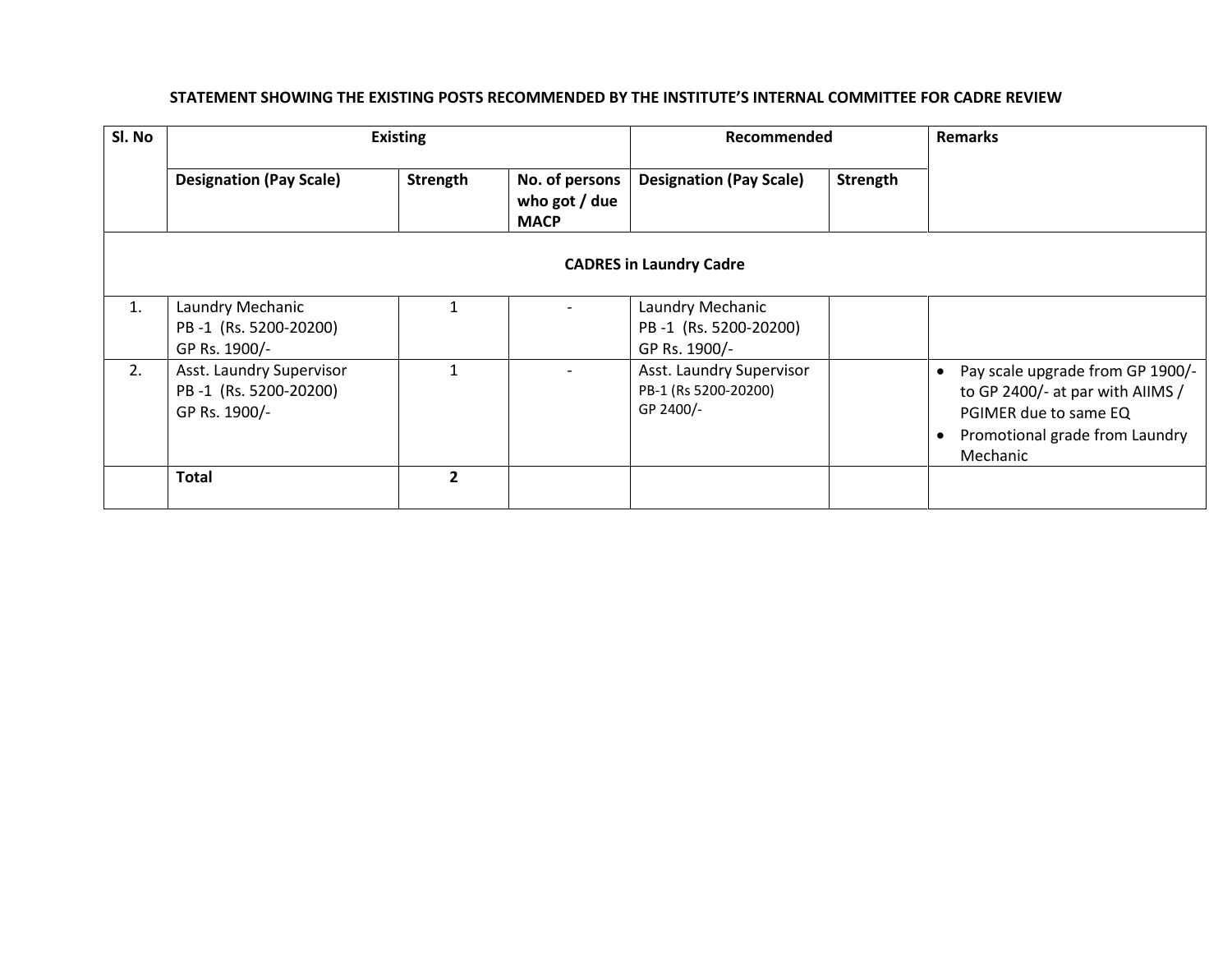| Sl. No |                                                                    | <b>Existing</b> |                                                   | Recommended                                                        | <b>Remarks</b>  |                                                                    |
|--------|--------------------------------------------------------------------|-----------------|---------------------------------------------------|--------------------------------------------------------------------|-----------------|--------------------------------------------------------------------|
|        | <b>Designation (Pay Scale)</b>                                     | Strength        | No. of<br>persons who<br>got / due<br><b>MACP</b> | <b>Designation (Pay Scale)</b>                                     | <b>Strength</b> |                                                                    |
|        |                                                                    |                 |                                                   | <b>CADRES IN ANIMAL HOUSE</b>                                      |                 |                                                                    |
| 1.     | Animal Keeper<br>PB-1 (Rs. 5200-20200)<br>GP Rs. 1900/-            | $\overline{2}$  |                                                   | Animal Keeper<br>PB-1 (Rs. 5200-20200)<br>GP Rs. 1900/-            |                 |                                                                    |
| 2.     | <b>Animal Supervisor</b><br>PB-1 (Rs. 5200-20200)<br>GP Rs. 2800/- | $\mathbf{1}$    |                                                   | <b>Animal Supervisor</b><br>PB-1 (Rs. 5200-20200)<br>GP Rs. 2800/- |                 |                                                                    |
| 3.     | <b>Veterinary Officer</b><br>PB-3 (Rs. 15600-39100)<br>GP-6600/-   |                 |                                                   | Sr. Veterinary Officer<br>PB-3 (Rs. 15600-39100)<br>GP-6600/-      |                 | To re-designate as per<br>AllMS due to same RR<br>(same pay scale) |
|        | <b>Total</b>                                                       | 4               |                                                   |                                                                    |                 |                                                                    |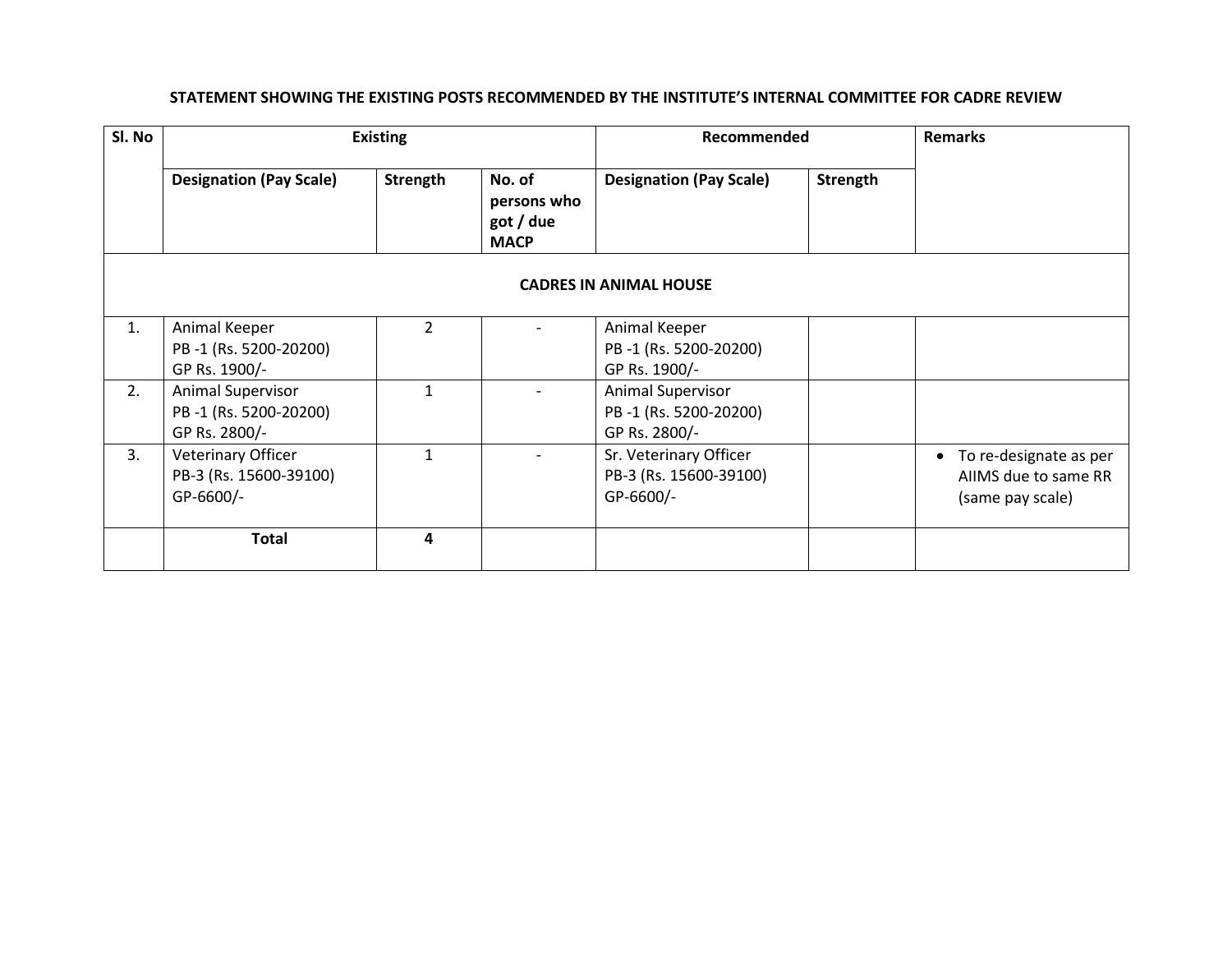| Sl. No | <b>Existing</b>                                                       |                |                                                   |                                                                              | Recommended |                                                                                                                                          |  |
|--------|-----------------------------------------------------------------------|----------------|---------------------------------------------------|------------------------------------------------------------------------------|-------------|------------------------------------------------------------------------------------------------------------------------------------------|--|
|        | <b>Designation (Pay Scale)</b>                                        | Strength       | No. of<br>persons who<br>got / due<br><b>MACP</b> | <b>Designation (Pay Scale)</b>                                               | Strength    |                                                                                                                                          |  |
|        |                                                                       |                |                                                   | <b>CADRES IN TRANSPORT SECTION</b>                                           |             |                                                                                                                                          |  |
| 1.     | Motor Mechanic<br>PB-1 (Rs. 5200-20200)<br>GP Rs. 1900/-              | $\overline{2}$ |                                                   | Motor Mechanic<br>PB-1 (Rs. 5200-20200)<br>GP Rs. 1900/-                     |             |                                                                                                                                          |  |
| 2.     | <b>Transport Supervisor</b><br>PB-1 (Rs. 5200-20200)<br>GP Rs. 2800/- | 1              |                                                   | <b>Transport Supervisor</b><br>PB-2 (Rs. 9300-34800)<br>GP Rs. 4200/-        |             | • Pay scale to upgrade due<br>to same EQ with PGIMER                                                                                     |  |
| 3.     | Transport In-Charge<br>PB-2 (Rs. 9300-34800)<br>GP Rs. 4200/-         | $\mathbf{1}$   |                                                   | <b>Technical Officer (Vehicle)</b><br>PB-2 (Rs. 9300-34800)<br>GP Rs. 4600/- |             | • Post to re-designate to<br>avoid confusion with<br>post in lower/feeder<br>grade<br>Pay scale to upgrade due<br>to same EQ with PGIMER |  |
|        | <b>Total</b>                                                          | 4              |                                                   |                                                                              |             |                                                                                                                                          |  |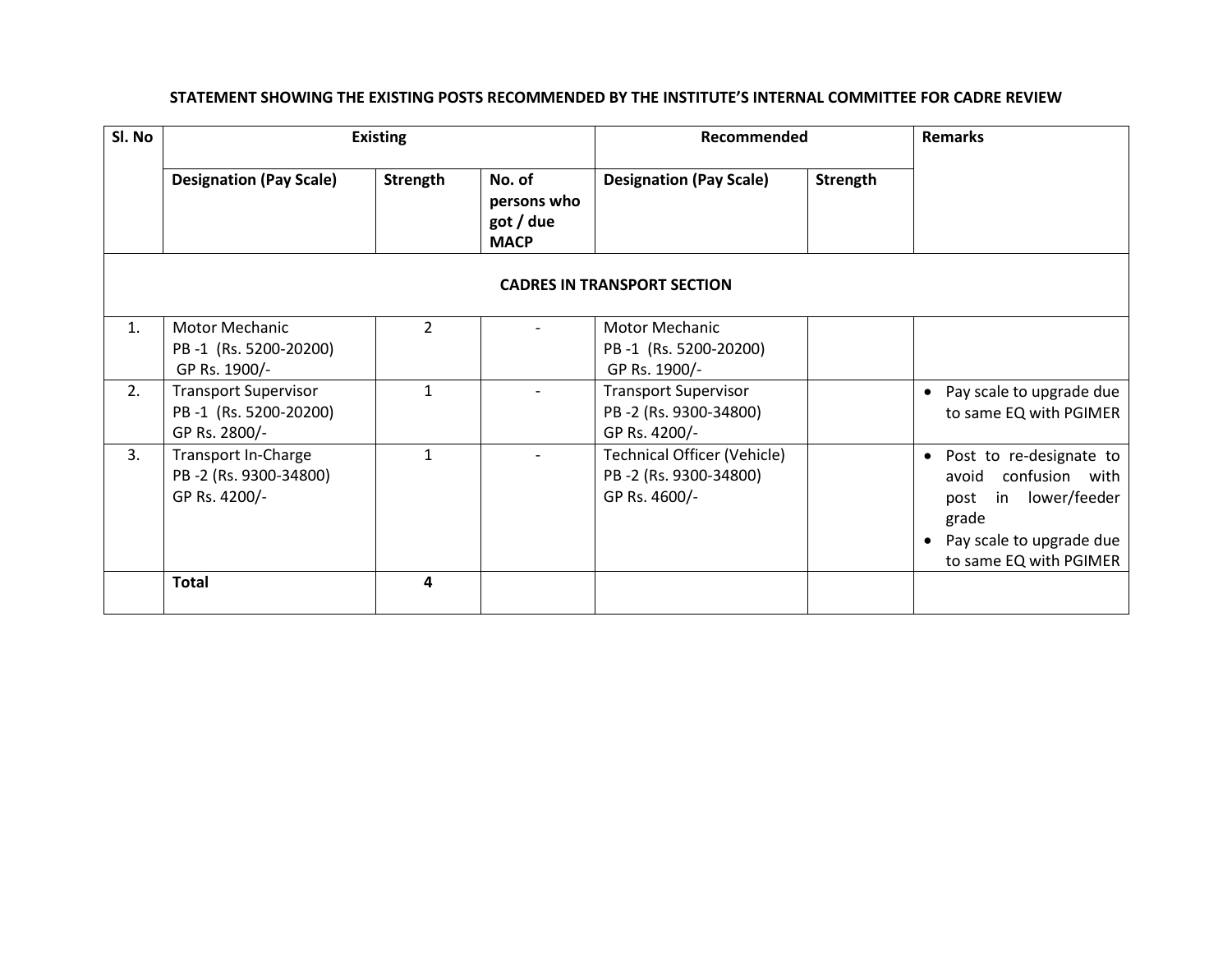## **STATEMENT SHOWING THE EXISTING POSTS RECOMMENDED BY THE CADRE REVIEW COMMITTE**

|                |                                                                  | <b>Existing</b> |                                                    | Recommended                                                                   |          |                                                                                                                                                                                                                                                                                                                                                                                                               |  |  |  |  |  |
|----------------|------------------------------------------------------------------|-----------------|----------------------------------------------------|-------------------------------------------------------------------------------|----------|---------------------------------------------------------------------------------------------------------------------------------------------------------------------------------------------------------------------------------------------------------------------------------------------------------------------------------------------------------------------------------------------------------------|--|--|--|--|--|
| SI.<br>No.     | <b>Designation</b><br>(Pay Scale)                                | Strength        | No. of<br>persons<br>who<br>got/due<br><b>MACP</b> | <b>Designation</b><br>(Pay Scale)                                             | Strength | <b>Remarks</b>                                                                                                                                                                                                                                                                                                                                                                                                |  |  |  |  |  |
|                | Technicians Cadre in Cardiology including Cath Lab               |                 |                                                    |                                                                               |          |                                                                                                                                                                                                                                                                                                                                                                                                               |  |  |  |  |  |
| $\mathbf{1}$ . | <b>Technical Assistants</b><br>PB-1 (Rs 5200-20200)<br>GP 2800/- | 6               | $\overline{2}$                                     | Technician<br>(Cardiology)<br>PB-2 (Rs 9300-34800)<br>GP 4200/-               |          | To re-designate the post of ECG Technician,<br>$\bullet$<br>Technical Assistant and Technical Assistant (Cath<br>Lab)<br>$5^{\text{th}}$<br>be revised as per<br>Pay to<br><b>CPC</b>                                                                                                                                                                                                                         |  |  |  |  |  |
| 2.             | <b>ECG Technician</b><br>PB-2 (Rs 9300-34800)<br>GP 4200/-       | $\overline{3}$  | $\mathbf{1}$                                       |                                                                               |          | recommendations from Rs. 4500-7000/- to Rs.<br>5000-8000/- (pre-revised) corresponding to PB-<br>2, GP 4200/- $(6^{th}$ CPC) for these posts of ECG<br>Technician/Technical Assistants having same EQ<br>of Degree in Science/Diploma in Engineering.<br>Seniority amongst holders of ECG Technicians<br>and Technical Assistants will be in order of date<br>of joining the Institute.<br>(refer Note below) |  |  |  |  |  |
| 3.             |                                                                  |                 |                                                    | Sr. Technician<br>(Cardiology)<br>PB-2 (Rs 9300-34800)<br>GP 4600/-           |          | Promotional grade from Technician (Cardiology)                                                                                                                                                                                                                                                                                                                                                                |  |  |  |  |  |
| $\mathbf{4}$ . | Chief Technician<br>PB-2 (Rs 9300-34800)<br>GP 4600/-            | $\mathbf{1}$    |                                                    | <b>Technical Officer</b><br>(Cardiology)<br>PB-2 (Rs 9300-34800)<br>GP 5400/- |          | Promotional<br>grade<br>from<br>Sr.<br>Technician<br>$\bullet$<br>(Cardiology)<br>To re-designate and upgrade the pay scale<br>Overall incharge of the Technicians in Cardiology<br>Department.                                                                                                                                                                                                               |  |  |  |  |  |
|                | <b>TOTAL</b>                                                     | 10              |                                                    |                                                                               |          |                                                                                                                                                                                                                                                                                                                                                                                                               |  |  |  |  |  |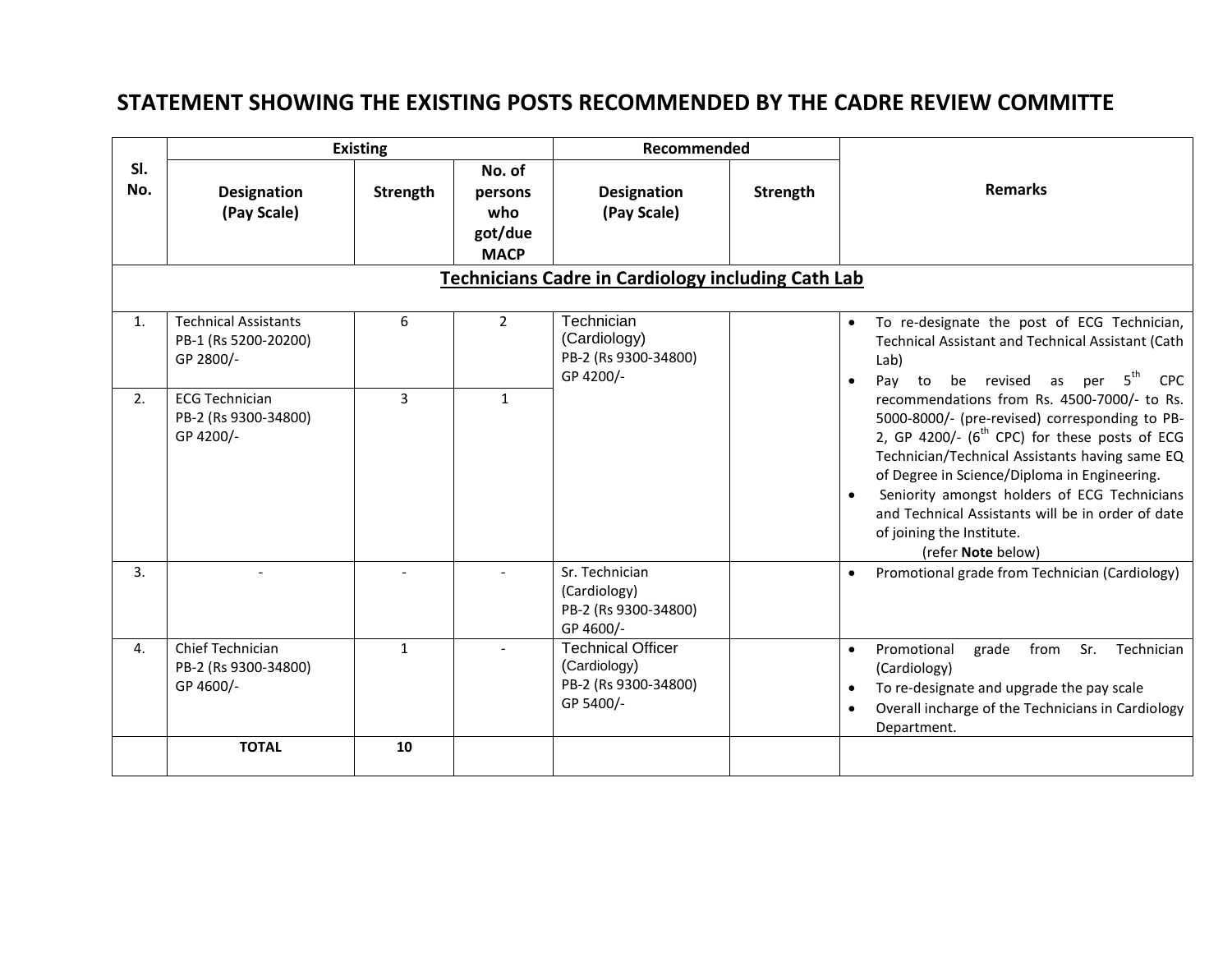| SI.<br>No                                   |                                                                                                       | <b>Existing</b> |                                              | Recommended                                                                                               | <b>Remarks</b> |                                                                   |  |  |  |
|---------------------------------------------|-------------------------------------------------------------------------------------------------------|-----------------|----------------------------------------------|-----------------------------------------------------------------------------------------------------------|----------------|-------------------------------------------------------------------|--|--|--|
|                                             | <b>Designation (Pay Scale)</b>                                                                        | <b>Strength</b> | No. of<br>persons<br>who got $/$<br>due MACP | <b>Designation (Pay Scale)</b>                                                                            | Strength       |                                                                   |  |  |  |
| <b>CADRES IN Plaster Cutting Technician</b> |                                                                                                       |                 |                                              |                                                                                                           |                |                                                                   |  |  |  |
| $\mathbf{1}$                                | <b>Plaster Cutting</b><br>Technician Pay Band -1,<br>Rs. 5200-20200/- with<br>Grade Pay of Rs. 2400/- | $\mathbf{1}$    |                                              | <b>Plaster Technician Grade</b><br>Ш<br>Pay Band -1, Rs. 5200-<br>20200/- with Grade Pay<br>of Rs. 2400/- |                |                                                                   |  |  |  |
|                                             |                                                                                                       |                 |                                              | <b>Plaster Technician Grade</b><br>Pay Band -1, Rs. 5200-<br>20200/- with Grade Pay<br>of Rs. 2800/-      |                | • Promotional grade<br>from Plaster<br><b>Technician Grade II</b> |  |  |  |
|                                             | <b>Total</b>                                                                                          | $\mathbf{1}$    |                                              |                                                                                                           |                |                                                                   |  |  |  |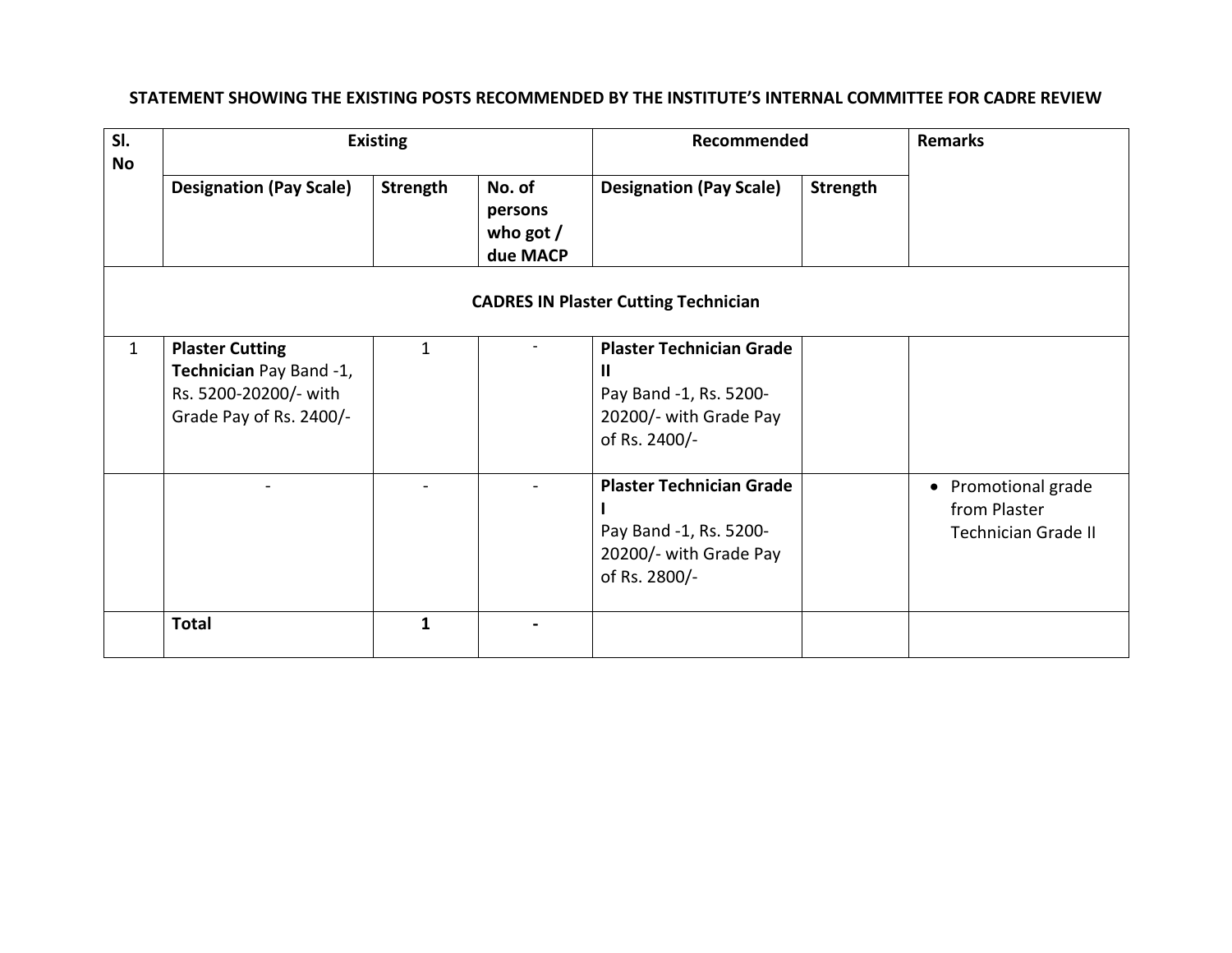### **STATEMENT SHOWING THE EXISTING POSTS RECOMMENDED BY THE CADRE REVIEW COMMITTE**

| SI.<br>No.     |                                                              | <b>Existing</b> |                                                    | Recommended                                                 |          |                                                                                  |
|----------------|--------------------------------------------------------------|-----------------|----------------------------------------------------|-------------------------------------------------------------|----------|----------------------------------------------------------------------------------|
|                | <b>Designation</b><br>(Pay Scale)                            | Strength        | No. of<br>persons<br>who<br>got/due<br><b>MACP</b> | <b>Designation</b><br>(Pay Scale)                           | Strength | <b>Remarks</b>                                                                   |
|                |                                                              |                 |                                                    | <b>Cadres in Fire Service</b>                               |          |                                                                                  |
| $\mathbf{1}$   | <b>Fire Guard</b><br>PB-1 (Rs 5200-20200)<br>GP 2400/-       | 6               |                                                    | <b>Fire Supervisor</b><br>PB-1 (Rs 5200-20200)<br>GP 2400/- |          | To re-designate the post<br>$\bullet$                                            |
| $\overline{2}$ | <b>Chief Fire Guard</b><br>PB-2 (Rs 9300-34800)<br>GP 4200/- | $\mathbf{1}$    |                                                    | <b>Fire Officer</b><br>PB-2 (Rs 9300-34800)<br>GP 4200/-    |          | The post may be re-designate<br><b>Promotional Grade from Fire</b><br>Supervisor |
|                | <b>TOTAL</b>                                                 | $\overline{z}$  |                                                    |                                                             |          |                                                                                  |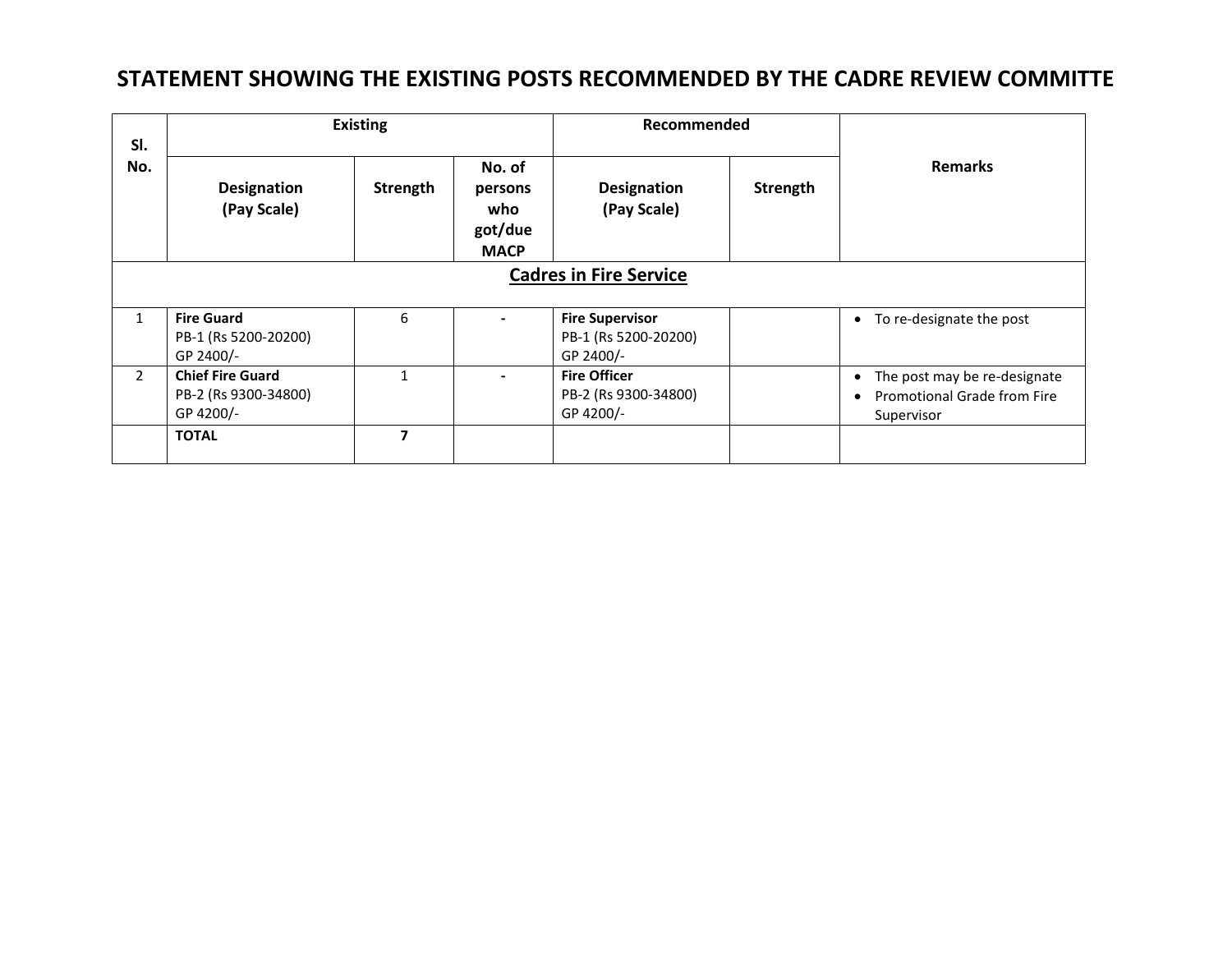### **STATEMENT SHOWING THE EXISTING POSTS RECOMMENDED BY THE CADRE REVIEW COMMITTE**

| SI.                              | <b>Existing</b>                                             |          |                                                    | Recommended                                                      |          |                                                                                    |  |
|----------------------------------|-------------------------------------------------------------|----------|----------------------------------------------------|------------------------------------------------------------------|----------|------------------------------------------------------------------------------------|--|
| No.                              | <b>Designation</b><br>(Pay Scale)                           | Strength | No. of<br>persons<br>who<br>got/due<br><b>MACP</b> | <b>Designation</b><br>(Pay Scale)                                | Strength | <b>Remarks</b>                                                                     |  |
| <b>Cadres in Hoover Operator</b> |                                                             |          |                                                    |                                                                  |          |                                                                                    |  |
| 1.                               | <b>Hoover Operator</b><br>PB-1 (Rs 5200-20200)<br>GP 2800/- | 10       | $\overline{\phantom{0}}$                           | Hoover Operator Gr - II<br>PB-1 (Rs 5200-20200)<br>GP 2800/-     |          |                                                                                    |  |
| 2.                               | $\overline{\phantom{0}}$                                    |          |                                                    | Hoover Operator Gr - I<br>PB-2 (Rs. 9300-34800)<br>GP Rs. 4200/- |          | Promotional Grade from Hoover Operator<br>$\bullet$<br>failing which by Deputation |  |
|                                  | <b>TOTAL</b>                                                | 10       |                                                    |                                                                  |          |                                                                                    |  |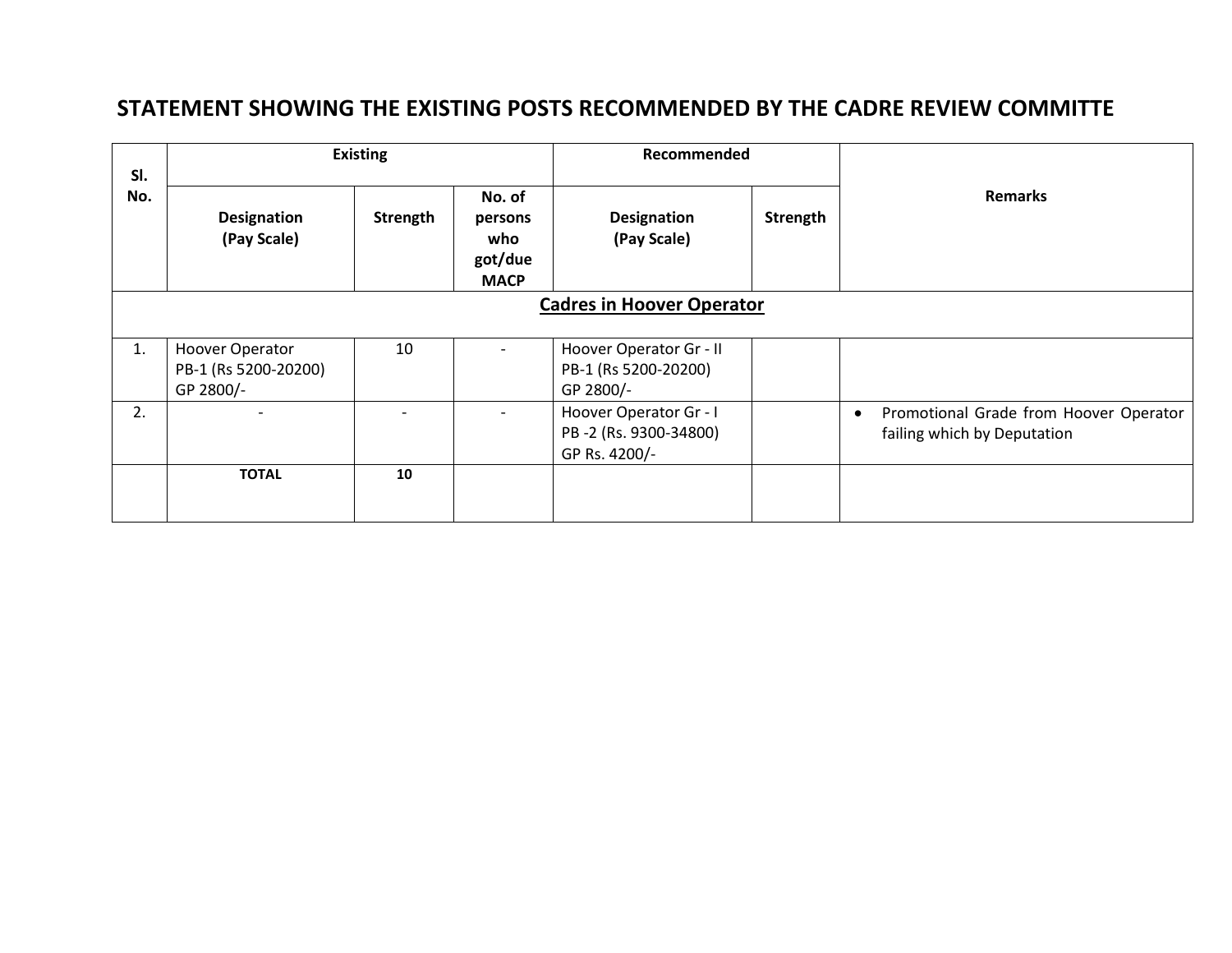| Sl. No | <b>Existing</b>                                        |                | Recommended                                    |                                                        | <b>Remarks</b> |                                                                                                                                                       |  |  |  |  |
|--------|--------------------------------------------------------|----------------|------------------------------------------------|--------------------------------------------------------|----------------|-------------------------------------------------------------------------------------------------------------------------------------------------------|--|--|--|--|
|        | <b>Designation (Pay Scale)</b>                         | Strength       | No. of persons<br>who got / due<br><b>MACP</b> | <b>Designation (Pay Scale)</b>                         | Strength       |                                                                                                                                                       |  |  |  |  |
|        | <b>CADRES IN Gas Keeping</b>                           |                |                                                |                                                        |                |                                                                                                                                                       |  |  |  |  |
| 1.     | Gas Keeper<br>PB-1 (Rs. 5200-20200)<br>GP Rs. 1900     | $\overline{2}$ |                                                | Gas Keeper<br>PB-1 (Rs. 5200-20200)<br>GP Rs. 1900     |                | • By promotion from MTS having<br>experience in the field failing<br>which by Direct Recruitment                                                      |  |  |  |  |
| 2.     |                                                        |                |                                                | Sr. Gas Keeper<br>PB-1 (Rs 5200-20200)<br>GP 2400/-    |                | Promotional grade from Gas<br>Keeper                                                                                                                  |  |  |  |  |
| 3.     | Gas Mechanic<br>PB-1 (Rs. 5200-20200)<br>GP Rs. 1900/- | $\mathbf{1}$   |                                                | Gas Mechanic<br>PB-1 (Rs. 5200-20200)<br>GP Rs. 2800/- |                | Pay scale to upgrade from GP<br>$\bullet$<br>1900 to GP Rs.2800/-                                                                                     |  |  |  |  |
| 4.     | Gas Officer<br>PB-1 (Rs. 5200-20200)<br>GP Rs. 2800/-  | $\mathbf{1}$   |                                                | Gas Officer<br>PB-1 (Rs. 5200-20200)<br>GP Rs. 4200/-  |                | • Pay scale to upgrade from GP<br>2800/- to GP Rs.4200/-<br>Promotional grade from Gas<br>Mechanic failing which by<br>deputation failing which by DR |  |  |  |  |
|        | <b>Total</b>                                           | 4              |                                                |                                                        |                |                                                                                                                                                       |  |  |  |  |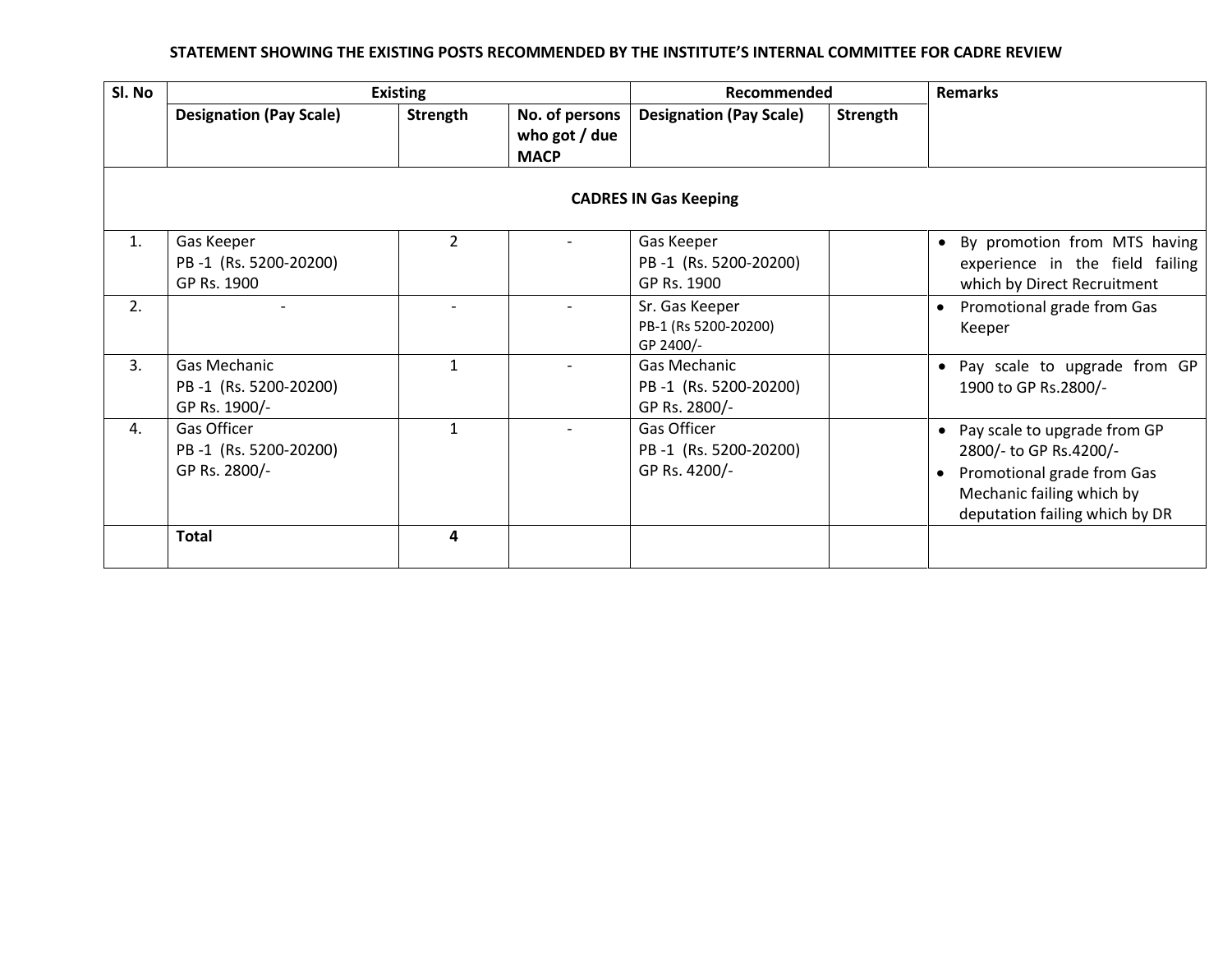| Sl. No |                                                         | <b>Existing</b> |                                                | Recommended                                                     |          | <b>Remarks</b>                                                           |
|--------|---------------------------------------------------------|-----------------|------------------------------------------------|-----------------------------------------------------------------|----------|--------------------------------------------------------------------------|
|        | <b>Designation (Pay Scale)</b>                          | Strength        | No. of persons<br>who got / due<br><b>MACP</b> | <b>Designation (Pay Scale)</b>                                  | Strength |                                                                          |
|        |                                                         |                 |                                                | <b>CADRES IN Pump Mechanic</b>                                  |          |                                                                          |
| 1.     | Pump Mechanic<br>PB-1 (Rs. 5200-20200)<br>GP Rs. 1900/- |                 |                                                | Pump Mechanic Gr - II<br>PB-1 (Rs. 5200-20200)<br>GP Rs. 1900/- |          |                                                                          |
| 2.     |                                                         |                 |                                                | Pump Mechanic Gr-I<br>PB-1 (Rs. 5200-20200)<br>GP Rs. 2400/-    |          | Promotional grade from the post<br>$\bullet$<br>of Pump Mechanic Gr - II |
|        | <b>Total</b>                                            | $\mathbf{1}$    |                                                |                                                                 |          |                                                                          |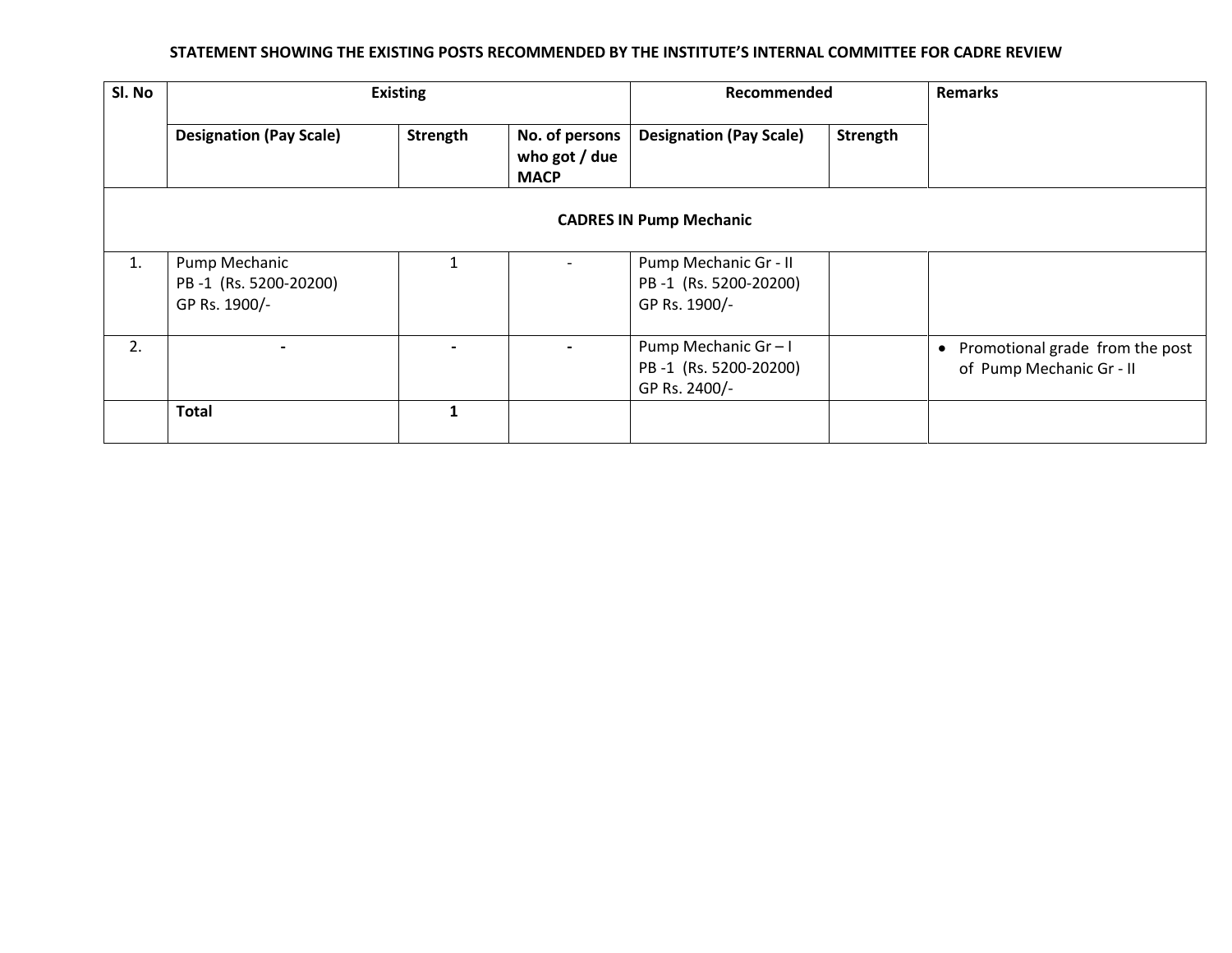| Sl. No | <b>Existing</b>                                                     |          | Recommended                                    |                                                                      | <b>Remarks</b> |                                                                  |
|--------|---------------------------------------------------------------------|----------|------------------------------------------------|----------------------------------------------------------------------|----------------|------------------------------------------------------------------|
|        | <b>Designation (Pay Scale)</b>                                      | Strength | No. of persons<br>who got / due<br><b>MACP</b> | <b>Designation (Pay Scale)</b>                                       | Strength       |                                                                  |
|        |                                                                     |          | <b>CADRES IN Generator Mechanic</b>            |                                                                      |                |                                                                  |
| 1.     | <b>Generator Mechanic</b><br>PB-1 (Rs. 5200-20200)<br>GP Rs. 2400/- |          |                                                | Generator Mechanic Gr - II<br>PB-1 (Rs. 5200-20200)<br>GP Rs. 2400/- |                |                                                                  |
| 2.     |                                                                     |          |                                                | Generator Mechanic Gr - I<br>PB-1 (Rs. 5200-20200)<br>GP Rs. 2800/-  |                | Promotional grade from the post of<br>Generator Mechanic Gr - II |
|        | <b>Total</b>                                                        | 1        |                                                |                                                                      |                |                                                                  |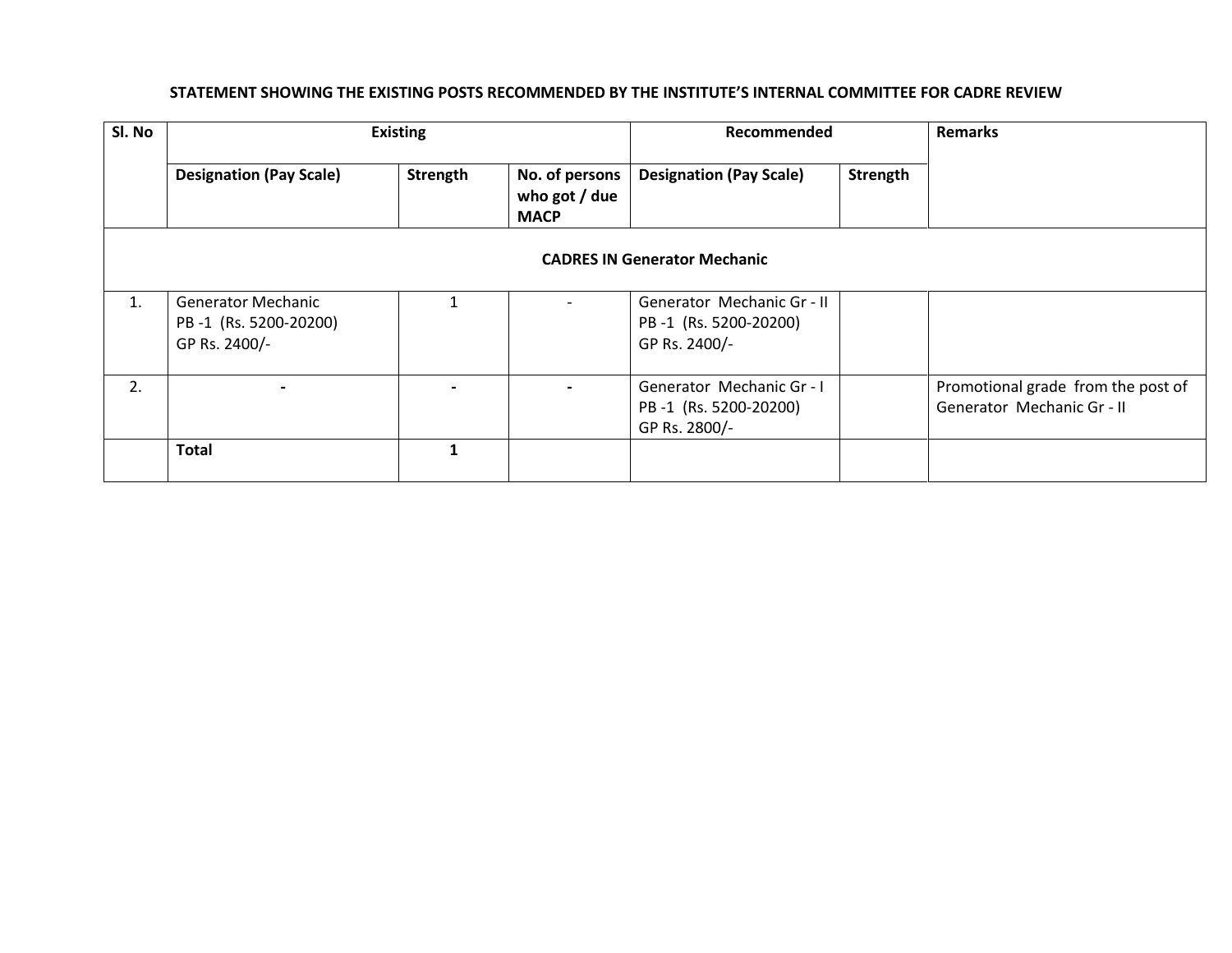### **STATEMENT SHOWING THE EXISTING POSTS RECOMMENDED BY THE CADRE REVIEW COMMITTE**

|            |                                                                           | <b>Existing</b> |                                                    | Recommended                                                               |          |                                                                                                                               |  |  |  |  |
|------------|---------------------------------------------------------------------------|-----------------|----------------------------------------------------|---------------------------------------------------------------------------|----------|-------------------------------------------------------------------------------------------------------------------------------|--|--|--|--|
| SI.<br>No. | <b>Designation</b><br>(Pay Scale)                                         | Strength        | No. of<br>persons<br>who<br>got/due<br><b>MACP</b> | Designation<br>(Pay Scale)                                                | Strength | <b>Remarks</b>                                                                                                                |  |  |  |  |
|            | <b>Cadres in Engineering (Civil)</b>                                      |                 |                                                    |                                                                           |          |                                                                                                                               |  |  |  |  |
| 1.         | <b>Estate Manager</b><br>PB-2 (Rs 9300-34800)<br>GP 4600/-                | $\mathbf{1}$    |                                                    | Asst. Engineer (Estate)<br>PB-2 (Rs 9300-34800)<br>GP 4600/-              |          | The posts may be re-designated to Asst.<br>Engineer (Estate).                                                                 |  |  |  |  |
| 2.         | Asst. Engineer (Civil)<br>PB-2 (Rs 9300-34800)<br>GP 4600/-               | $\mathbf{1}$    |                                                    | Asst. Engineer (Civil)<br>PB-2 (Rs 9300-34800)<br>GP 4600/-               |          |                                                                                                                               |  |  |  |  |
| 3.         | <b>Executive Engineer (Civil)</b><br>PB-3, (Rs. 15600-39100)<br>GP 6600/- | $\mathbf{1}$    |                                                    | <b>Executive Engineer (Civil)</b><br>PB-3, (Rs. 15600-39100)<br>GP 6600/- |          | By promotion from AE (civil) / AE (Estate)<br>$\bullet$<br>failing which by deputation failing which by<br>direct recruitment |  |  |  |  |
| 4.         | Superintending Engineer<br>PB-4 (37400-67000)<br>GP-8700/-                | $\mathbf{1}$    |                                                    | Superintending Engineer<br>PB-4 (37400-67000)<br>GP-8700/-                |          | By promotion from EE (civil) failing which by<br>deputation failing which by DR                                               |  |  |  |  |
|            | <b>TOTAL</b>                                                              | 4               |                                                    |                                                                           |          |                                                                                                                               |  |  |  |  |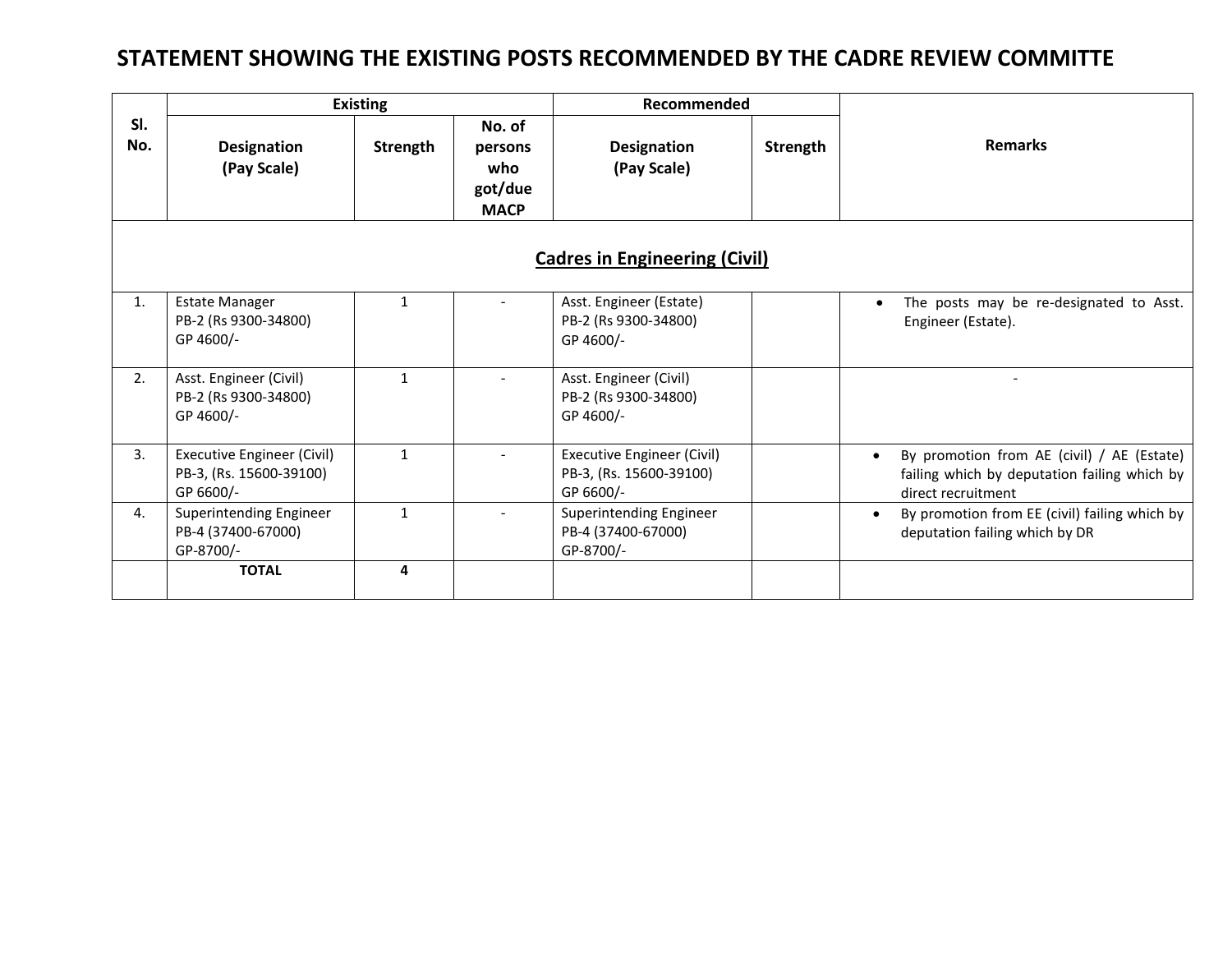| Sl. No |                                                                        | <b>Existing</b> |                                                | Recommended                                                                  |          | <b>Remarks</b>                                                                                                                                                                                                                                                                                                                                                              |  |  |  |  |
|--------|------------------------------------------------------------------------|-----------------|------------------------------------------------|------------------------------------------------------------------------------|----------|-----------------------------------------------------------------------------------------------------------------------------------------------------------------------------------------------------------------------------------------------------------------------------------------------------------------------------------------------------------------------------|--|--|--|--|
|        | <b>Designation (Pay Scale)</b>                                         | Strength        | No. of persons<br>who got / due<br><b>MACP</b> | <b>Designation (Pay Scale)</b>                                               | Strength |                                                                                                                                                                                                                                                                                                                                                                             |  |  |  |  |
|        | <b>CADRES IN NURSING DEPARTMENT</b>                                    |                 |                                                |                                                                              |          |                                                                                                                                                                                                                                                                                                                                                                             |  |  |  |  |
| 1.     | <b>Staff Nurse</b><br>PB-2 (Rs. 9300-34800)<br>GP Rs. 4600/-           | 350             |                                                | <b>Staff Nurse/Nursing Officer</b><br>PB-2 (Rs. 9300-34800)<br>GP Rs. 4600/- |          |                                                                                                                                                                                                                                                                                                                                                                             |  |  |  |  |
| 2.     | <b>Ward Sister</b><br>PB-2 (Rs. 9300-34800)<br>GP Rs. 4800             | 62              |                                                | Ward Sister/ Sr. Nursing<br>Officer<br>PB-2 (Rs. 9300-34800)<br>GP Rs. 4800  |          | The post of Ward Sister and Staff<br>Nurse have been clubbed together<br>for calculating the staff entitlement<br>to perform Ward Sister's work<br>where the Staff Nurse will continue<br>to perform even after she is<br>promoted to the existing scale of<br>Ward Sister. Out of the entitlement<br>worked out 30-35% posts may be<br>considered for post of Ward Sister. |  |  |  |  |
| 3.     | Dy. Nursing<br>Superintendent<br>PB-3 (Rs. 15600-39100)<br>GP-5400     | 9               |                                                | Dy. Nursing Superintendent<br>PB-3 (Rs. 15600-39100)<br>GP-5400              |          | 1 DNS for 3-4 Wards<br>1 DNS as Nurse Educator<br>1 DNS as Nurse Epidemologist                                                                                                                                                                                                                                                                                              |  |  |  |  |
| 4.     | <b>Nursing Superintendent</b><br>PB-3 (Rs. 15600-39100)<br>GP Rs. 6600 | $\mathbf{1}$    |                                                | <b>Nursing Superintendent</b><br>PB-3 (Rs. 15600-39100)<br>GP Rs. 6600       |          | 1 Nursing Superintendent for every<br>250 beds                                                                                                                                                                                                                                                                                                                              |  |  |  |  |
|        |                                                                        |                 |                                                | <b>Chief Nursing Officer</b><br>PB-3 (Rs. 15600-39100)<br>GP Rs. 7600        |          | 1 Chief Nursing Officer for every<br>500 beds                                                                                                                                                                                                                                                                                                                               |  |  |  |  |
|        | <b>Total</b>                                                           | 422             |                                                |                                                                              |          |                                                                                                                                                                                                                                                                                                                                                                             |  |  |  |  |